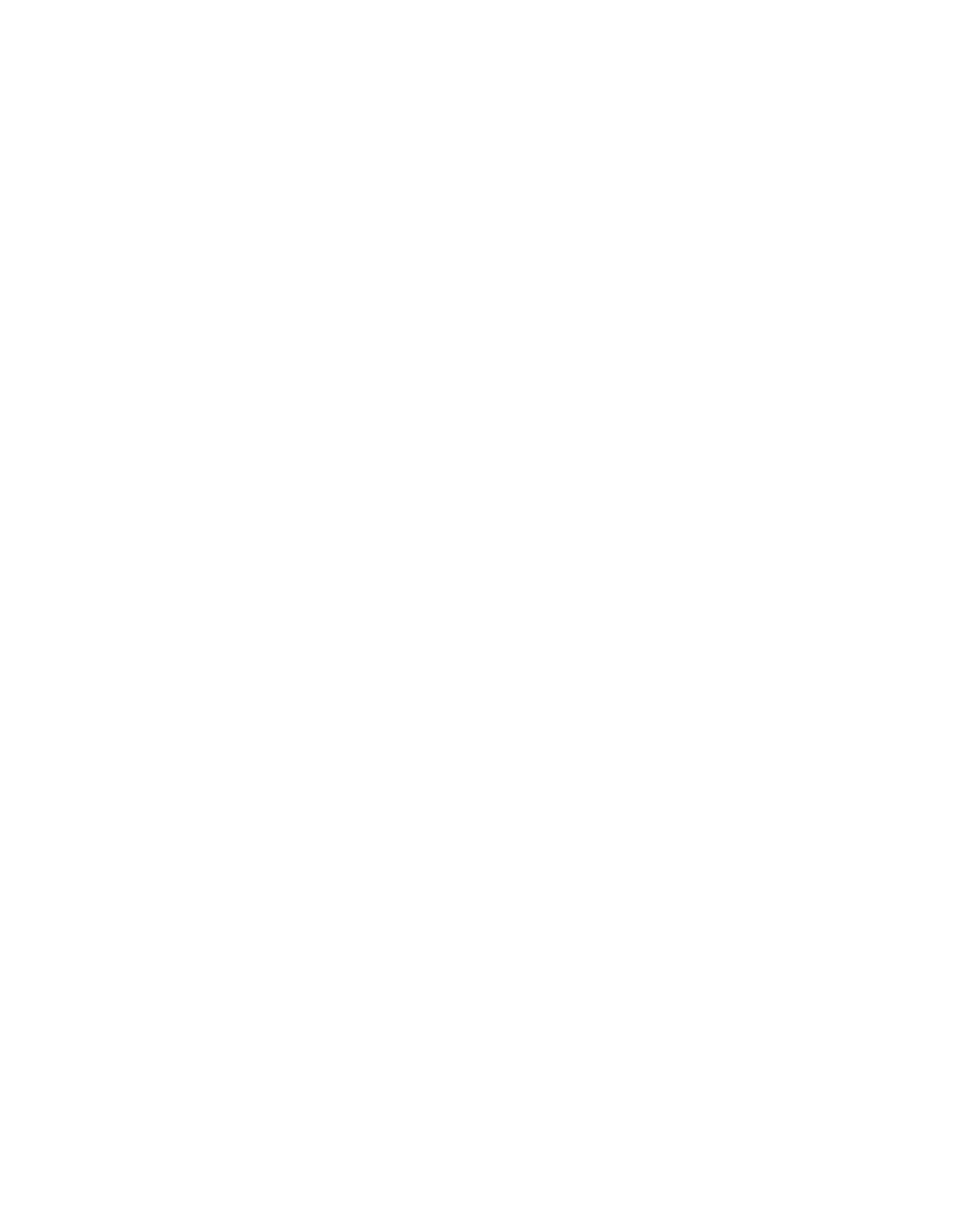# **NORTH LAKE TAHOE FIRE PROTECTION DISTRICT, NEVADA JUNE 30, 2016**

# **TABLE OF CONTENTS**

|                                                                                                                  | Page No.         |
|------------------------------------------------------------------------------------------------------------------|------------------|
| <b>FINANCIAL SECTION</b>                                                                                         |                  |
| <b>Independent Auditor's Report</b><br>Management's Discussion and Analysis (required supplementary information) | $1-3$<br>$4A-4F$ |
|                                                                                                                  |                  |
| <b>Basic Financial Statements:</b>                                                                               |                  |
| <b>Government-Wide Financial Statements:</b>                                                                     |                  |
| <b>Statement of Net Position</b>                                                                                 | 5                |
| <b>Statement of Activities</b>                                                                                   | 6                |
| <b>Fund Financial Statements:</b>                                                                                |                  |
| <b>Balance Sheet - Governmental Funds</b>                                                                        | $\overline{7}$   |
| Reconciliation of the Balance Sheet to the Statement of Net Position - Governmental Funds                        | $8\,$            |
| Statement of Revenues, Expenditures and Changes in Fund Balances - Governmental Funds                            | 9                |
| Reconciliation of the Statement of Revenues, Expenditures and Changes in Fund Balances                           |                  |
| to the Statement of Activities – Governmental Funds                                                              | 10               |
| Statement of Net Position - Proprietary Fund                                                                     | 11               |
| Statement of Revenues, Expenses and Changes in Net Position - Proprietary Fund                                   | 12               |
| <b>Statement of Cash Flows - Proprietary Fund</b>                                                                | 13               |
| <b>Notes to Financial Statements</b>                                                                             | $14 - 36$        |
| <b>Required Supplementary Information:</b>                                                                       |                  |
| Statement of Revenues, Expenditures and Changes in Fund Balances - Budget and Actual                             |                  |
| for the General Fund                                                                                             | 37-38            |
| Schedule of Funding Progress - Other Post-Employment Benefits                                                    | 39               |
| Schedule of the District's Share of Net Pension Liability                                                        | 40               |
| Schedule of the District's Contributions                                                                         | 40               |
| <b>Supplementary Information:</b>                                                                                |                  |
| <b>Governmental Funds:</b>                                                                                       |                  |
| Debt Service Fund:                                                                                               |                  |
| Major Debt Service Fund:                                                                                         |                  |
| Schedule of Revenues, Expenditures and Changes in Fund Balances – Budget and Actual                              | 41               |
| Capital Projects Fund:                                                                                           |                  |
| Major Capital Projects Fund:                                                                                     |                  |
| Schedule of Revenues, Expenditures and Changes in Fund Balances – Budget and Actual                              | 42               |
| <b>Proprietary Funds:</b>                                                                                        |                  |
| Enterprise Fund - Ambulance Fund:                                                                                |                  |
| Schedule of Revenues, Expenses and Changes in Net Position - Budget and Actual                                   | 43               |
| Independent Auditor's Report on Internal Control over Financial Reporting and on Compliance                      |                  |
| and Other Matters Based on an Audit of Financial Statements Performed in Accordance with                         |                  |
| <b>Government Auditing Standards</b>                                                                             | 44-45            |
| <b>Auditor's Comments</b>                                                                                        | 46               |
|                                                                                                                  |                  |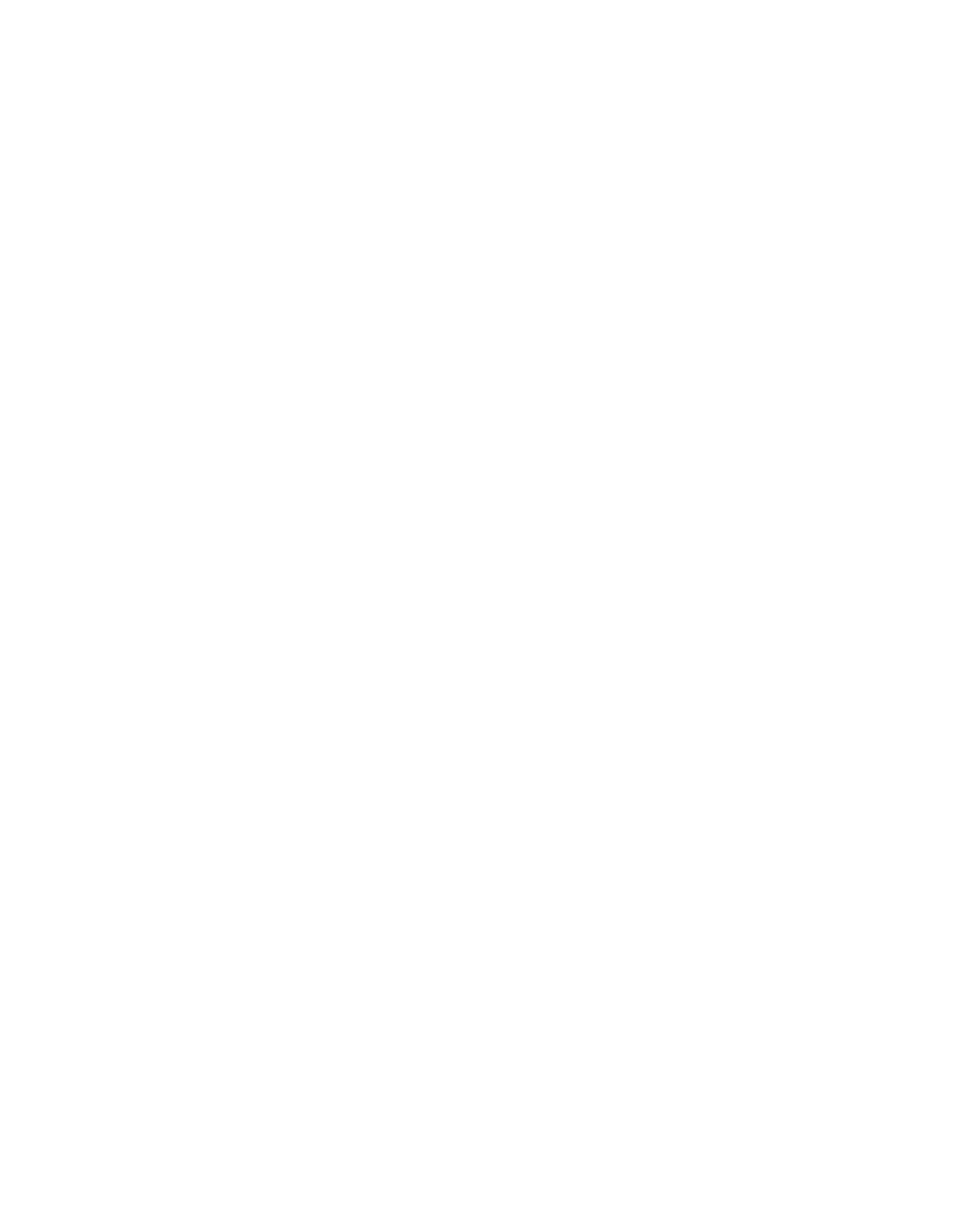

CPAs & BUSINESS ADVISORS

## **Independent Auditor's Report**

To the Board of Directors North Lake Tahoe Fire Protection District Incline Village, Nevada

### **Report on the Financial Statements**

We have audited the accompanying financial statements of the governmental activities, the business-type activities, and each major fund of the North Lake Tahoe Fire Protection District (the District) as of and for the year ended June 30, 2016, and the related notes to the financial statements, which collectively comprise the District's basic financial statements as listed in the table of contents.

#### **Management's Responsibility for the Financial Statements**

Management is responsible for the preparation and fair presentation of these financial statements in accordance with accounting principles generally accepted in the United States of America; this includes the design, implementation, and maintenance of internal control relevant to the preparation and fair presentation of financial statements that are free from material misstatement, whether due to fraud or error.

#### **Auditor's Responsibility**

Our responsibility is to express an opinion on these financial statements based on our audit. We conducted our audit in accordance with auditing standards generally accepted in the United States of America and the standards applicable to financial audits contained in *Government Auditing Standards*, issued by the Comptroller General of the United States. Those standards require that we plan and perform the audit to obtain reasonable assurance about whether the financial statements are free from material misstatement.

An audit involves performing procedures to obtain audit evidence about the amounts and disclosures in the financial statements. The procedures selected depend on the auditor's judgment, including the assessment of the risks of material misstatement of the financial statements, whether due to fraud or error. In making those risk assessments, the auditor considers internal control relevant to the entity's preparation and fair presentation of the financial statements in order to design audit procedures that are appropriate in the circumstances, but not for the purpose of expressing an opinion on the effectiveness of the entity's internal control. Accordingly, we express no such opinion. An audit also includes evaluating the appropriateness of accounting policies used and the reasonableness of significant accounting estimates made by management, as well as evaluating the overall presentation of the financial statements.

We believe that the audit evidence we have obtained is sufficient and appropriate to provide a basis for our audit opinions.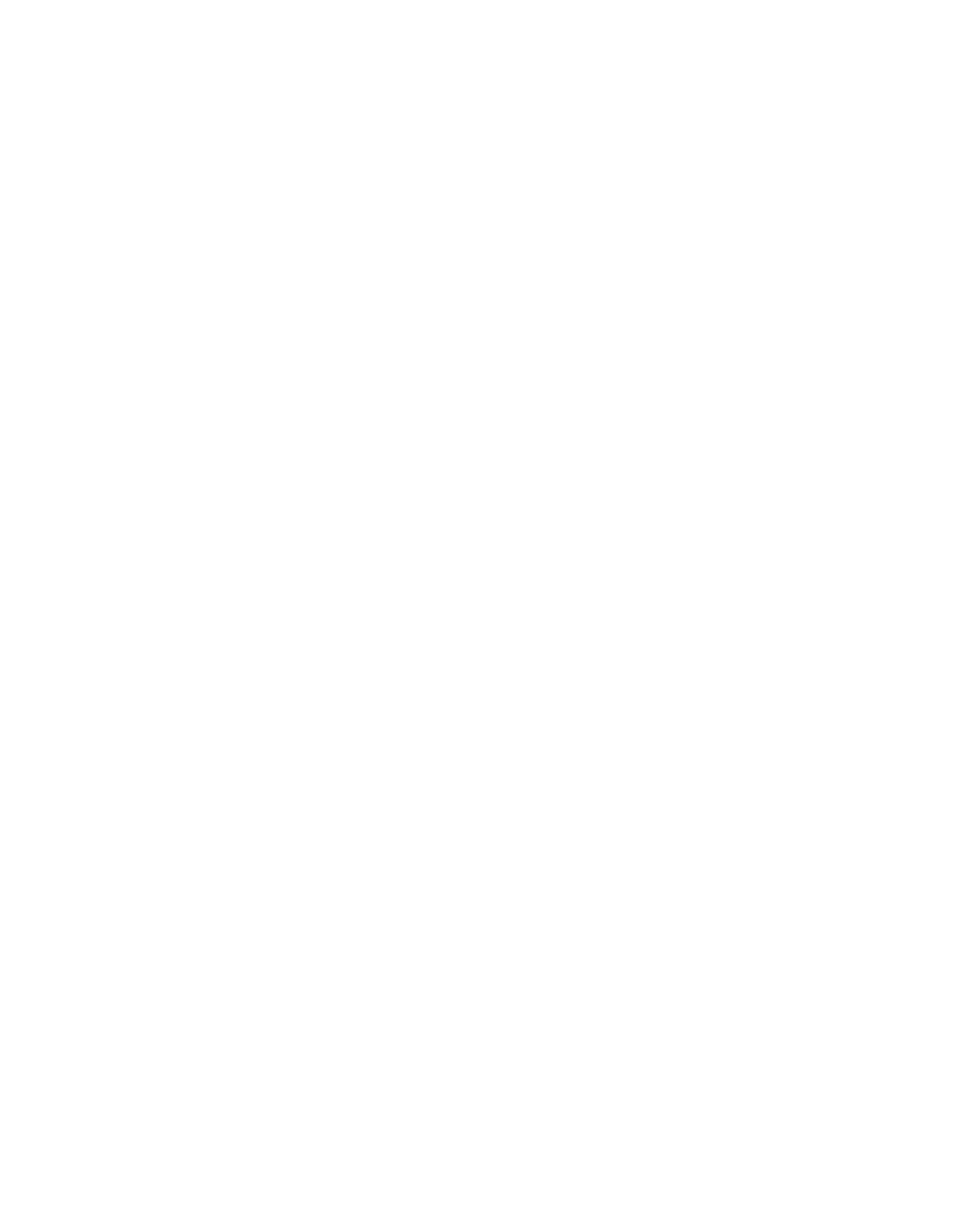### **Opinions**

In our opinion, the financial statements referred to above present fairly, in all material respects, the respective financial position of the governmental activities, the business-type activities, and each major fund of North Lake Tahoe Fire Protection District as of June 30, 2016, and the respective changes in financial position and, where applicable, cash flows thereof for the year then ended in accordance with accounting principles generally accepted in the United States of America.

### **Other Matters**

### **Required Supplementary Information**

Accounting principles generally accepted in the United States of America require that the management's discussion and analysis, on pages 4A-4F, the Schedule of Funding Progress-Other Postemployment Benefits on page 39, the Schedule of the District's Proportionate Share of the Net Pension Liability on page 40, and the Schedule of the District's Contributions on page 40, and the General Fund budgetary comparison on pages 37-38, be presented to supplement the basic financial statements. Such information, although not a part of the basic financial statements, is required by the Governmental Accounting Standards Board, who considers it to be an essential part of financial reporting for placing the basic financial statements in an appropriate operational, economic, or historical context. We have applied certain limited procedures to the required supplementary information, other than the General Fund budgetary comparison, in accordance with auditing standards generally accepted in the United States of America, which consisted of inquiries of management about the methods of preparing the information and comparing the information for consistency with management's responses to our inquiries, the basic financial statements, and other knowledge we obtained during our audit of the basic financial statements. We do not express an opinion or provide any assurance on the information because the limited procedures do not provide us with sufficient evidence to express an opinion or provide any assurance.

The General Fund budgetary comparison is the responsibility of management and was derived from and relates directly to underlying accounting and other records used to prepare the basic financial statements. Such information has been subjected to the auditing procedures applied in the audit of the basic financial statements and certain additional procedures, including comparing and reconciling such information directly to the underlying accounting and other records used to prepare the basic financial statements or to the basic financial statements themselves, and other additional procedures in accordance with auditing standards generally accepted in the United States of America. In our opinion, the General Fund budgetary comparison is fairly stated, in all material respects, in relation to the basic financial statements as a whole.

### **Other Information**

Our audit was conducted for the purpose of forming opinions on the financial statements that collectively comprise the North Lake Tahoe Fire Protection District's basic financial statements. The individual fund budget and actual schedules are presented for purposes of additional analysis and are not a required part of the financial statements.

The individual fund budget and actual schedules are the responsibility of management and were derived from and relate directly to the underlying accounting and other records used to prepare the basic financial statements. Such information has been subjected to the auditing procedures applied in the audit of the basic financial statements and certain additional procedures, including comparing and reconciling such information directly to the underlying accounting and other records used to prepare the basic financial statements or to the basic financial statements themselves, and other additional procedures in accordance with auditing standards generally accepted in the United States of America. In our opinion, individual budget and actual schedules are fairly stated, in all material respects, in relation to the basic financial statements as a whole.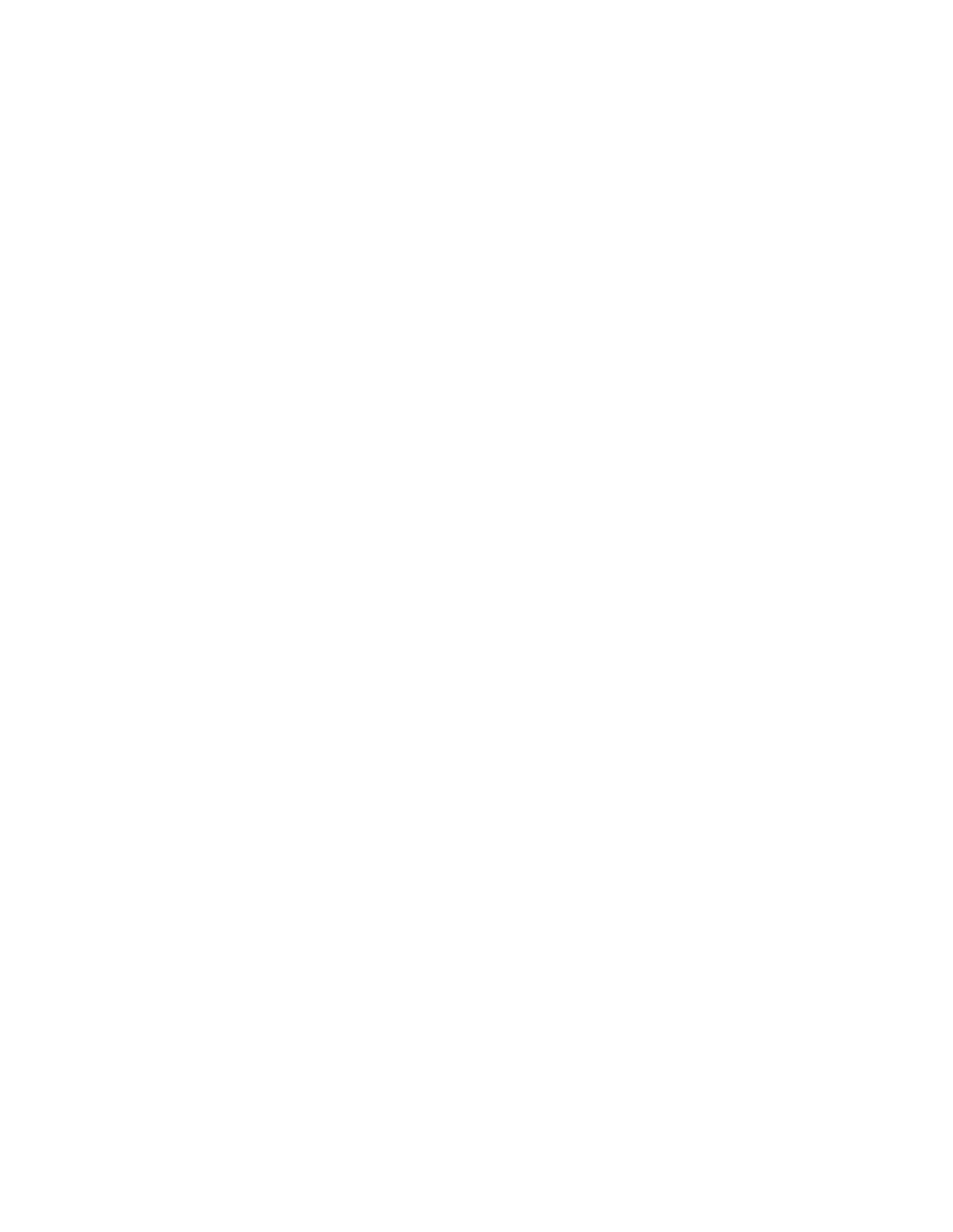#### **Other Reporting Required by** *Government Auditing Standards*

In accordance with Government Auditing Standards, we have also issued our report dated November 8, 2016, on our consideration of North Lake Tahoe Fire Protection District's internal control over financial reporting and on our tests of its compliance with certain provisions of laws, regulations, contracts, and grant agreements and other matters. The purpose of that report is to describe the scope of our testing of internal control over financial reporting and compliance and the results of that testing, and not to provide an opinion on internal control over financial reporting or on compliance. That report is an integral part of an audit performed in accordance with Government Auditing Standards in considering North Lake Tahoe Fire Protection District's internal control over financial reporting and compliance.

Ede Sailly LLP

Reno, Nevada November 8, 2016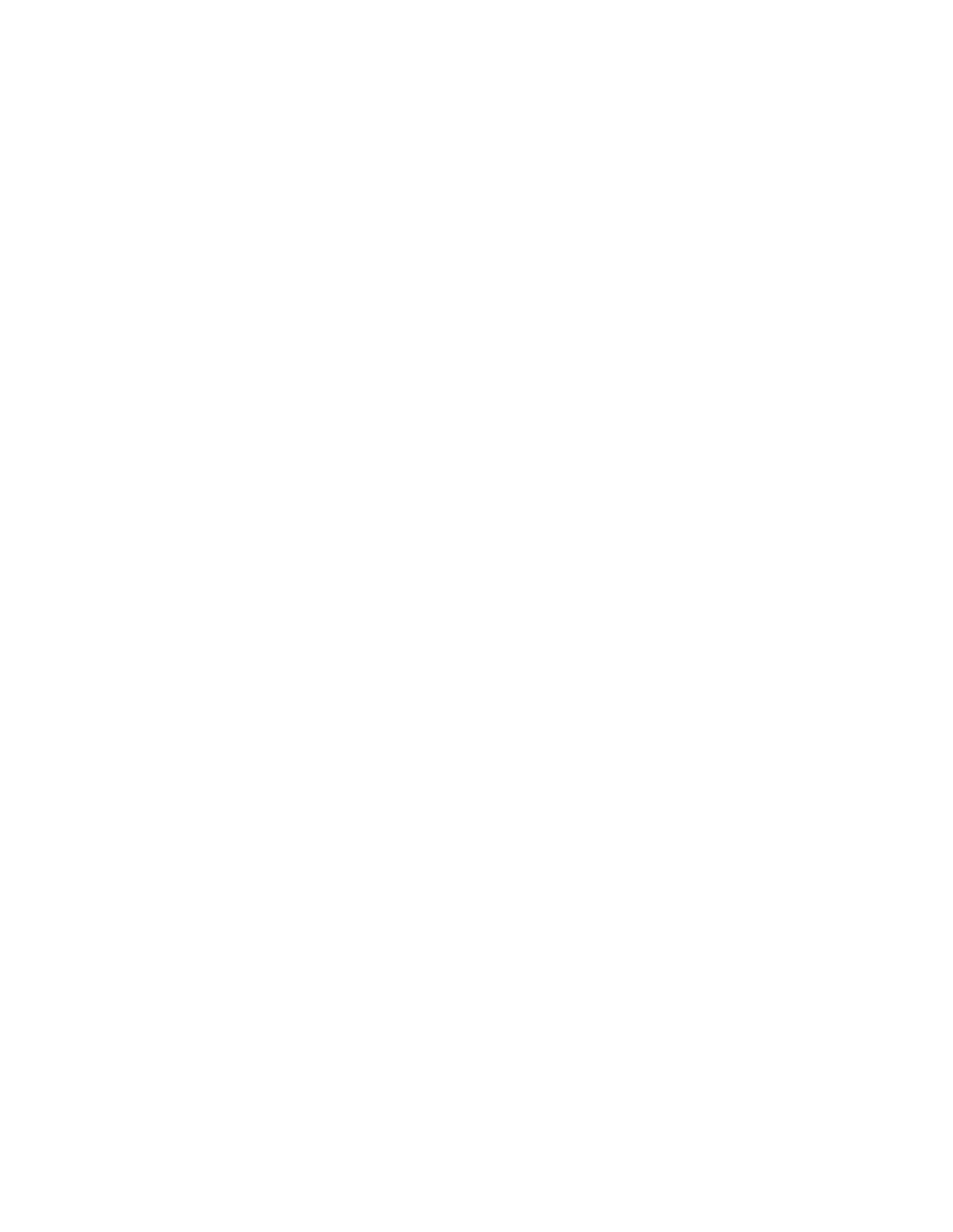# **MANAGEMENT'S DISCUSSION AND ANALYSIS**

As management of the North Lake Tahoe Fire Protection District's (the District) finances, we offer readers of the District's financial statements this narrative overview and analysis of the District's financial activities for the year ended June 30, 2016.

# **FINANCIAL HIGHLIGHTS**

- The liabilities and deferred inflows of resources of the District's governmental activities exceeded its assets and deferred outflows of resources at the close of the most recent fiscal year by \$1,991,958, resulting in a negative net position. The balance of the District's net position is restricted for capital assets and debt service payments.
- The liabilities and deferred inflows of resources of the District's business-type activities exceeded its assets and deferred outflows of resources at the close of the most recent fiscal year by \$1,451,524, resulting in a negative net position as discussed above.
- The assessed valuation of the District's property tax base increased by 1.93% over last year's assessed value. The District's consolidated tax revenues increased by 8.94% this fiscal year.

# **OVERVIEW OF THE FINANCIAL STATEMENTS**

This discussion and analysis is intended to serve as an introduction to the District's basic financial statements. The District's basic financial statements are comprised of three components: 1) government-wide financial statements, 2) fund financial statements, and 3) notes to the financial statements. This report also contains other supplementary information in addition to the basic financial statements themselves.

**Government-wide financial statements.** The government-wide financial statements are designed to provide readers with a broad overview of the District's finances, in a manner similar to private sector business.

The Statement of Net Position presents information on all of the District's assets and liabilities and deferred inflows/outflows of resources (as applicable), with the difference reported as net position. Over time, increases or decreases in net position may serve as a useful indicator as whether the financial position of the District is improving or deteriorating.

The Statement of Activities presents information showing how the District's net position changed during the most recent fiscal year. All changes in net position are reported as soon as the underlying event giving rise to the change occurs, regardless of the timing of related cash flows. Thus, revenues and expenses are reported in this statement for some items that will only result in cash flows in future fiscal periods (uncollected taxes, earned but unused vacation leave and other compensated absences, other postemployment benefits and net pension related items).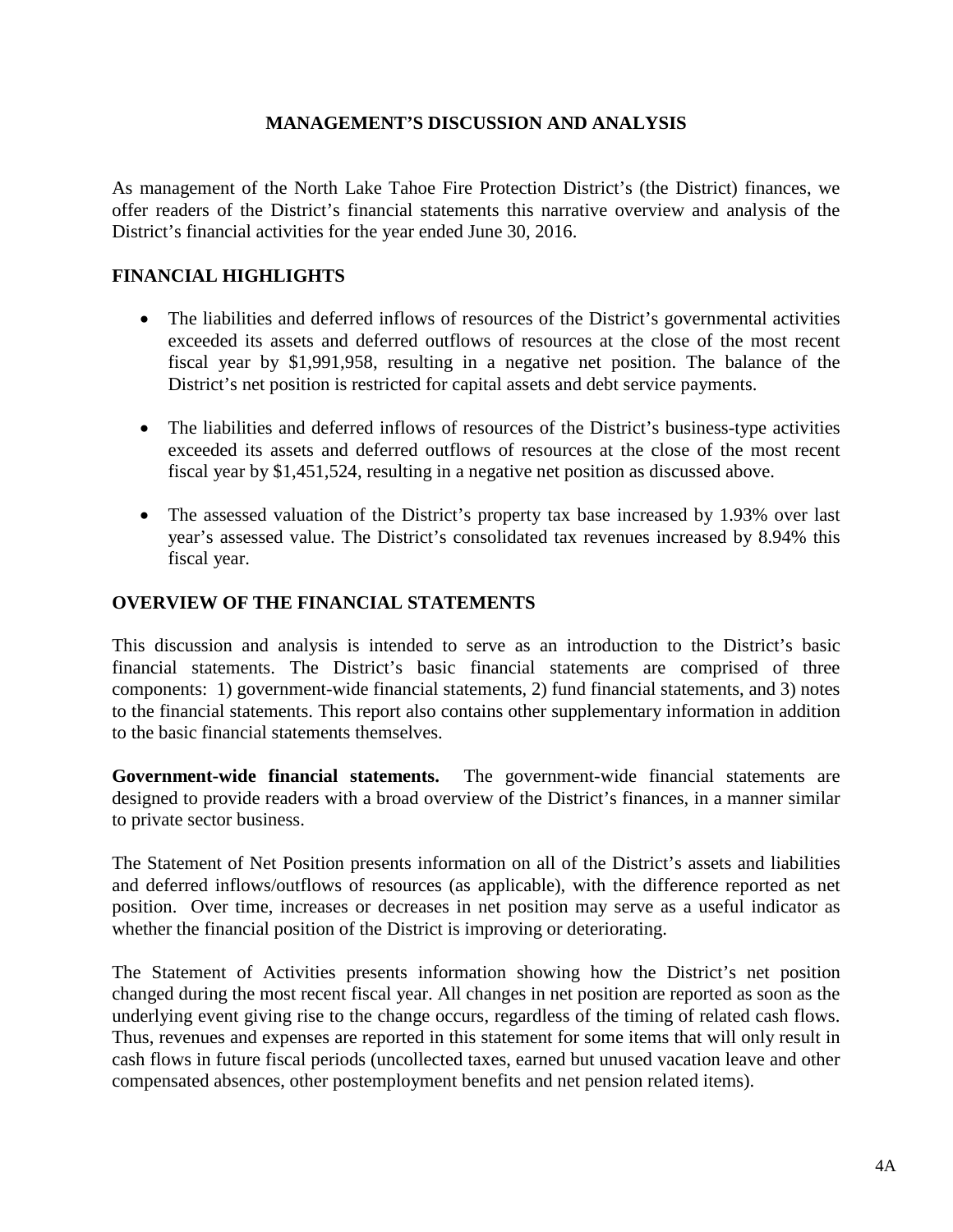Both of the government-wide financial statements show the public safety function of the District, which is principally supported by taxes and intergovernmental revenue (governmental activities). All governmental activities of the District are included in the public safety function and all business-type activities are included in Ambulance activities, a component of public safety (business-type activities), since the District is a single-purpose entity.

The government-wide financial statements can be found on pages 5 and 6 of the report.

*Fund financial statements.* A fund is a grouping of related accounts that is used to maintain control over resources that have been segregated for specific activities or objectives. The District, like other state and local governments, uses fund accounting to ensure and demonstrate compliance with finance-related legal requirements. The District has governmental and proprietary funds.

*Governmental funds*. Governmental funds are used to account for essentially the same functions reported as governmental activities in the government-wide financial statements. However, unlike government-wide financial statements, governmental fund financial statements focus on near-term inflows and outflows of expendable resources, as well as on balances of expendable resources available at the end of the fiscal year. Such information may be useful in evaluating a government's near-term financing requirements.

Because the focus of government funds is narrower than that of the government-wide financial statements, it is useful to compare the information presented for governmental funds with similar information presented for governmental activities in the government-wide financial statements. By doing so, readers may better understand the long-term impact of the District's near-term financing decisions. Both the Governmental Funds Balance Sheet and the Governmental Funds Statement of Revenues, Expenditures, and Changes in Fund Balances provide a reconciliation to facilitate this comparison between governmental funds and governmental activities.

For the 2015-2016 fiscal year, the District maintained three individual governmental funds. Information is presented separately in the Governmental Funds Balance Sheet and in the Governmental Funds Statement of Revenues, Expenditures, and Changes in Fund Balances for the General Fund, Debt Service Fund and the Capital Projects Fund. The basic governmental fund financial statements can be found on pages 7-10 of this report.

**Proprietary Funds.** The District maintains one proprietary fund. Enterprise funds are used to report the same functions presented as business-type activities in the government-wide financial statements. The District uses an enterprise fund to account for its ambulance operations.

Proprietary funds provide the same type of information as the government-wide financial statements, only in more detail. The proprietary fund financial statements provide information for the Ambulance Fund, which is considered to be a major fund of the District. The enterprise fund data is shown elsewhere in the report. The basic proprietary fund financial statements can be found on pages 11-13 of this report.

The District adopts an annual budget for each of its funds. A budgetary comparison schedule has been provided for each fund to demonstrate compliance with the budget.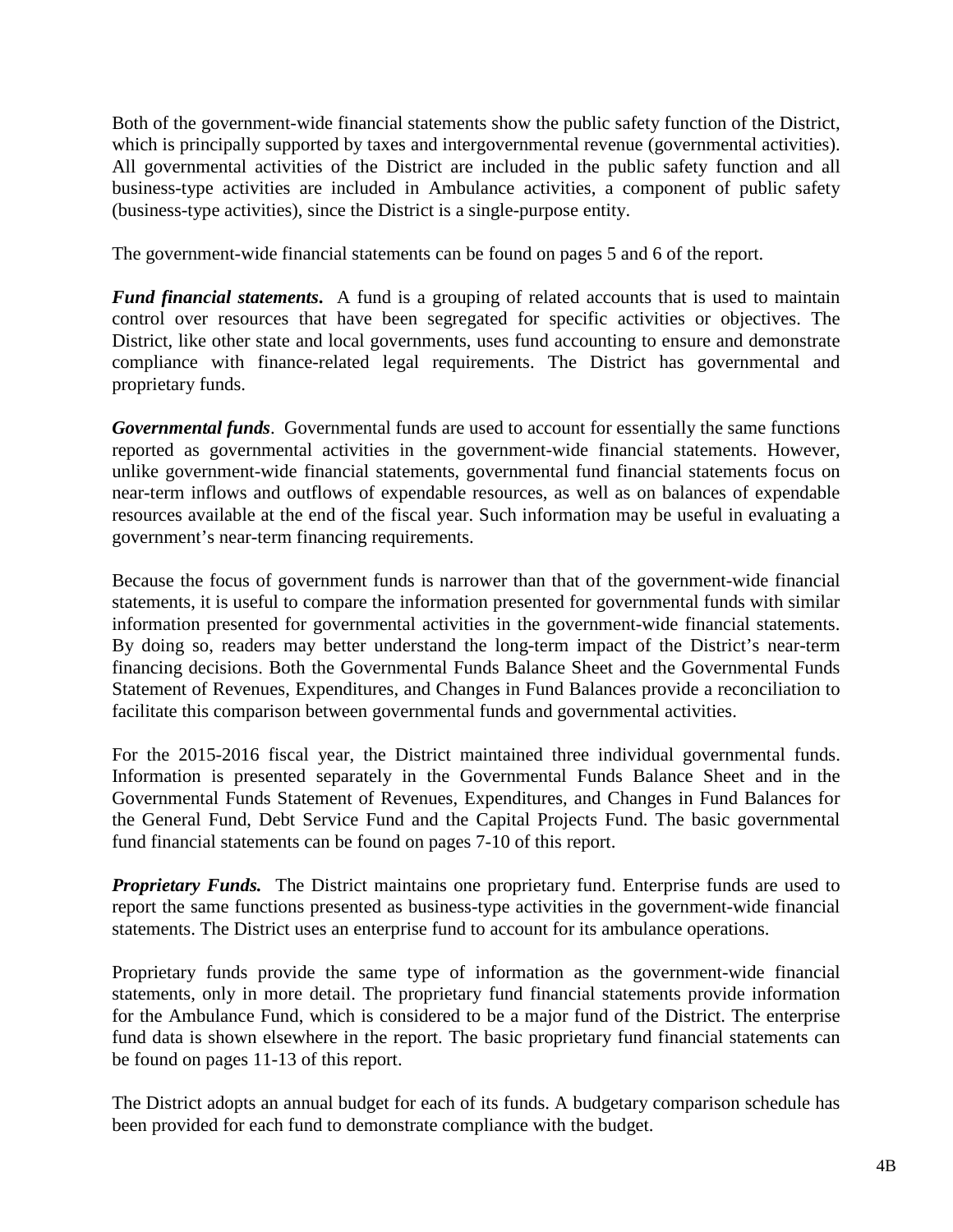*Notes to the financial statements*. The notes provide additional information that is essential to a full understanding of the data provided in the government-wide and fund financial statements. The notes to the financial statements can be found on pages 14-36 of this report.

*Other information*. In addition to the basic financial statements and accompanying notes, this report also presents certain required supplementary information concerning budgetary comparison information, the District's progress in funding its obligation to provide postemployment benefits, and information on the District's share of the net pension liability for PERS along with the information for the District's contributions to PERS. Required supplementary information can be found on pages 37-40 of this report.

Accounting Changes. As of July 1, 2015 the District implemented GASB Statement 72, *Fair Value Measurement and Application*. The implementation of this standard requires governments measure investments at fair value. The additional disclosures required by this standard are included in Note 3.

# **GOVERNMENT-WIDE FINANCIAL ANALYSIS**

As noted earlier, net position may serve over time as a useful indicator of a government's financial position. Condensed versions of the Statement of Net Position at June 30, 2016 and 2015 are presented below.

|                                  | <b>Governmental Activities</b> |                 |               | <b>Business-Type Activities</b> | Total           |                 |  |
|----------------------------------|--------------------------------|-----------------|---------------|---------------------------------|-----------------|-----------------|--|
|                                  | 2016                           | 2015            | 2016          | 2015                            | 2016            | 2015            |  |
|                                  |                                |                 |               |                                 |                 |                 |  |
| Current and other assets         | \$9,366,421                    | \$7,964,288     | \$251,528     | \$382,104                       | \$9,617,949     | \$8,346,392     |  |
| Capital assets                   | 6,715,739                      | 7,018,656       | 498,860       | 353,709                         | 7,214,599       | 7,372,365       |  |
| Total assets                     | 16,082,160                     | 14,982,944      | 750,388       | 735,813                         | 16,832,548      | 15,718,757      |  |
|                                  |                                |                 |               |                                 |                 |                 |  |
| Deferred outflows of resources   | 2,288,221                      | 1,739,536       | 414,870       | 314,228                         | 2,703,091       | 2,053,764       |  |
|                                  |                                |                 |               |                                 |                 |                 |  |
| Noncurrent liabilities           | 18,365,923                     | 17,529,489      | 2,225,074     | 1,977,220                       | 20,590,997      | 19,506,709      |  |
| Other liabilities                | 639,216                        | 747,331         | 83,902        | 122,139                         | 723,118         | 869,470         |  |
| <b>Total liabilities</b>         | 19,005,139                     | 18,276,820      | 2,308,976     | 2,099,359                       | 21,314,115      | 20,376,179      |  |
|                                  |                                |                 |               |                                 |                 |                 |  |
| Deferred inflows of resources    | 1,357,200                      | 2,409,262       | 307,806       | 493,464                         | 1.665.006       | 2,902,726       |  |
|                                  |                                |                 |               |                                 |                 |                 |  |
| Net position:                    |                                |                 |               |                                 |                 |                 |  |
| Net investment in capital assets | 3,077,739                      | 3,071,656       | 498,860       | 353,709                         | 3,576,599       | 3,425,365       |  |
| Restricted for:                  |                                |                 |               |                                 |                 |                 |  |
| Capital projects                 |                                |                 |               | ÷                               |                 |                 |  |
| Debt service                     | 510,892                        | 643,248         | ÷,            | $\overline{\phantom{a}}$        | 510,892         | 643,248         |  |
| Unrestricted                     | (5,580,589)                    | (7,678,506)     | (1,950,384)   | (1,896,491)                     | (7,530,973)     | (9,574,997)     |  |
| Total net position               | (\$1,991,958)                  | $(\$3,963,602)$ | (\$1,451,524) | (\$1,542,782)                   | $(\$3,443,482)$ | $(\$5,506,384)$ |  |

# **North Lake Tahoe Fire Protection District's Net Position**

The statement of net position presents information on all of the District's assets, deferred outflows of resources, liabilities and deferred inflows of resources, with the difference reported as net position. Over time, increases or decreases in net position may serve as a useful indicator of whether the financial position of the District is improving or deteriorating. Although the prior year recognition of the net pension liability related amounts indicates a deterioration of the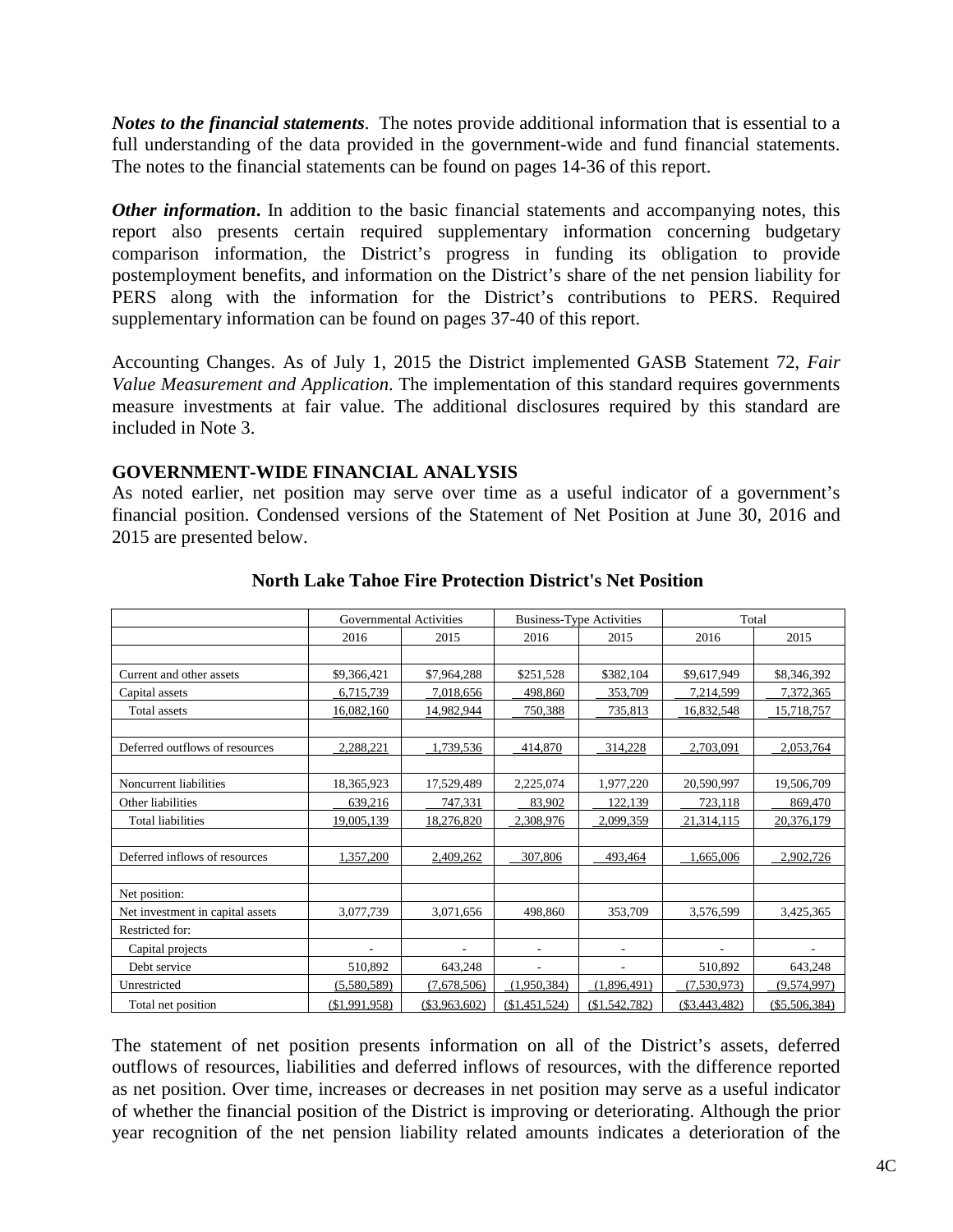District's financial position, the reader should be aware that the liability relating to the Public Employee Retirement System (PERS) is currently paid by the District as a portion of employee's salary throughout each year. The District would not be required to pay this entire amount at once unless unforeseen circumstances arise. Total assets and deferred outflows of the District at June 30, 2016 were \$19,535,639 an increase of \$1,763,118 from fiscal year 2015, with capital assets, net of accumulated depreciation accounting for \$7,214,599 of the 2016 fiscal year total and \$7,372,365 of the 2015 fiscal year total. Deferred outflows of resources for 2016 are \$2,703,091, an increase of \$649,327 from fiscal year 2015 of \$2,053,764.

The increase is directly related to the net pension related amounts with a total of \$2,519,345 recognized at June 30, 2016. Total liabilities at the end of fiscal year 2016 were \$21,314,115 and \$20,376,179, at the end of fiscal year 2015, an increase of \$937,936, again related to reporting the pension liability as of June 30, 2016 of \$12,868,725. At fiscal year 2016 year end, the District's net position was (\$3,443,482). This is an increase in net position of \$2,062,902 from fiscal year 2015 balance of (\$5,506,384). As was explained above, the negative net position is related to the prior year recognition of the long term liability for the District's obligation in the Public Employees Retirement System.

|                                 | <b>Governmental Activities</b> |                          |                          | <b>Business-Type Activities</b> | Total          |                          |  |
|---------------------------------|--------------------------------|--------------------------|--------------------------|---------------------------------|----------------|--------------------------|--|
|                                 | 2016                           | 2015                     | 2016                     | 2015                            | 2016           | 2015                     |  |
| Revenues:                       |                                |                          |                          |                                 |                |                          |  |
| Program revenues:               |                                |                          |                          |                                 |                |                          |  |
| Charges for services            | \$1,925,862                    | \$1,983,395              | 677,358                  | 527,656                         | \$2,603,220    | \$2,511,051              |  |
| Operating grants, interest,     |                                |                          |                          |                                 |                |                          |  |
| and contributions               | 375,046                        | 98,074                   |                          |                                 | 375,046        | 98,074                   |  |
| Capital grants/contributions    | $\overline{\phantom{0}}$       | $\overline{\phantom{a}}$ | $\blacksquare$           | $\sim$                          | ÷,             | $\overline{\phantom{a}}$ |  |
| General revenues:               |                                |                          |                          |                                 |                |                          |  |
| Property taxes                  | 8,376,221                      | 8,030,959                |                          |                                 | 8,376,221      | 8,030,959                |  |
| Consolidated taxes              | 3,451,509                      | 3,168,380                | $\overline{\phantom{a}}$ | $\overline{\phantom{a}}$        | 3,451,509      | 3,168,380                |  |
| Other taxes                     | 593,835                        | 577,429                  |                          |                                 | 593,835        | 577,429                  |  |
| Unrestricted interest income    | 5.484                          | 4,458                    | 644                      | 425                             | 6.128          | 4,883                    |  |
| Other                           | 40,000                         | 22,870                   | L,                       |                                 | 40,000         | 22,870                   |  |
| Gain on sale of capital assets  | 66,000                         |                          |                          |                                 | 66,000         |                          |  |
| <b>Total Revenues</b>           | 14,833,957                     | 13,885,565               | 678,002                  | 528,081                         | 15,511,959     | 14,413,646               |  |
| Expenses:                       |                                |                          |                          |                                 |                |                          |  |
| Public safety                   | 11,466,267                     | 11,950,455               |                          |                                 | 11,466,267     | 11,950,455               |  |
| Interest on long-term debt      | 96,046                         | 106,663                  |                          |                                 | 96,046         | 106,663                  |  |
| Ambulance services              |                                |                          | 1,886,744                | 1,824,401                       | 1,886,744      | 1,824,401                |  |
| <b>Total Expenses</b>           | 11,562,313                     | 12,057,118               | 1,886,744                | 1,824,401                       | 13,449,057     | 13,881,519               |  |
|                                 |                                |                          |                          |                                 |                |                          |  |
| Change in net position          |                                |                          |                          |                                 |                |                          |  |
| before transfers                | 3,217,644                      | 1,828,447                | (1,208,742)              | (1,296,320)                     | 2,062,902      | 532,127                  |  |
| <b>Transfers</b>                | (1,300,000)                    | (1,179,627)              | 1,300,000                | 1,179,627                       |                |                          |  |
| Change in net assets            | 1,971,644                      | 648,820                  | 91,258                   | (116,693)                       | 2,062,902      | 532,127                  |  |
| Net Position, Beginning of Year | (3,963,602)                    | (4,612,422)              | (1,542,782)              | (1,426,089)                     | (5,506,384)    | (6,038,511)              |  |
| Net Position, End of Year       | (\$1,991,958)                  | $(\$3,963,602)$          | (\$1,451,524)            | (\$1,542,782)                   | ( \$3,443,482) | $(\$5,506,384)$          |  |

## **North Lake Tahoe Fire Protection District's Change in Net Position**

The Statement of Activities presents information showing how the District's net position changed during the most recent fiscal year. All changes in net position are reported as soon as the underlying event giving rise to the change occurs, regardless of the timing of related cash flows.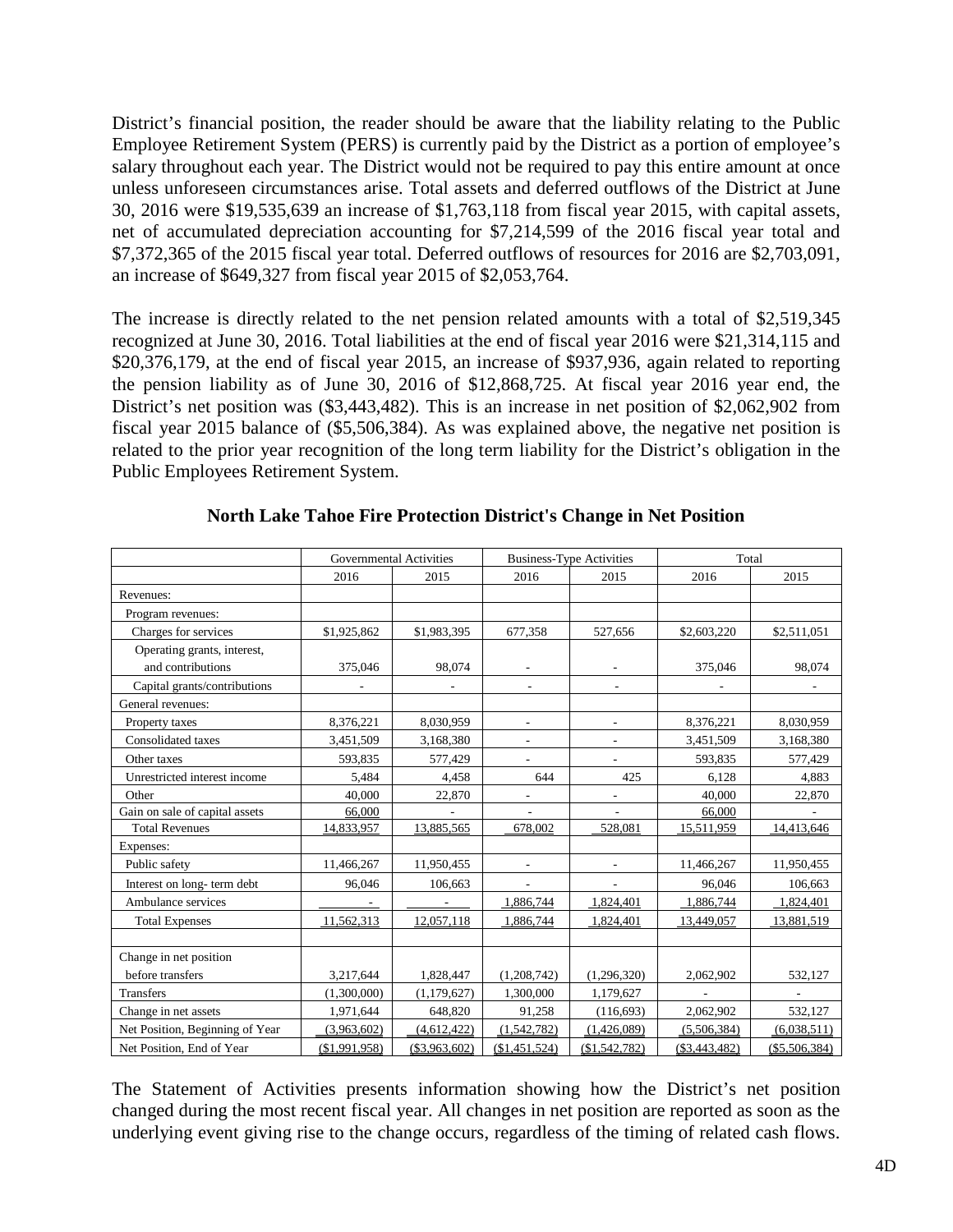As such, revenues and expenses are reported in this Statement for some items that will only result in cash flows in future periods (e.g., uncollected taxes, earned but unused vacation leave and net pension related amounts). Total revenues for the year ended June 30, 2016 were \$15,511,959 and consisted primarily of taxes and intergovernmental revenues. This represents a \$1,098,313 increase over fiscal year 2015 total revenues of \$14,413,646. The increase is mainly related to an increase in property taxes of \$345,262, consolidated taxes of \$283,129 and grant revenue of \$276,972. The Ambulance service charges are up from the previous year by \$149,702. Total expenses for fiscal year 2016 were \$13,449,057, a decrease of \$432,462 over fiscal year 2015 expenses of \$13,881,519. The decrease mainly relates to a decrease of debt principal payments of \$338,000. The other expenses remained consistent or decreased slightly from the prior year.

# **FINANCIAL ANALYSIS OF THE DISTRICT'S FUNDS**

As noted earlier, the District uses fund accounting to ensure and demonstrate compliance with finance-related legal requirements.

**Governmental Funds**. The focus of the District's governmental funds is to provide information on near-term inflows, outflows, and balances of expendable resources. Such information is useful in assessing the District's financing requirements. In particular, unassigned fund balance may serve as a useful measure of a government's net resources available for spending at the end of the fiscal year or available for use in unexpected circumstances.

At of the close of the fiscal year 2016, the District's governmental funds reported combined ending fund balances of \$8,061,944 an increase of \$1,717,996 when compared to the close of fiscal year 2015. Of the \$8,061,944 combined ending fund balance, \$6,967,798 is unassigned.

The increase from the prior fiscal year in the District's combined governmental fund balances of \$1,717, 996 as noted above, is due to an increase in the General Fund ending fund balance of \$1,876,308; a decrease in the Debt Service Fund ending fund balance of \$132,356 and a decrease in the Capital Projects Fund ending fund balance of \$25,956.

The \$1,876,308 increase in the General Fund is due to an increase in revenues of \$1,120,432 due to an increase in property tax, consolidated tax, federal grant revenue, and a decrease in inter fund transfers of \$986,614. In fiscal year 2015, the District had increased the transfer amount to the Debt Service Fund to establish a reserve for debt service payments of one year. The decrease in the Debt Service Fund of \$132,356 is in line with keeping a one year reserve of debt service payments. The \$25,956 decrease in the Capital Projects Fund was the District's matching share of an unbudgeted grant for extrication equipment.

The General Fund is the chief operating fund of the District and at June 30, 2016, the fund balance was \$6,968,798. General Fund revenues exceeded the budget by 3.82%. Salaries, wages and benefits were under budget by \$1,735,824 due to unfilled positions and service and supplies expenditures were under budget by \$143,582.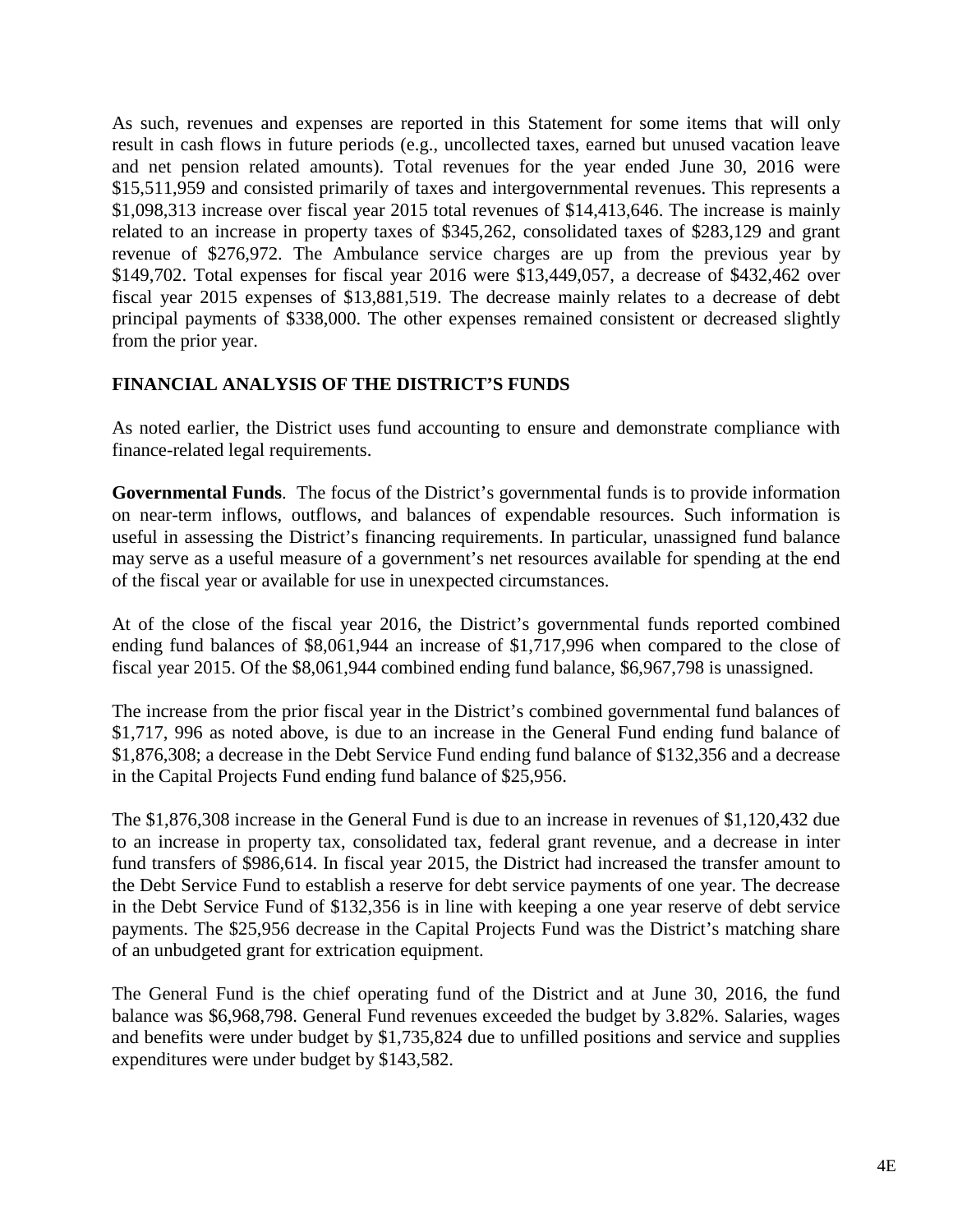**Proprietary Funds.** The accounting records for the Proprietary Funds are maintained on the accrual basis of accounting. Under this method, revenues are recognized at the time they are earned and expenses are recognized when the related liabilities are incurred. The measurement focus of these funds is on capital maintenance, where the revenues derived from current operations are generally intended to provide those resources necessary to maintain continued delivery of such services in future periods.

The proprietary fund for the District is the Ambulance Fund, which accounts for the emergency medical services operations of the District. The net position for this fund increased \$91,258 in the 2015-2016 fiscal year, due to an increase in service.

# **CAPITAL ASSETS AND DEBT ADMINISTRATION**

**Capital Assets**: The District's capital assets at June 30, 2016 were \$7,214,599 (net of accumulated depreciation). This investment in capital assets includes land, buildings, vehicles, and equipment. The decrease in capital assets is related to depreciation. Detailed information regarding capital assets can be found in Note 4 to the financial statements.

**Long-term liabilities**: At the end of the fiscal year, the District had total outstanding long-term liabilities of \$20,590,997. The District's outstanding liabilities included accrued compensated absences in the amount of \$883,876, unfunded liability of Other Post-Employment Benefits of \$3,200,396, a net pension liability of \$12,868,725 and \$3,638,000 in general obligation bonds and medium term financing debt. Detailed information regarding long-term liabilities can be found in Note 5, Note 7 and Note 11.

# **ECONOMIC FACTORS AND NEXT YEAR'S BUDGET AND RATES**

- The District relies primarily on two types of tax revenues. The first of these is ad valorem or property taxes and is directly affected by the assessed property tax values in Incline Village and Crystal Bay, Nevada. Property tax revenues are projected to increase for 2016-2017. Property values increased by 3.25% for the coming fiscal year. The District's property tax rate is .6291for fiscal year 2016-2017, the same as the three previous years.
- The second significant tax revenue for the District, the consolidated tax, consists primarily of sales taxes. For the year ended June 30, 2016, taxable sales in Washoe County increased by 12.3% over the previous fiscal year. The District continues to budget sales tax revenue conservatively. The District's 2016-2017 budget is based on information provided by the Nevada Department of Taxation.

# **REQUESTS FOR INFORMATION**

The financial report is designed to provide a general overview of the District's finances for all those with an interest in the District's finances. Questions concerning any of the information provided in this report or requests for additional information should be addressed to the Business Manager, 866 Oriole Way, Incline Village, Nevada 89451.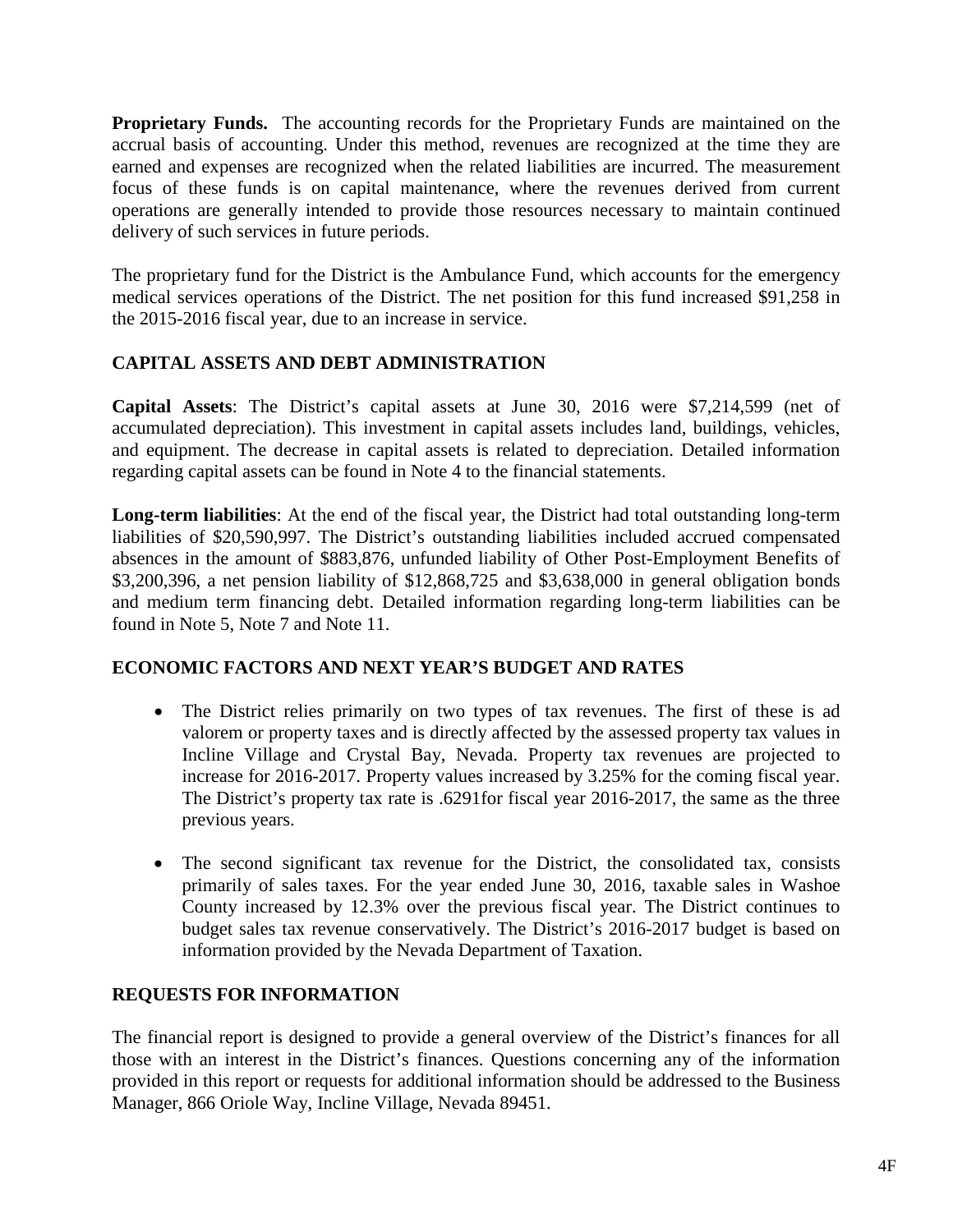# **NORTH LAKE TAHOE FIRE PROTECTION DISTRICT STATEMENT OF NET POSITION JUNE 30, 2016**

|                                                     | Governmental<br><b>Activities</b> |                        |                           | <b>Business-Type</b><br><b>Activities</b> |      | <b>Total</b> |
|-----------------------------------------------------|-----------------------------------|------------------------|---------------------------|-------------------------------------------|------|--------------|
| <b>ASSETS</b>                                       |                                   |                        |                           |                                           |      |              |
| Cash and investments                                | \$                                | 7,588,577              | \$                        | 11,034                                    | $\$$ | 7,599,611    |
| Accounts receivable, net                            |                                   | 769,368                |                           | 216,632                                   |      | 986,000      |
| Property taxes receivable                           |                                   | 32,398                 |                           |                                           |      | 32,398       |
| Due from other governments                          |                                   | 976,078                |                           |                                           |      | 976,078      |
| Prepaid expense                                     |                                   |                        |                           | 23,862                                    |      | 23,862       |
| Capital assets:                                     |                                   |                        |                           |                                           |      |              |
| Land                                                |                                   | 1,019,283              |                           | 30,588                                    |      | 1,049,871    |
| Other capital assets, net of depreciation           |                                   | 5,696,456              |                           | 468,272                                   |      | 6,164,728    |
| <b>Total Assets</b>                                 |                                   | 16,082,160             |                           | 750,388                                   |      | 16,832,548   |
| DEFERRED OUTFLOWS OF RESOURCES                      |                                   |                        |                           |                                           |      |              |
| Net pension - related amounts                       |                                   | 2,104,475              |                           | 414,870                                   |      | 2,519,345    |
| Deferred charge on refunding                        |                                   | 183,746                |                           |                                           |      | 183,746      |
| Total Deferred outflows of resources                |                                   | 2,288,221              |                           | 414,870                                   |      | 2,703,091    |
| <b>LIABILITIES</b>                                  |                                   |                        |                           |                                           |      |              |
| Accounts payable                                    |                                   | 120,697                |                           | 18,549                                    |      | 139,246      |
| <b>Accrued liabilities</b>                          |                                   | 510,550                |                           | 65,353                                    |      | 575,903      |
| Accrued interest                                    |                                   | 7,969                  |                           |                                           |      | 7,969        |
| Noncurrent liabilities:                             |                                   |                        |                           |                                           |      |              |
| Due within one year                                 |                                   | 685,905                |                           | 44,893                                    |      | 730,798      |
| Due in more than one year                           |                                   | 3,766,316              |                           | 24,762                                    |      | 3,791,078    |
| Net pension liability                               |                                   | 10,713,306             |                           | 2,155,419                                 |      | 12,868,725   |
| Other postemployment benefits                       |                                   | 3,200,396              |                           |                                           |      | 3,200,396    |
| <b>Total Liabilities</b>                            |                                   | 19,005,139             |                           | 2,308,976                                 |      | 21,314,115   |
| DEFERRED INFLOWS OF RESOURCES                       |                                   |                        |                           |                                           |      |              |
| Net pension - related amounts                       |                                   | 1,357,200              |                           | 307,806                                   |      | 1,665,006    |
|                                                     |                                   |                        |                           |                                           |      |              |
| <b>NET POSITION</b>                                 |                                   |                        |                           |                                           |      |              |
| Net investment in capital assets<br>Restricted for: |                                   | 3,077,739              |                           | 498,860                                   |      | 3,576,599    |
| Debt service                                        |                                   |                        |                           |                                           |      | 510,892      |
| Unrestricted                                        |                                   | 510,892<br>(5,580,589) |                           | (1,950,384)                               |      | (7,530,973)  |
|                                                     |                                   |                        |                           |                                           |      |              |
| <b>Total Net Position</b>                           | \$                                | (1,991,958)            | $\boldsymbol{\mathsf{S}}$ | (1,451,524)                               | \$   | (3,443,482)  |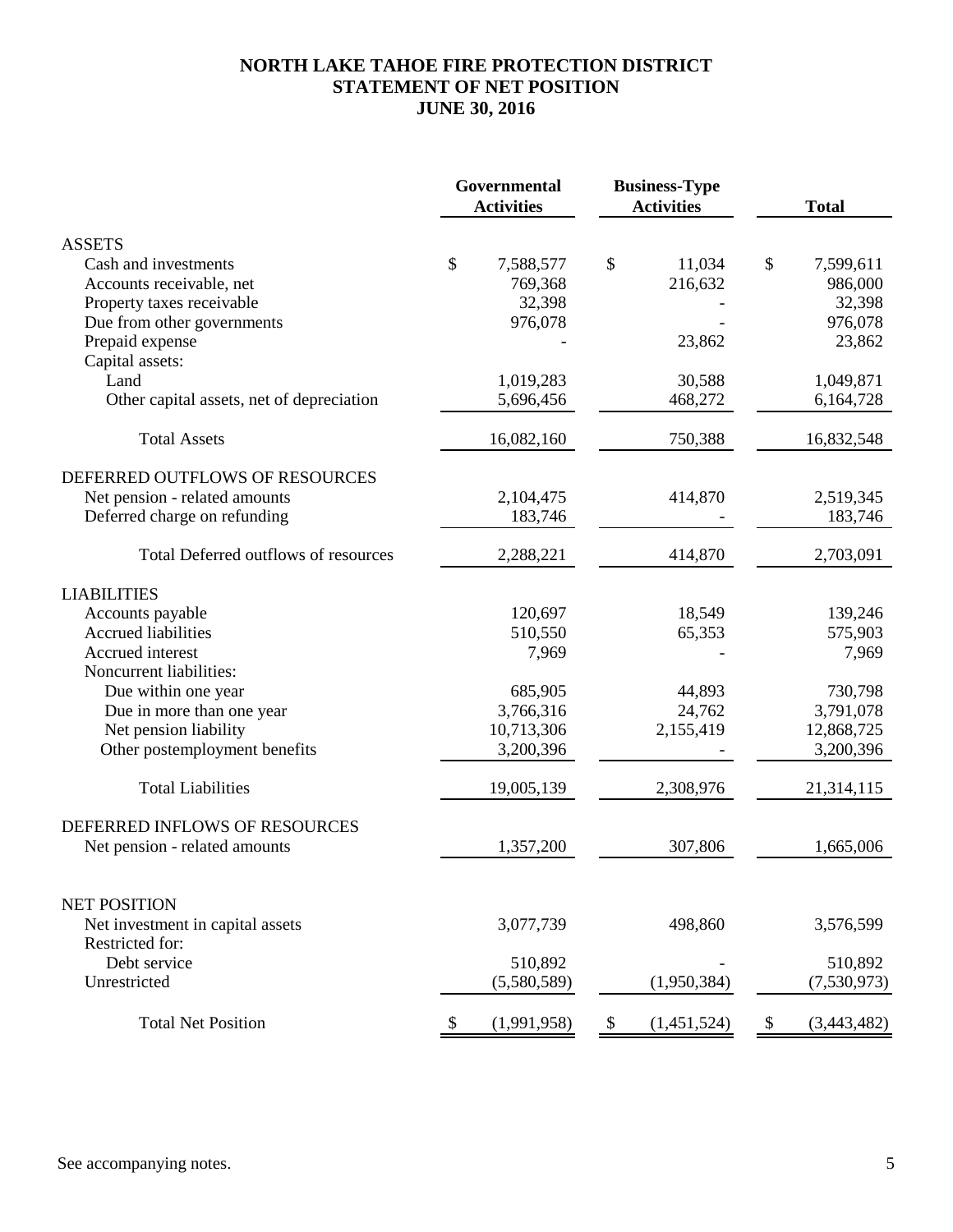# **NORTH LAKE TAHOE FIRE PROTECTION DISTRICT STATEMENT OF ACTIVITIES FOR THE YEAR ENDED JUNE 30, 2016**

|                                      | <b>PROGRAM REVENUES</b> |                                                                                                                                                                                                                                  |    |                                             |                           |                                                               |                                                             |  |
|--------------------------------------|-------------------------|----------------------------------------------------------------------------------------------------------------------------------------------------------------------------------------------------------------------------------|----|---------------------------------------------|---------------------------|---------------------------------------------------------------|-------------------------------------------------------------|--|
|                                      |                         | <b>Expenses</b>                                                                                                                                                                                                                  |    | <b>Charges for</b><br><b>Services</b>       |                           | <b>Operating Grants,</b><br>Interest,<br><b>Contributions</b> | <b>Capital Grants,</b><br>Interest,<br><b>Contributions</b> |  |
| FUNCTIONS/PROGRAMS                   |                         |                                                                                                                                                                                                                                  |    |                                             |                           |                                                               |                                                             |  |
| <b>Governmental Activities:</b>      |                         |                                                                                                                                                                                                                                  |    |                                             |                           |                                                               |                                                             |  |
| Public safety                        | \$                      | 11,466,267                                                                                                                                                                                                                       | \$ | 1,925,862                                   | $\boldsymbol{\mathsf{S}}$ | 375,046                                                       | \$                                                          |  |
| Interest on long-term debt           |                         | 96,046                                                                                                                                                                                                                           |    |                                             |                           |                                                               |                                                             |  |
| <b>Total Governmental Activities</b> |                         | 11,562,313                                                                                                                                                                                                                       |    | 1,925,862                                   |                           | 375,046                                                       |                                                             |  |
| <b>Business-Type Activities:</b>     |                         |                                                                                                                                                                                                                                  |    |                                             |                           |                                                               |                                                             |  |
| Ambulance                            |                         | 1,886,744                                                                                                                                                                                                                        |    | 677,358                                     |                           |                                                               |                                                             |  |
|                                      |                         |                                                                                                                                                                                                                                  |    |                                             |                           |                                                               |                                                             |  |
| Total                                | -S                      | 13,449,057                                                                                                                                                                                                                       | \$ | 2,603,220                                   | \$                        | 375,046                                                       | $\boldsymbol{\mathsf{S}}$                                   |  |
|                                      |                         | <b>General Revenues:</b><br>Ad valorem taxes<br>Consolidated tax<br><b>SCCR</b> taxes-AB104<br>Unrestricted interest income<br>Miscellaneous<br>Gain on the sale of capital assets<br><b>Transfers</b><br>Change in Net Position |    | <b>Total General Revenues and Transfers</b> |                           |                                                               |                                                             |  |
|                                      |                         |                                                                                                                                                                                                                                  |    |                                             |                           |                                                               |                                                             |  |
|                                      |                         | NET POSITION, BEGINNING OF YEAR                                                                                                                                                                                                  |    |                                             |                           |                                                               |                                                             |  |
|                                      |                         | NET POSITION, END OF YEAR                                                                                                                                                                                                        |    |                                             |                           |                                                               |                                                             |  |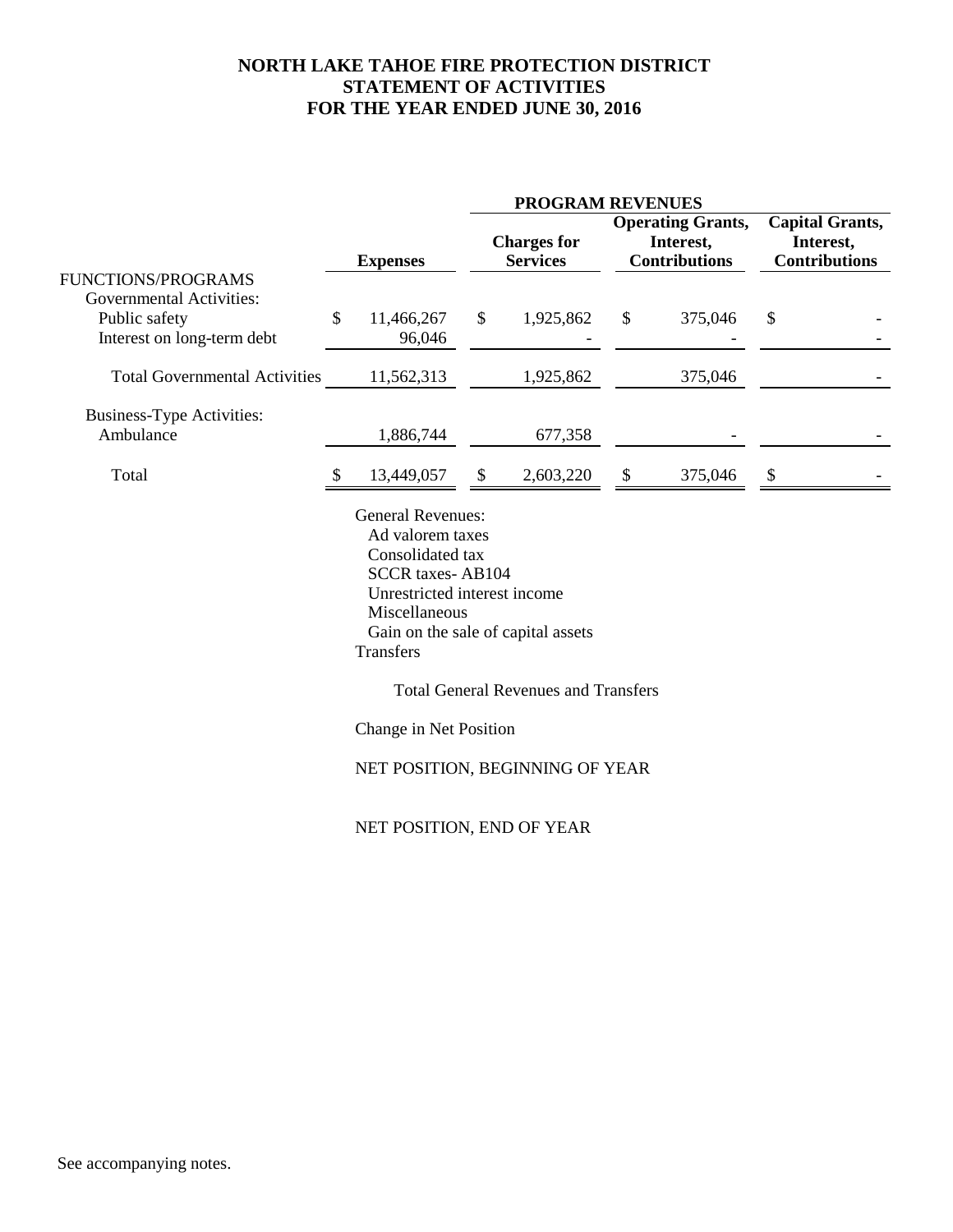# **NET (EXPENSE) REVENUE AND CHANGES IN NET POSITION**

| Governmental<br><b>Activities</b> | <b>Business-Type</b><br><b>Activities</b> | <b>Total</b>                  |
|-----------------------------------|-------------------------------------------|-------------------------------|
| \$<br>(9,165,359)<br>(96,046)     | \$                                        | \$<br>(9,165,359)<br>(96,046) |
| (9,261,405)                       |                                           | (9,261,405)                   |
|                                   | (1,209,386)                               | (1,209,386)                   |
| (9,261,405)                       | (1,209,386)                               | (10, 470, 791)                |
| 8,376,221                         |                                           | 8,376,221                     |
| 3,451,509                         |                                           | 3,451,509                     |
| 593,835                           |                                           | 593,835                       |
| 5,484                             | 644                                       | 6,128                         |
| 40,000                            |                                           | 40,000                        |
| 66,000                            |                                           | 66,000                        |
| (1,300,000)                       | 1,300,000                                 |                               |
| 11,233,049                        | 1,300,644                                 | 12,533,693                    |
| 1,971,644                         | 91,258                                    | 2,062,902                     |
| (3,963,602)                       | (1,542,782)                               | (5,506,384)                   |
| \$<br>(1,991,958)                 | \$<br>(1,451,524)                         | \$<br>(3,443,482)             |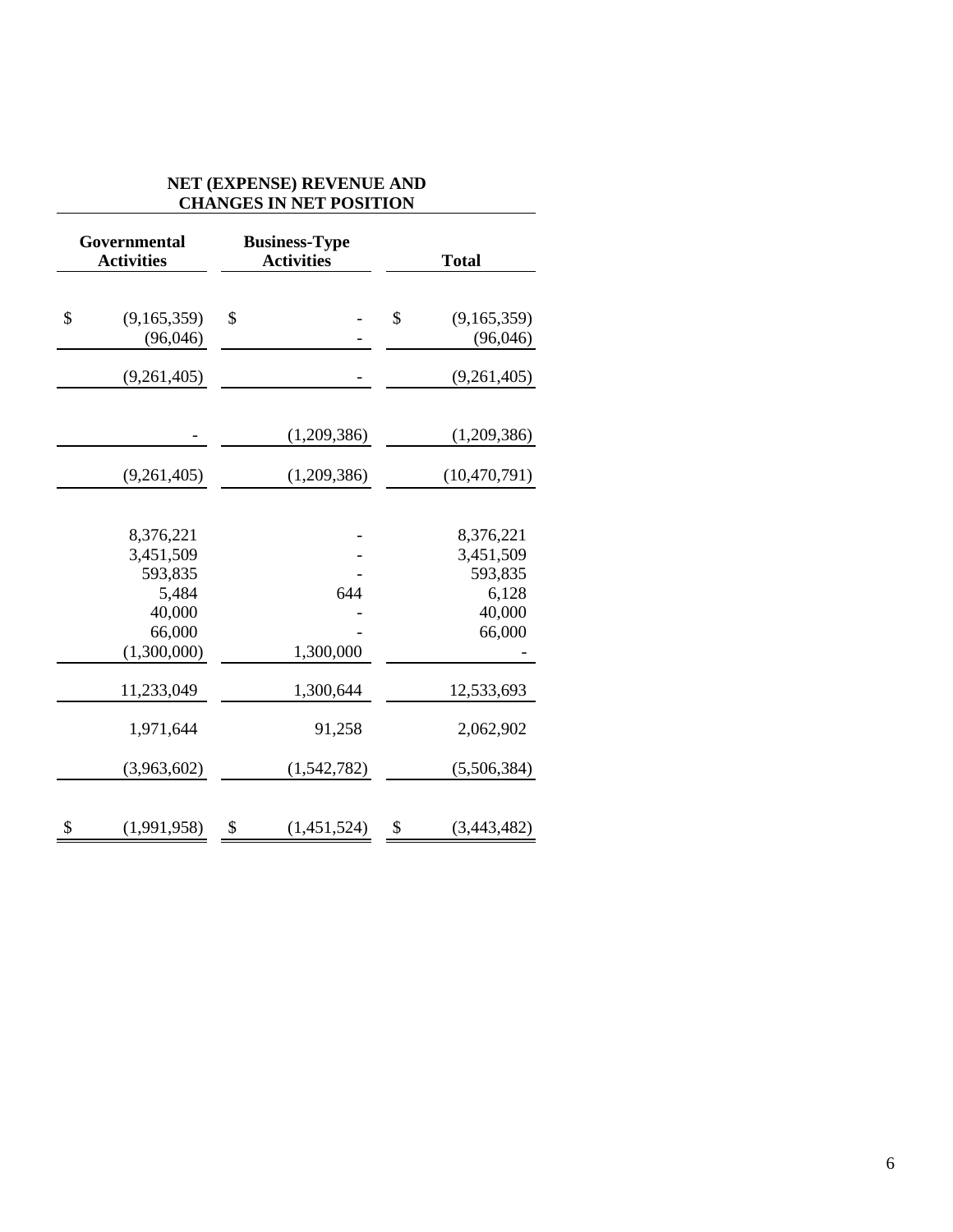# **NORTH LAKE TAHOE FIRE PROTECTION DISTRICT GOVERNMENTAL FUNDS BALANCE SHEET JUNE 30, 2016**

|                                                 | <b>General</b><br>Fund | <b>Debt</b><br><b>Service</b><br>Fund | Capital<br>Projects<br><b>Fund</b> |    | <b>Total</b><br>Governmental<br><b>Funds</b> |
|-------------------------------------------------|------------------------|---------------------------------------|------------------------------------|----|----------------------------------------------|
| <b>ASSETS</b>                                   |                        |                                       |                                    |    |                                              |
| Cash and investments                            | \$<br>6,488,045        | \$<br>510,892                         | \$<br>589,640                      | S  | 7,588,577                                    |
| Accounts receivable                             | 769,368                |                                       |                                    |    | 769,368                                      |
| Property taxes receivable                       | 32,398                 |                                       |                                    |    | 32,398                                       |
| Due from other governments                      | 976,078                |                                       |                                    |    | 976,078                                      |
| <b>Total Assets</b>                             | 8,265,889              | \$<br>510,892                         | \$<br>589,640                      | S  | 9,366,421                                    |
| <b>LIABILITIES</b>                              |                        |                                       |                                    |    |                                              |
| Accounts payable                                | \$<br>120,697          | \$                                    | \$                                 | \$ | 120,697                                      |
| <b>Accrued liabilities</b>                      | 503,164                |                                       | 7,386                              |    | 510,550                                      |
| <b>Total Liabilities</b>                        | 623,861                |                                       | 7,386                              |    | 631,247                                      |
| DEFERRED INFLOWS OF RESOURCES                   |                        |                                       |                                    |    |                                              |
| Unavailable revenue - delinquent property taxes | 32,398                 |                                       |                                    |    | 32,398                                       |
| Unavailable revenue - project reimbursements    | 190,823                |                                       |                                    |    | 190,823                                      |
| Unavailable revenue - miscellaneous             | 32,784                 |                                       |                                    |    | 32,784                                       |
| Unavailable revenue - mutual aid reimbursements | 417,225                |                                       |                                    |    | 417,225                                      |
| <b>Total Deferred Inflows of Resources</b>      | 673,230                |                                       |                                    |    | 673,230                                      |
|                                                 |                        |                                       |                                    |    |                                              |
| <b>FUND BALANCES</b>                            |                        |                                       |                                    |    |                                              |
| Restricted                                      | 1,000                  | 510,892                               |                                    |    | 511,892                                      |
| Committed                                       |                        |                                       | 582,254                            |    | 582,254                                      |
| Unassigned                                      | 6,967,798              |                                       |                                    |    | 6,967,798                                    |
| <b>Total Fund Balances</b>                      | 6,968,798              | 510,892                               | 582,254                            |    | 8,061,944                                    |
| <b>Total Liabilities, Deferred Inflows</b>      |                        |                                       |                                    |    |                                              |
| of Resources, and Fund Balances                 | \$<br>8,265,889        | \$<br>510,892                         | \$<br>589,640                      | \$ | 9,366,421                                    |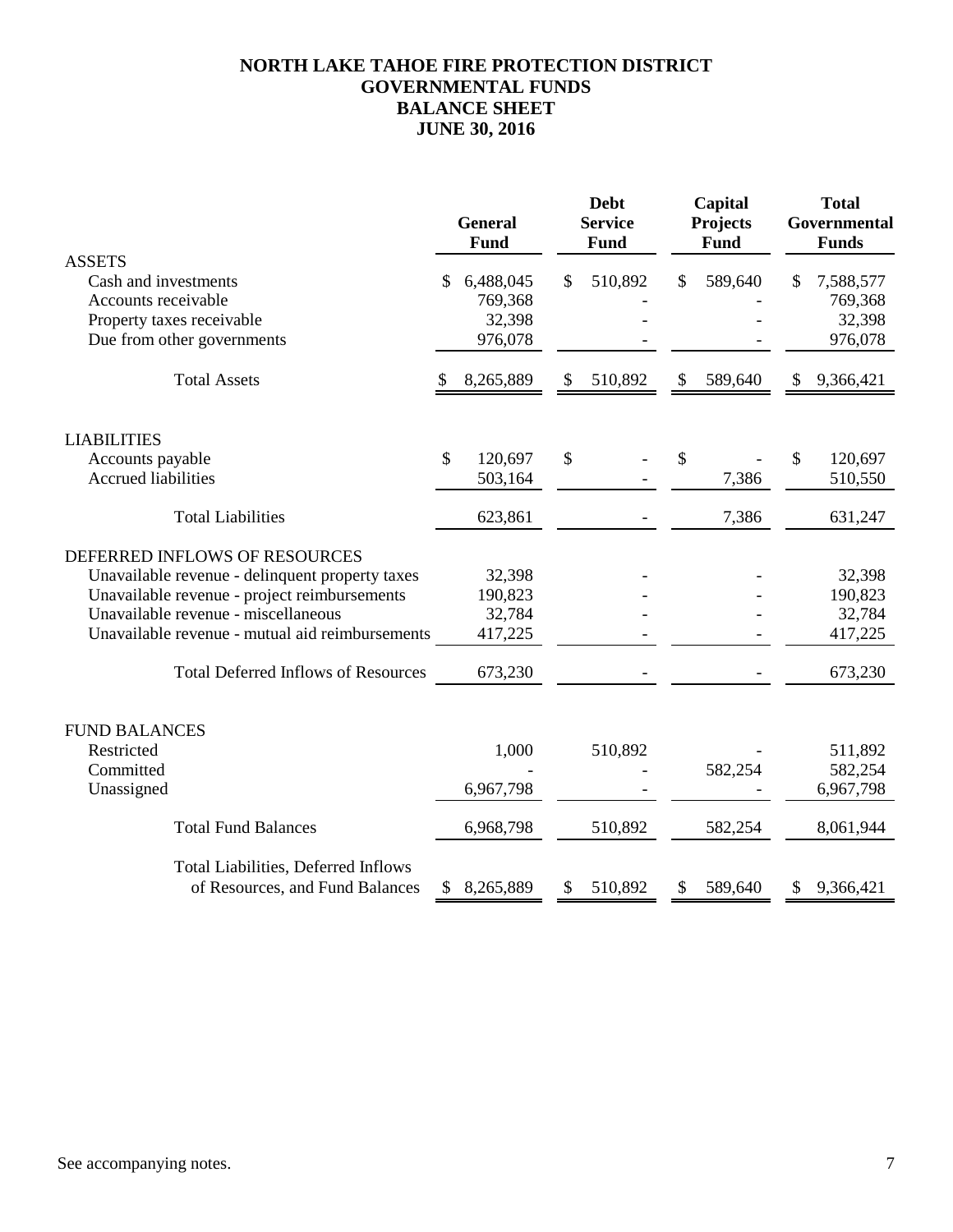# **NORTH LAKE TAHOE FIRE PROTECTION DISTRICT RECONCILIATION OF THE BALANCE SHEET TO THE STATEMENT OF NET POSITION GOVERNMENTAL FUNDS JUNE 30, 2016**

| <b>Fund Balances - Governmental Funds</b>                                                    | \$<br>8,061,944   |
|----------------------------------------------------------------------------------------------|-------------------|
| Amounts reported for governmental activities in the statement                                |                   |
| of net position are different because:                                                       |                   |
| Capital assets used in governmental activities are not                                       |                   |
| financial resources and, therefore, are not reported                                         |                   |
| in the governmental funds.                                                                   |                   |
| Governmental capital assets<br>\$<br>18,327,155                                              |                   |
| Less: Accumulated depreciation<br>(11,611,416)                                               |                   |
|                                                                                              | 6,715,739         |
|                                                                                              |                   |
| Deferred outflows of resources is the consumption of net                                     |                   |
| position that applies to a future period and so is not                                       |                   |
| recognized as an outflow of resources until then.                                            |                   |
| Deferred outflow on funding escrow                                                           | 183,746           |
|                                                                                              |                   |
| Long-term liabilities, are not due and payable in the                                        |                   |
| current period and, therefore, are not reported in                                           |                   |
| the governmental funds:                                                                      |                   |
| Medium term financing payable<br>(820,000)<br>(2,818,000)                                    |                   |
| Bonds payable<br>Net pension liability<br>(10,713,306)                                       |                   |
|                                                                                              |                   |
| Compensated absences<br>(814,221)<br>(3,200,396)<br>Other postemployment benefits obligation |                   |
|                                                                                              | (18, 365, 923)    |
|                                                                                              |                   |
| Accrued interest                                                                             | (7,969)           |
| Deferred outflows and inflows of resources related to pensions are applicable to             |                   |
| future periods and, therefore, are not reported in the funds.                                |                   |
|                                                                                              |                   |
| Deferred outflows of resources related to pensions<br>2,104,475                              |                   |
| Deferred inflows of resources related to pensions<br>(1,357,200)                             |                   |
|                                                                                              | 747,275           |
| Deferred inflows of resources represent an acquisition of net position                       |                   |
| that applies to a future period and will not be recognized as                                |                   |
| an inflow of resources until that time by governmental funds.                                |                   |
| Deferred inflows related to property taxes and reimbursements                                | 673,230           |
|                                                                                              |                   |
| <b>Net Position - Governmental Activities</b>                                                | \$<br>(1,991,958) |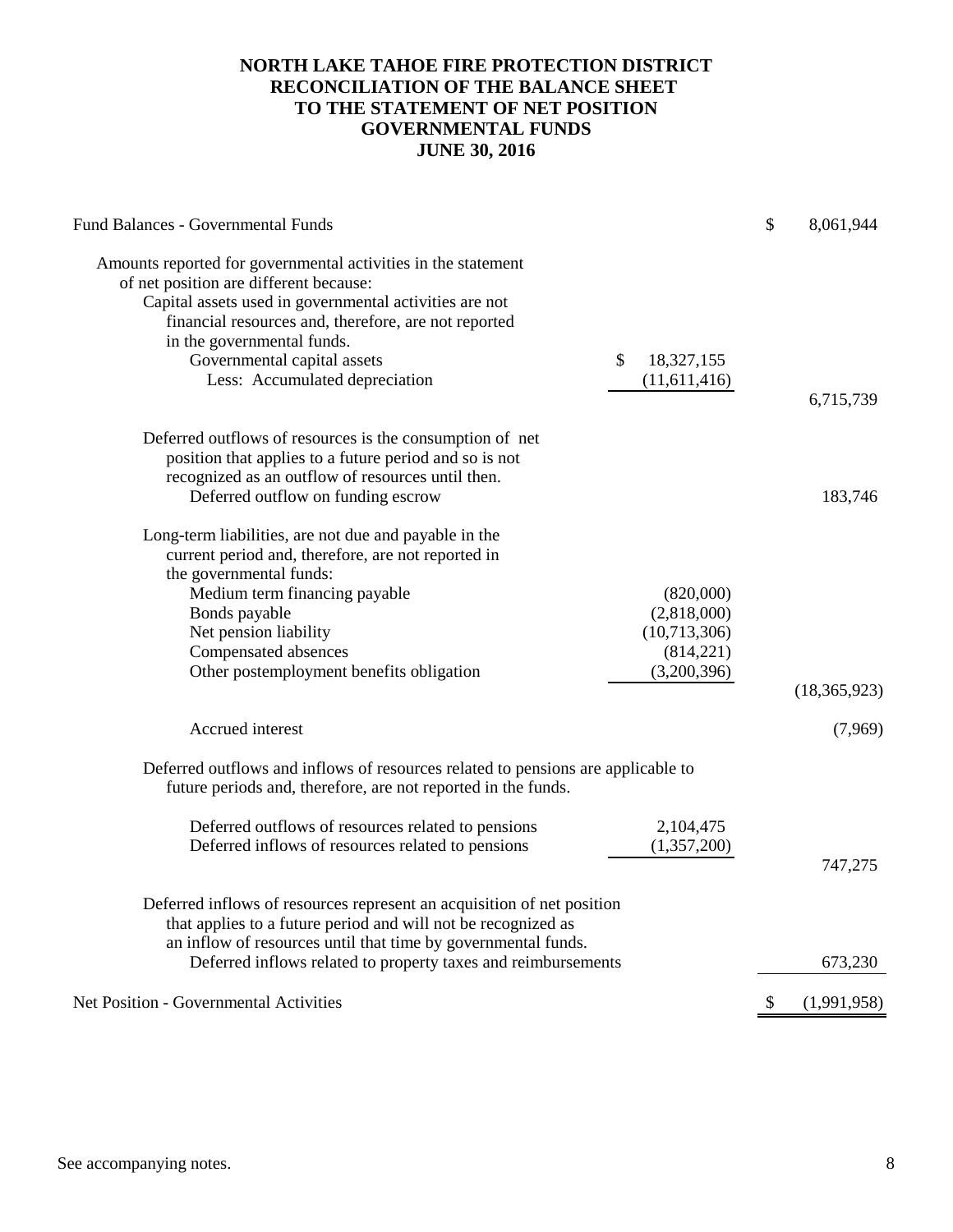# **NORTH LAKE TAHOE FIRE PROTECTION DISTRICT GOVERNMENTAL FUNDS STATEMENT OF REVENUES, EXPENDITURES AND CHANGES IN FUND BALANCES FOR THE YEAR ENDED JUNE 30, 2016**

|                                                |                           | <b>General</b><br><b>Fund</b> | <b>Debt</b><br><b>Service</b><br><b>Fund</b> | Capital<br><b>Projects</b><br><b>Fund</b> | <b>Total</b><br>Governmental<br><b>Funds</b> |
|------------------------------------------------|---------------------------|-------------------------------|----------------------------------------------|-------------------------------------------|----------------------------------------------|
| <b>REVENUES</b>                                |                           |                               |                                              |                                           |                                              |
| <b>Taxes</b>                                   | \$                        | 8,383,070                     | \$                                           | \$                                        | \$<br>8,383,070                              |
| Intergovernmental                              |                           | 4,385,544                     |                                              | 34,846                                    | 4,420,390                                    |
| Miscellaneous                                  |                           | 2,133,039                     |                                              | 40,000                                    | 2,173,039                                    |
| <b>Total Revenues</b>                          |                           | 14,901,653                    |                                              | 74,846                                    | 14,976,499                                   |
| <b>EXPENDITURES</b>                            |                           |                               |                                              |                                           |                                              |
| Current:                                       |                           |                               |                                              |                                           |                                              |
| Public safety                                  |                           | 11,285,331                    |                                              |                                           | 11,285,331                                   |
| Capital outlay                                 |                           |                               |                                              | 243,332                                   | 243,332                                      |
| Debt service:                                  |                           |                               |                                              |                                           |                                              |
| Principal                                      |                           |                               | 399,000                                      |                                           | 399,000                                      |
| Interest                                       |                           |                               | 96,840                                       |                                           | 96,840                                       |
| <b>Total Expenditures</b>                      |                           | 11,285,331                    | 495,840                                      | 243,332                                   | 12,024,503                                   |
| Excess (Deficiency) of Revenues                |                           |                               |                                              |                                           |                                              |
| over (under) Expenditures                      |                           | 3,616,322                     | (495, 840)                                   | (168, 486)                                | 2,951,996                                    |
| OTHER FINANCING SOURCES (USES)<br>Transfers:   |                           |                               |                                              |                                           |                                              |
| Transfers in                                   |                           |                               | 363,484                                      | 76,530                                    | 440,014                                      |
| <b>Transfers out</b>                           |                           | (1,740,014)                   |                                              |                                           | (1,740,014)                                  |
| Sale of assets                                 |                           |                               |                                              | 66,000                                    | 66,000                                       |
| <b>Total Other Financing Sources</b><br>(Uses) |                           | (1,740,014)                   | 363,484                                      | 142,530                                   | (1,234,000)                                  |
| Net Change in Fund Balances                    |                           | 1,876,308                     | (132, 356)                                   | (25,956)                                  | 1,717,996                                    |
| FUND BALANCES, BEGINNING OF YEAR               |                           | 5,092,490                     | 643,248                                      | 608,210                                   | 6,343,948                                    |
| FUND BALANCES, END OF YEAR                     | $\boldsymbol{\mathsf{S}}$ | 6,968,798                     | \$<br>510,892                                | \$<br>582,254                             | \$<br>8,061,944                              |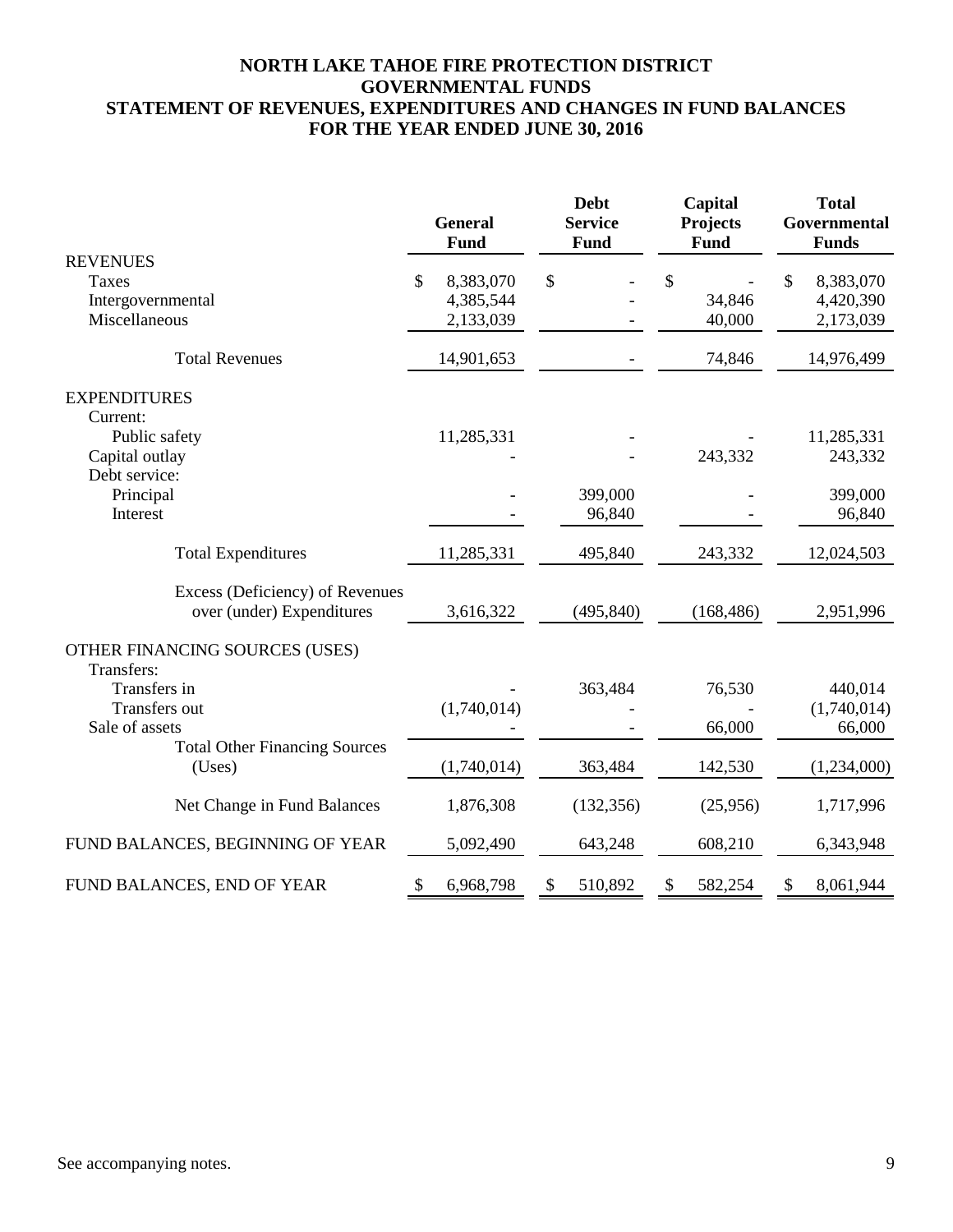# **NORTH LAKE TAHOE FIRE PROTECTION DISTRICT RECONCILIATION OF THE STATEMENT OF REVENUES, EXPENDITURES AND CHANGES IN FUND BALANCES TO THE STATEMENT OF ACTIVITIES GOVERNMENTAL FUNDS FOR THE YEAR ENDED JUNE 30, 2016**

| Net Change in Fund Balances - Governmental Funds                          |               | \$<br>1,717,996 |
|---------------------------------------------------------------------------|---------------|-----------------|
| Amounts reported for governmental activities in the statement             |               |                 |
| of activities are different because:                                      |               |                 |
| Governmental funds report capital outlays as expenditures and             |               |                 |
| the proceeds from the sale of assets as other financing                   |               |                 |
| sources. However, in the statement of activities, the cost of             |               |                 |
| those assets is depreciated over their estimated useful lives             |               |                 |
| and only the gain or loss is recorded when assets are sold:               |               |                 |
| Additions to capital assets                                               | \$<br>243,332 |                 |
| Less: Current year depreciation                                           | (546,249)     |                 |
|                                                                           |               | (302, 917)      |
| Revenues in the statement of activities that do not                       |               |                 |
| provide current financial resources are not reported                      |               |                 |
| as revenues in governmental funds:                                        |               |                 |
| Change in deferred inflows of resources                                   | (208, 542)    |                 |
|                                                                           |               | (208, 542)      |
| Bond proceeds provide current financial resources                         |               |                 |
| to governmental funds. Repayments of debt                                 |               |                 |
| principal is an expenditure in the governmental funds,                    |               |                 |
| but the repayment reduces long-term liabilities in the                    |               |                 |
| Statement of Net Position. This is the amount by which                    |               |                 |
| debt issued exceeded repayments:<br>Change in accrued interest            | 794           |                 |
| Principal payments                                                        | 399,000       |                 |
|                                                                           |               | 399,794         |
| Some expenses reported in the Statement of Activities do                  |               |                 |
| not require the use of current financial resources and,                   |               |                 |
| therefore, are not reported as expenditures in                            |               |                 |
| governmental funds:                                                       |               |                 |
| Change in compensated absences                                            | 7,955         |                 |
| Change in other post-employment benefits                                  | 127,943       |                 |
| Amortization of deferred outflows                                         | (21, 618)     |                 |
|                                                                           |               | 114,280         |
| Governmental funds report the District PERS contributions as expenditures |               |                 |
| However, in the Statement of Activities, the cost of pension benefits     |               |                 |
| earned is reported as pension expense                                     |               |                 |
| <b>District PERS contributions</b>                                        | 1,577,894     |                 |
| District pension expense                                                  | (1,326,861)   |                 |
|                                                                           |               | 251,033         |
| Change in Net Position of Governmental Activities                         |               | \$<br>1,971,644 |
|                                                                           |               |                 |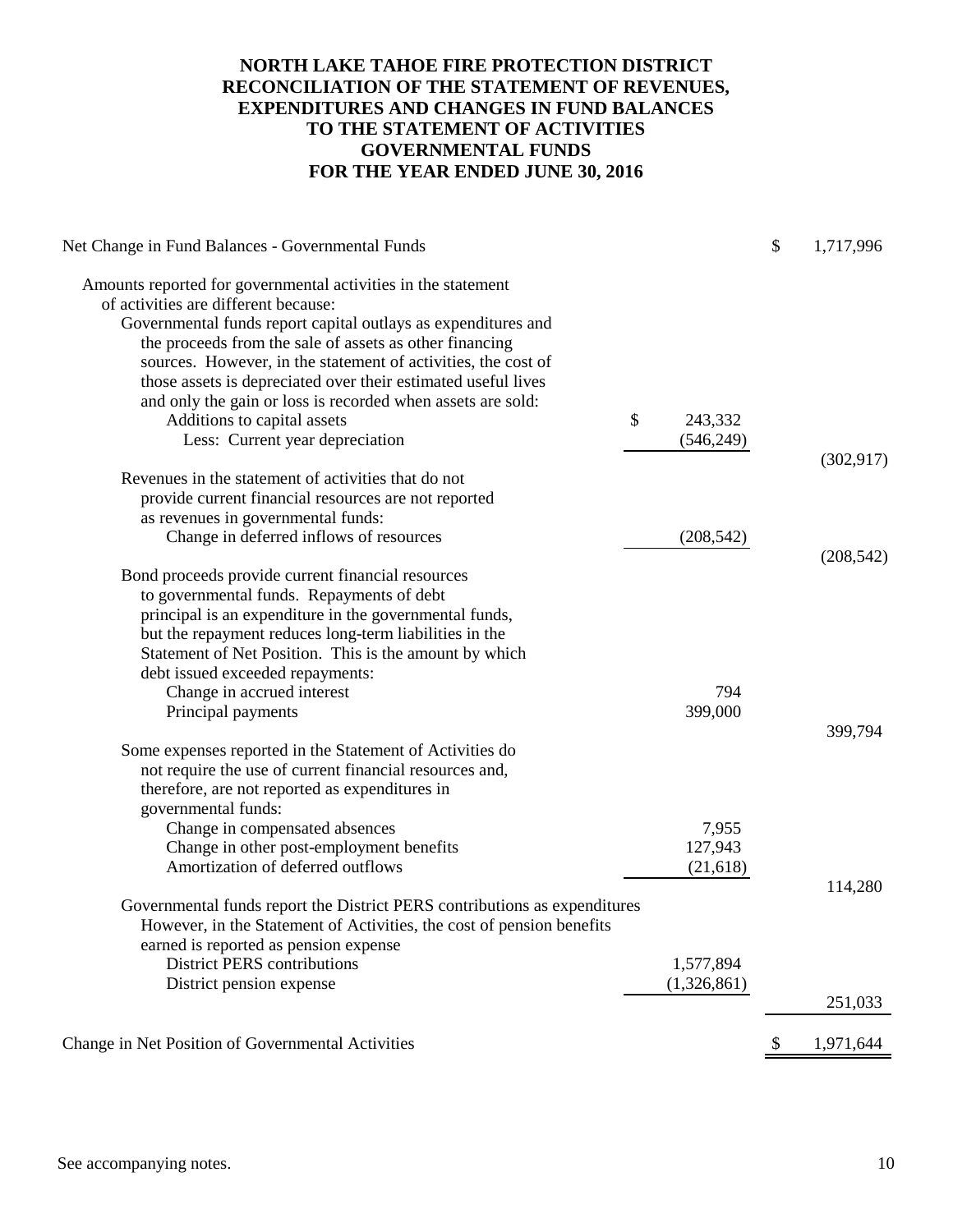# **NORTH LAKE TAHOE FIRE PROTECTION DISTRICT AMBULANCE FUND STATEMENT OF NET POSITION PROPRIETARY FUND JUNE 30, 2016**

| <b>ASSETS</b><br><b>Current Assets:</b><br>Cash and investments<br>\$<br>11,034<br>216,632<br>Accounts receivable, net<br>23,862<br>Prepaid expense<br><b>Total Current Assets</b><br>251,528<br><b>Noncurrent Assets:</b><br>Capital assets, not being depreciated<br>30,588<br>Capital assets, being depreciated, net<br>468,272<br><b>Total Noncurrent Assets</b><br>498,860<br>Deferred Outflows of Resources<br>Net pension - related amounts<br>414,870<br><b>Total Assets and Deferred Outflows of Resources</b><br>1,165,258<br><b>LIABILITIES</b><br><b>Current Liabilities:</b><br>18,549<br>Accounts payable<br>Accrued salaries and benefits<br>65,353<br>44,893<br>Compensated absences<br><b>Total Current Liabilities</b><br>128,795<br><b>Noncurrent Liabilities:</b><br>Net pension liability<br>2,155,419<br>24,762<br>Compensated absences<br><b>Total Non-Current Liabilities</b><br>2,180,181<br>Deferred Inflows of Resources<br>307,806<br>Net pension - related amounts<br>Total Liabilities and Deferred Inflows of Resources<br>2,616,782<br><b>NET POSITION</b><br>Net investment in capital assets<br>498,860<br>(1,950,384)<br>Unrestricted<br><b>Total Net Position</b><br>(1,451,524) |  | <b>Business-Type</b><br><b>Activities</b><br><b>Enterprise Fund</b> |
|----------------------------------------------------------------------------------------------------------------------------------------------------------------------------------------------------------------------------------------------------------------------------------------------------------------------------------------------------------------------------------------------------------------------------------------------------------------------------------------------------------------------------------------------------------------------------------------------------------------------------------------------------------------------------------------------------------------------------------------------------------------------------------------------------------------------------------------------------------------------------------------------------------------------------------------------------------------------------------------------------------------------------------------------------------------------------------------------------------------------------------------------------------------------------------------------------------------------|--|---------------------------------------------------------------------|
|                                                                                                                                                                                                                                                                                                                                                                                                                                                                                                                                                                                                                                                                                                                                                                                                                                                                                                                                                                                                                                                                                                                                                                                                                      |  |                                                                     |
|                                                                                                                                                                                                                                                                                                                                                                                                                                                                                                                                                                                                                                                                                                                                                                                                                                                                                                                                                                                                                                                                                                                                                                                                                      |  |                                                                     |
|                                                                                                                                                                                                                                                                                                                                                                                                                                                                                                                                                                                                                                                                                                                                                                                                                                                                                                                                                                                                                                                                                                                                                                                                                      |  |                                                                     |
|                                                                                                                                                                                                                                                                                                                                                                                                                                                                                                                                                                                                                                                                                                                                                                                                                                                                                                                                                                                                                                                                                                                                                                                                                      |  |                                                                     |
|                                                                                                                                                                                                                                                                                                                                                                                                                                                                                                                                                                                                                                                                                                                                                                                                                                                                                                                                                                                                                                                                                                                                                                                                                      |  |                                                                     |
|                                                                                                                                                                                                                                                                                                                                                                                                                                                                                                                                                                                                                                                                                                                                                                                                                                                                                                                                                                                                                                                                                                                                                                                                                      |  |                                                                     |
|                                                                                                                                                                                                                                                                                                                                                                                                                                                                                                                                                                                                                                                                                                                                                                                                                                                                                                                                                                                                                                                                                                                                                                                                                      |  |                                                                     |
|                                                                                                                                                                                                                                                                                                                                                                                                                                                                                                                                                                                                                                                                                                                                                                                                                                                                                                                                                                                                                                                                                                                                                                                                                      |  |                                                                     |
|                                                                                                                                                                                                                                                                                                                                                                                                                                                                                                                                                                                                                                                                                                                                                                                                                                                                                                                                                                                                                                                                                                                                                                                                                      |  |                                                                     |
|                                                                                                                                                                                                                                                                                                                                                                                                                                                                                                                                                                                                                                                                                                                                                                                                                                                                                                                                                                                                                                                                                                                                                                                                                      |  |                                                                     |
|                                                                                                                                                                                                                                                                                                                                                                                                                                                                                                                                                                                                                                                                                                                                                                                                                                                                                                                                                                                                                                                                                                                                                                                                                      |  |                                                                     |
|                                                                                                                                                                                                                                                                                                                                                                                                                                                                                                                                                                                                                                                                                                                                                                                                                                                                                                                                                                                                                                                                                                                                                                                                                      |  |                                                                     |
|                                                                                                                                                                                                                                                                                                                                                                                                                                                                                                                                                                                                                                                                                                                                                                                                                                                                                                                                                                                                                                                                                                                                                                                                                      |  |                                                                     |
|                                                                                                                                                                                                                                                                                                                                                                                                                                                                                                                                                                                                                                                                                                                                                                                                                                                                                                                                                                                                                                                                                                                                                                                                                      |  |                                                                     |
|                                                                                                                                                                                                                                                                                                                                                                                                                                                                                                                                                                                                                                                                                                                                                                                                                                                                                                                                                                                                                                                                                                                                                                                                                      |  |                                                                     |
|                                                                                                                                                                                                                                                                                                                                                                                                                                                                                                                                                                                                                                                                                                                                                                                                                                                                                                                                                                                                                                                                                                                                                                                                                      |  |                                                                     |
|                                                                                                                                                                                                                                                                                                                                                                                                                                                                                                                                                                                                                                                                                                                                                                                                                                                                                                                                                                                                                                                                                                                                                                                                                      |  |                                                                     |
|                                                                                                                                                                                                                                                                                                                                                                                                                                                                                                                                                                                                                                                                                                                                                                                                                                                                                                                                                                                                                                                                                                                                                                                                                      |  |                                                                     |
|                                                                                                                                                                                                                                                                                                                                                                                                                                                                                                                                                                                                                                                                                                                                                                                                                                                                                                                                                                                                                                                                                                                                                                                                                      |  |                                                                     |
|                                                                                                                                                                                                                                                                                                                                                                                                                                                                                                                                                                                                                                                                                                                                                                                                                                                                                                                                                                                                                                                                                                                                                                                                                      |  |                                                                     |
|                                                                                                                                                                                                                                                                                                                                                                                                                                                                                                                                                                                                                                                                                                                                                                                                                                                                                                                                                                                                                                                                                                                                                                                                                      |  |                                                                     |
|                                                                                                                                                                                                                                                                                                                                                                                                                                                                                                                                                                                                                                                                                                                                                                                                                                                                                                                                                                                                                                                                                                                                                                                                                      |  |                                                                     |
|                                                                                                                                                                                                                                                                                                                                                                                                                                                                                                                                                                                                                                                                                                                                                                                                                                                                                                                                                                                                                                                                                                                                                                                                                      |  |                                                                     |
|                                                                                                                                                                                                                                                                                                                                                                                                                                                                                                                                                                                                                                                                                                                                                                                                                                                                                                                                                                                                                                                                                                                                                                                                                      |  |                                                                     |
|                                                                                                                                                                                                                                                                                                                                                                                                                                                                                                                                                                                                                                                                                                                                                                                                                                                                                                                                                                                                                                                                                                                                                                                                                      |  |                                                                     |
|                                                                                                                                                                                                                                                                                                                                                                                                                                                                                                                                                                                                                                                                                                                                                                                                                                                                                                                                                                                                                                                                                                                                                                                                                      |  |                                                                     |
|                                                                                                                                                                                                                                                                                                                                                                                                                                                                                                                                                                                                                                                                                                                                                                                                                                                                                                                                                                                                                                                                                                                                                                                                                      |  |                                                                     |
|                                                                                                                                                                                                                                                                                                                                                                                                                                                                                                                                                                                                                                                                                                                                                                                                                                                                                                                                                                                                                                                                                                                                                                                                                      |  |                                                                     |
|                                                                                                                                                                                                                                                                                                                                                                                                                                                                                                                                                                                                                                                                                                                                                                                                                                                                                                                                                                                                                                                                                                                                                                                                                      |  |                                                                     |
|                                                                                                                                                                                                                                                                                                                                                                                                                                                                                                                                                                                                                                                                                                                                                                                                                                                                                                                                                                                                                                                                                                                                                                                                                      |  |                                                                     |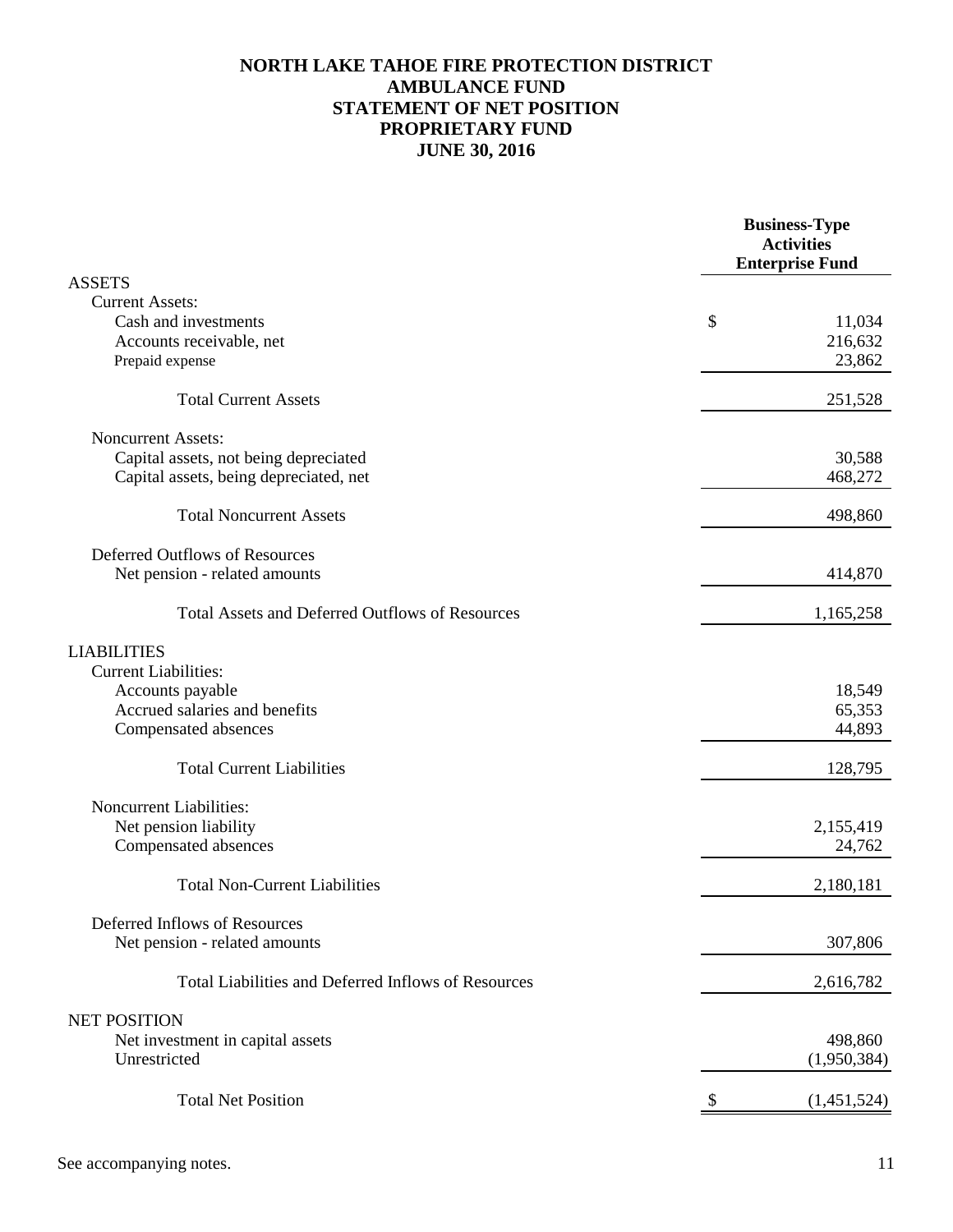# **NORTH LAKE TAHOE FIRE PROTECTION DISTRICT AMBULANCE FUND STATEMENT OF REVENUES, EXPENSES AND CHANGES IN NET POSITION PROPRIETARY FUND FOR THE YEAR ENDED JUNE 30, 2016**

|                                    | <b>Business-Type</b><br><b>Activities</b><br><b>Enterprise Fund</b> |  |  |  |  |  |
|------------------------------------|---------------------------------------------------------------------|--|--|--|--|--|
| <b>OPERATING REVENUES</b>          |                                                                     |  |  |  |  |  |
| Ambulance fees, net of bad debt    | \$<br>606,633                                                       |  |  |  |  |  |
| Paramedic education                | 70,725                                                              |  |  |  |  |  |
| <b>Total Operating Revenues</b>    | 677,358                                                             |  |  |  |  |  |
| <b>OPERATING EXPENSES</b>          |                                                                     |  |  |  |  |  |
| Salaries and wages                 | 781,261                                                             |  |  |  |  |  |
| Employee benefits                  | 545,334                                                             |  |  |  |  |  |
| Services and supplies              | 493,769                                                             |  |  |  |  |  |
| Depreciation                       | 66,380                                                              |  |  |  |  |  |
| <b>Total Operating Expenses</b>    | 1,886,744                                                           |  |  |  |  |  |
| Operating Income (Loss)            | (1,209,386)                                                         |  |  |  |  |  |
| NONOPERATING REVENUES              |                                                                     |  |  |  |  |  |
| Interest revenue                   | 644                                                                 |  |  |  |  |  |
| <b>Total Nonoperating Revenues</b> | 644                                                                 |  |  |  |  |  |
| Income (Loss) before Transfers     | (1,208,742)                                                         |  |  |  |  |  |
| <b>TRANSFERS</b>                   |                                                                     |  |  |  |  |  |
| Transfers in                       | 1,300,000                                                           |  |  |  |  |  |
| Changes in Net Position            | 91,258                                                              |  |  |  |  |  |
| NET POSITION, BEGINNING OF YEAR    | (1,542,782)                                                         |  |  |  |  |  |
| NET POSITION, END OF YEAR          | \$<br>(1,451,524)                                                   |  |  |  |  |  |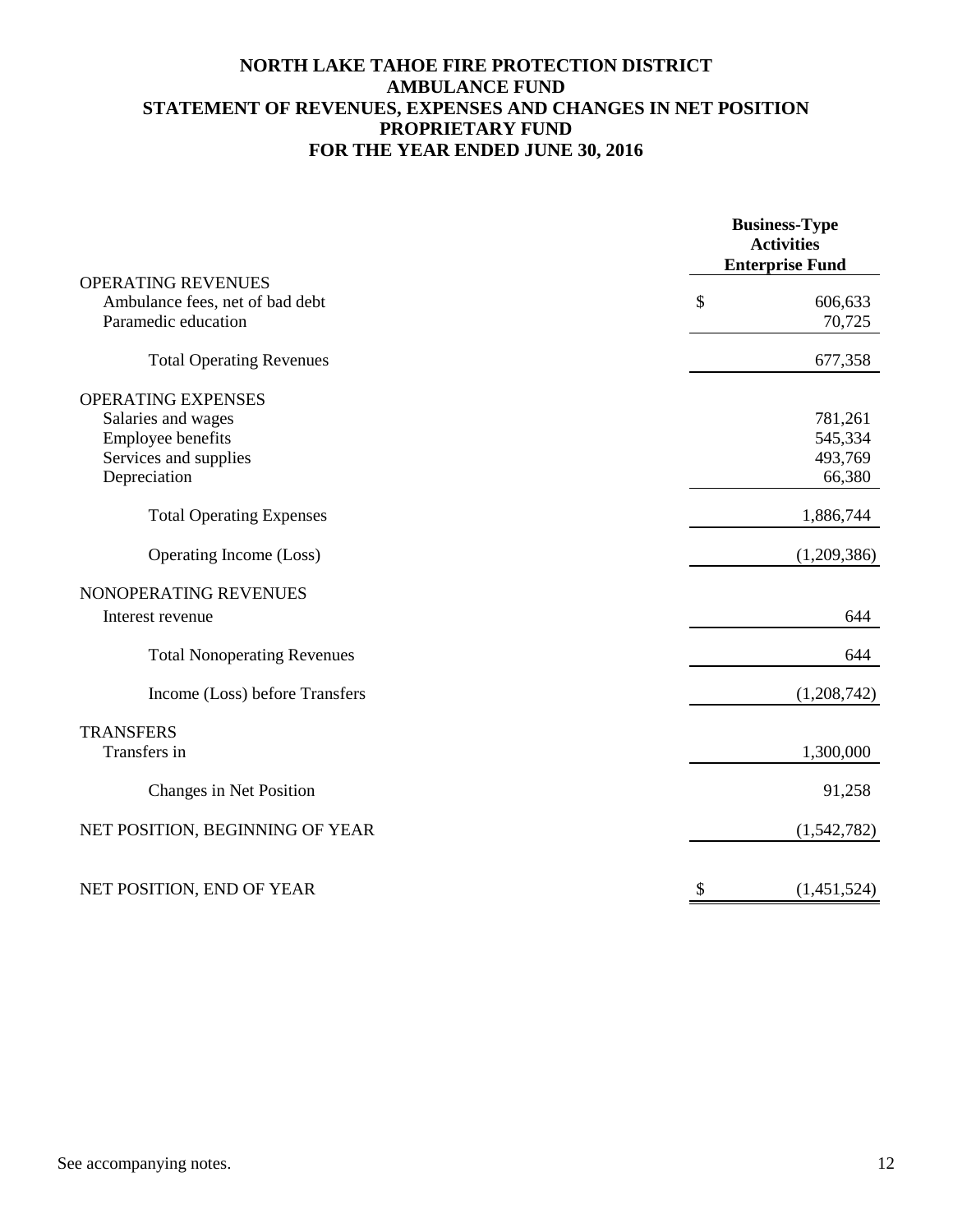# **NORTH LAKE TAHOE FIRE PROTECTION DISTRICT AMBULANCE FUND STATEMENT OF CASH FLOWS PROPRIETARY FUND FOR THE YEAR ENDED JUNE 30, 2016**

|                                                                                                          |                           | <b>Business-Type</b><br><b>Activities</b><br><b>Enterprise Fund</b> |
|----------------------------------------------------------------------------------------------------------|---------------------------|---------------------------------------------------------------------|
| CASH FLOWS FROM OPERATING ACTIVITIES                                                                     |                           |                                                                     |
| Cash received from patients                                                                              | \$                        | 567,837                                                             |
| Cash received for paramedic education                                                                    |                           | 70,725                                                              |
| Cash payments for salaries and benefits                                                                  |                           | (1,371,610)                                                         |
| Cash payments for services and supplies                                                                  |                           | (517, 335)                                                          |
| Net Cash Provided (Used) by Operating Activities                                                         |                           | (1,250,383)                                                         |
| CASH FLOWS FROM NONCAPITAL FINANCING ACTIVITIES<br>Transfers from other funds                            |                           | 1,300,000                                                           |
| <b>CASH FLOWS FROM CAPITAL ACTIVITIES</b>                                                                |                           |                                                                     |
| Acquisition of capital assets                                                                            |                           | (211, 531)                                                          |
| CASH FLOWS FROM INVESTING ACTIVITIES                                                                     |                           |                                                                     |
| Interest on investments                                                                                  |                           | 644                                                                 |
| Net Increase (Decrease) in Cash and Cash Equivalents                                                     |                           | (161,270)                                                           |
| CASH AND CASH EQUIVALENTS, BEGINNING OF YEAR                                                             |                           | 172,304                                                             |
| CASH AND CASH EQUIVALENTS, END OF YEAR                                                                   | \$                        | 11,034                                                              |
| RECONCILIATION OF OPERATING INCOME (LOSS)                                                                |                           |                                                                     |
| TO NET CASH PROVIDED (USED) BY OPERATING ACTIVITIES                                                      |                           |                                                                     |
| Operating income (loss)                                                                                  | $\boldsymbol{\mathsf{S}}$ | (1,209,386)                                                         |
| Adjustments to reconcile operating income (loss) to<br>net cash provided (used) by operating activities: |                           |                                                                     |
| Depreciation expense                                                                                     |                           | 66,380                                                              |
| (Increase) decrease in accounts receivable                                                               |                           | (38, 796)                                                           |
| (Increase) decrease in due from other governments                                                        |                           | 1,671                                                               |
| (Increase) decrease in prepaid expense                                                                   |                           | 6,432                                                               |
| Increase (decrease) in accounts payable                                                                  |                           | (31, 369)                                                           |
| Increase (decrease) in accrued salaries and benefits                                                     |                           | (6,868)                                                             |
| Increase (decrease) in unavailable revenue                                                               |                           | (300)                                                               |
| Increase (decrease) in pension related items                                                             |                           | (44,301)                                                            |
| Increase (decrease) in compensated absences                                                              |                           | 6,154                                                               |
| <b>Total Adjustments</b>                                                                                 |                           | (40,997)                                                            |
| Net Cash Provided (Used) by Operating Activities                                                         | \$                        | (1,250,383)                                                         |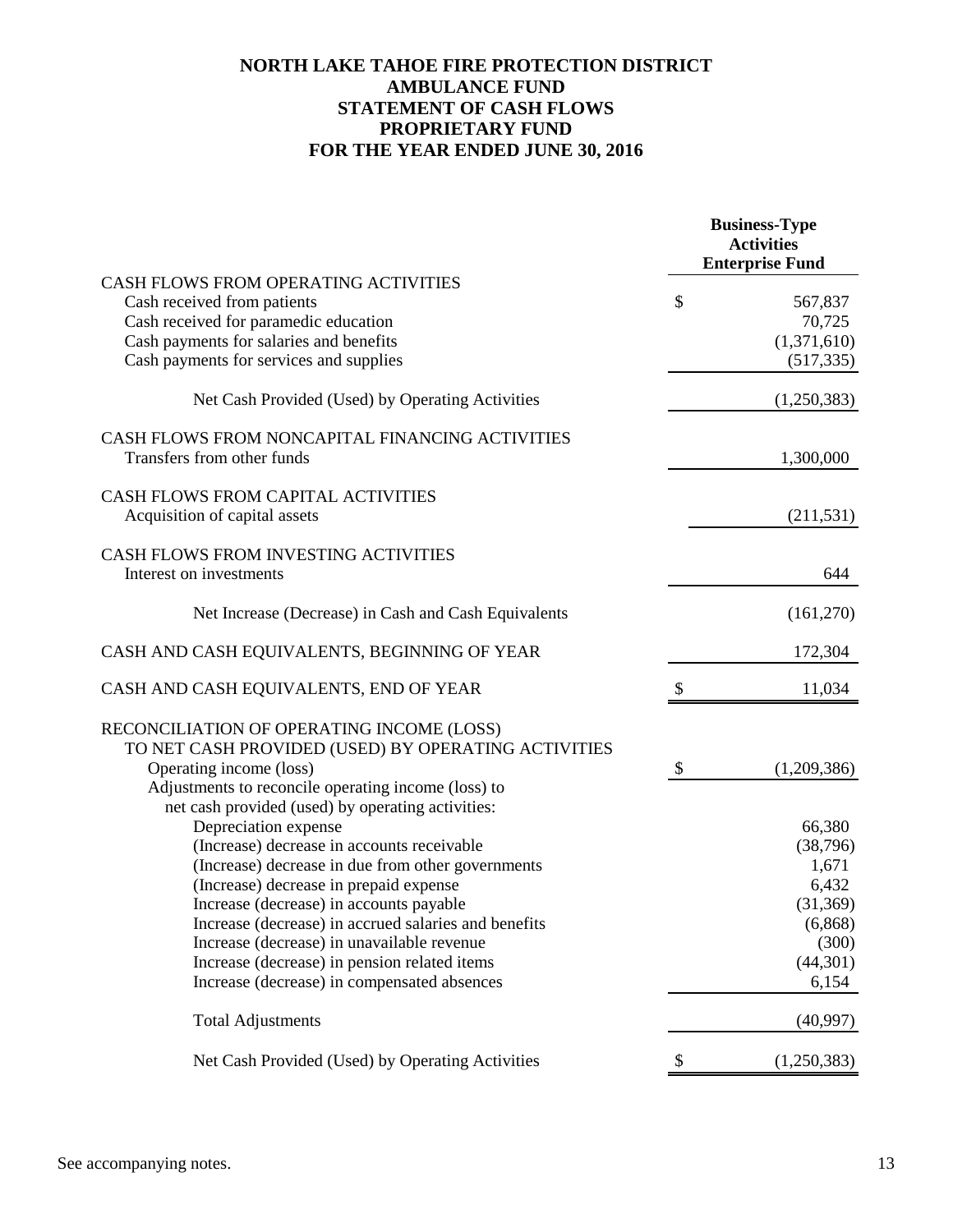### NOTE 1 – Summary of Significant Accounting Policies:

#### Reporting Entity:

North Lake Tahoe Fire Protection District (District) is a municipality of the State of Nevada located in Washoe County, Nevada. The District is under the direct jurisdiction of the Board of Directors of North Lake Tahoe Fire Protection District.

#### Accounting Changes

As of July 1, 2015 the District implemented GASB Statement No. 72, *Fair Value Measurement and Application.* The implementation of this standard requires governments measure investments at fair value. The additional disclosures required by this standard are included in Note 3.

#### Government-Wide and Fund Financial Statements:

The government-wide financial statements (Statement of Net Position and the Statement of Activities) report information about the activities of the District. For the most part, the effect of interfund activity has been removed from these statements. Governmental activities, which normally are supported by taxes and intergovernmental revenues, are reported separately from business-type activities, which rely to a significant extent on fees and charges for support.

The Statement of Activities demonstrates the degree to which the direct expenses are offset by program revenues. Direct expenses are those that are clearly identifiable with a specific function/activity. Program revenues include 1) charges to customers or applicants who purchase, use, or directly benefit from goods, services, or privileges provided by a given function/activity and 2) grants and contributions that are restricted to meeting the operational or capital requirements of a particular function/activity. Taxes and other items not properly included among program revenues are reported instead as general revenues.

Proprietary funds distinguish operating revenues and expenses from nonoperating items. Operating revenues and expenses generally result from an exchange transaction such as providing services and producing and delivering goods in connection with a proprietary fund's principal ongoing operations. Nonoperating revenues and nonoperating expenses result from nonexchange transactions or ancillary services.

Separate financial statements are provided for governmental funds and proprietary funds. Major individual governmental funds and the enterprise fund (also, a major fund) are reported as separate columns in the fund financial statements.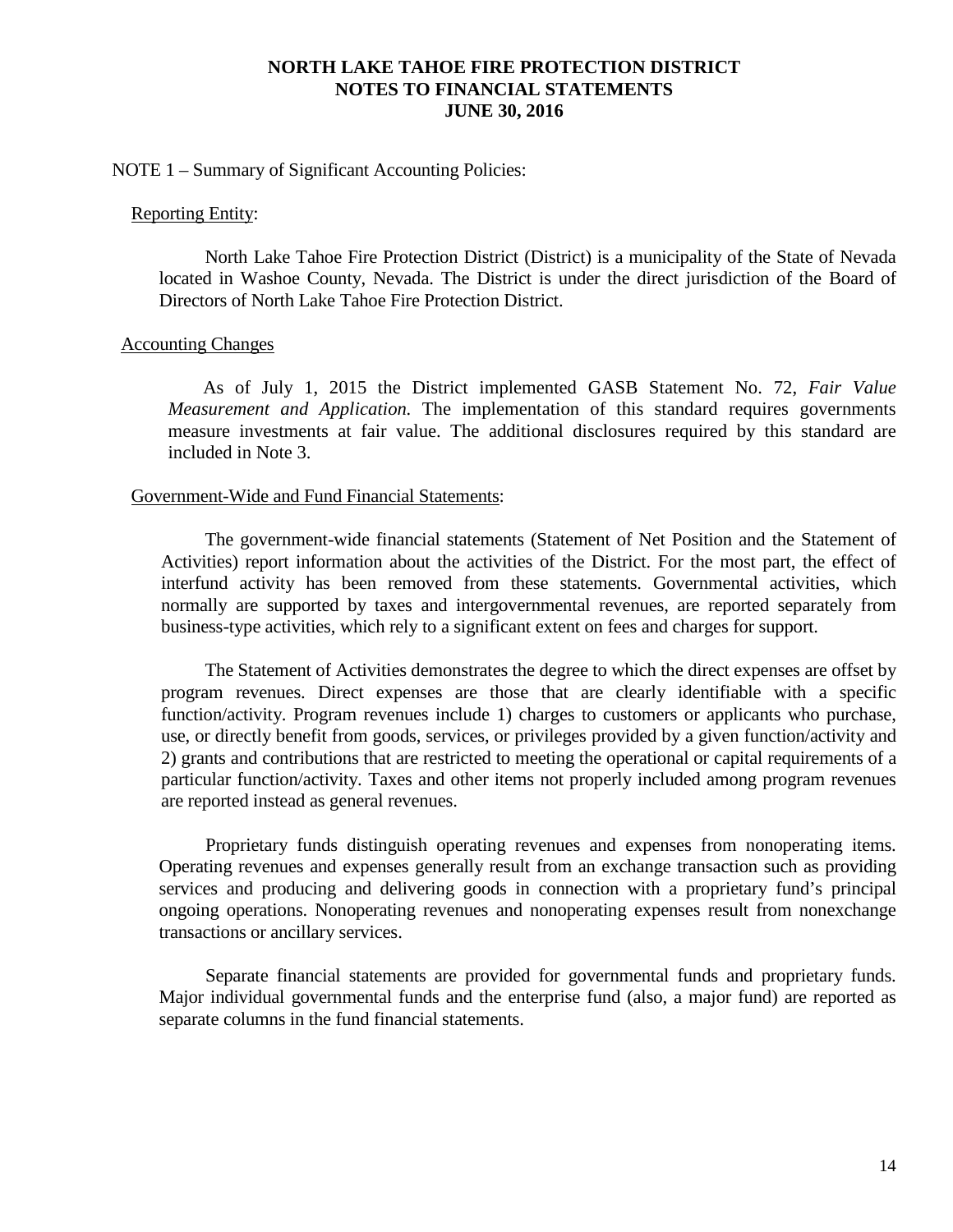### Measurement Focus, Basis of Accounting, and Financial Statement Presentation:

The government-wide financial statements are reported using the economic resources measurement focus and the accrual basis of accounting, as is the proprietary fund. Agency funds have no measurement focus, but are reported on the accrual basis of accounting. Revenues are recorded when earned and expenses are recorded when liabilities are incurred, regardless of the timing of the related cash flows. Property taxes are recognized as revenues in the year for which they are levied. Grants and similar items are recognized as revenue as soon as all eligibility requirements imposed by the provider have been met. The District's net position is reported in three parts – net investment in capital assets, restricted net position and unrestricted net position. The District first utilizes restricted resources to finance qualifying activities, then unrestricted resources as they are needed.

Governmental fund financial statements are reported using the current financial resources measurement focus and the modified accrual basis of accounting. Revenues are recognized as soon as they are both measurable and available. Revenues are considered to be available when they are collectible within the current period or soon enough thereafter to pay liabilities of the current period. For this purpose, the District considers revenues to be available if they are collected within 60 days of the end of the current fiscal period. When revenues are due, but will not be collected within this 60 day period, the receivable is recorded and an offsetting deferred inflow of resources is established. Deferred inflows of resources also arise when the government receives resources before it has legal claim to them, and thus in subsequent periods, when both revenue recognition criteria are met, or when the government has a legal claim to the resources, the deferred inflow of resources is removed and revenue is recognized. Expenditures generally are recorded when the related liabilities are incurred, as under accrual accounting. However, debt service expenditures, as well as expenditures related to compensated absences, claims, and judgments are recorded only when payment is due.

Property taxes, intergovernmental revenues, and interest earnings associated with the current fiscal period are all considered to be susceptible to accrual and so have been recognized as revenues of the current fiscal period. Other revenue items are considered to be measurable and available only when cash is received by the District.

The District reports the following major governmental funds:

- The General Fund is the District's primary operating fund. It accounts for all financial resources of the District, except those required to be accounted for in another fund.
- The Debt Service Fund accounts for the accumulation of funds for the payment of principal and interest on long-term debt.
- The Capital Projects Fund accounts for the financial resources to be used for the acquisition and construction of major capital assets.

The District has one proprietary fund, which is considered to be a major enterprise fund:

• The Ambulance Fund accounts for the operations of the District's ambulance service.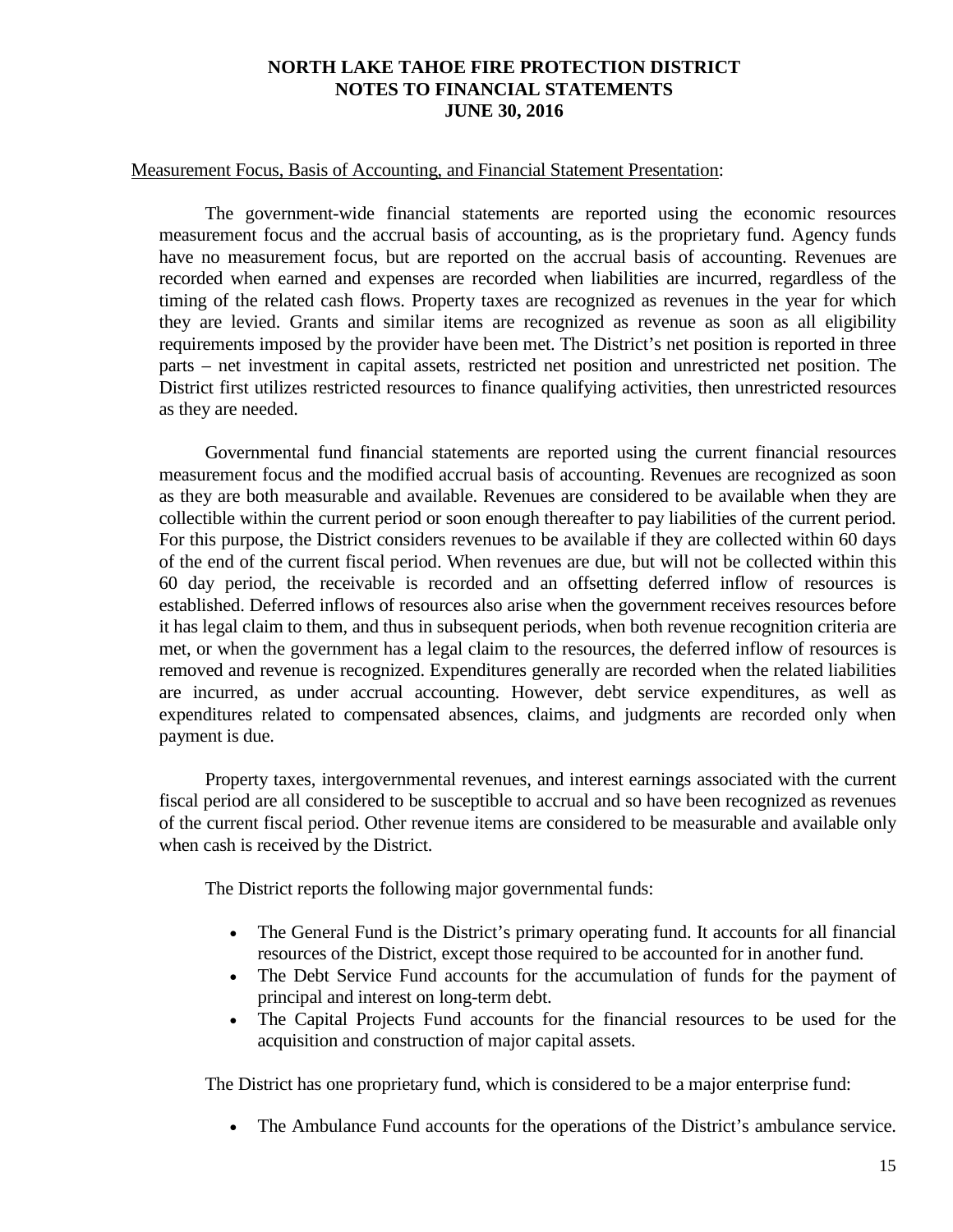### Budgets and Budgetary Accounting:

### Budget Policies:

North Lake Tahoe Fire Protection District adheres to the Local Government Budget and Finance Act incorporated within the statutes of the State of Nevada, which include the following major procedures to establish the budgetary data, which is reflected in these financial statements:

- 1. On or before April 15, the Board of Directors files a tentative budget with the Nevada Department of Taxation for all funds.
- 2. Public hearings on the tentative budget are held in the third week in May.
- 3. Prior to June 1, at a public hearing, the Board indicates changes, if any, to be made to the tentative budget and adopts a final budget by the favorable vote of a majority of the members of the Board. The final budget must then be forwarded to the Nevada Tax Commission for approval. In any year in which legislative action, which was not anticipated, affects the local government's final budget, the Board may file an amended final budget before August 15 of the budget year.
- 4. Formal budgetary integration in the financial records of all funds is employed to enhance management control during the year.
- 5. Budgets for all funds are adopted on a basis consistent with accounting principles generally accepted in the United States of America.
- 6. Budget amounts within funds, and between funds, may be transferred if amounts do not exceed the original budget. Such transfers are to be approved by the Board of Directors.
- 7. Budget augmentations in excess of original budgetary amounts may not be made without prior approval of the Board of Directors, following a scheduled and noticed public hearing. Such augmentations become effective upon receipt of such resolution by the Nevada Department of Taxation.
- 8. In accordance with state statute, actual expenditures generally may not exceed budgetary appropriations of the public safety function of the General Fund. State statutes do not require that debt service payments (Debt Service Fund) be limited by the budget. Also, state statutes generally do not require that capital payments (Capital Projects Fund) be limited by the budget. Actual expenses of the Proprietary Funds may not exceed the sum of budgeted operating and nonoperating expenses.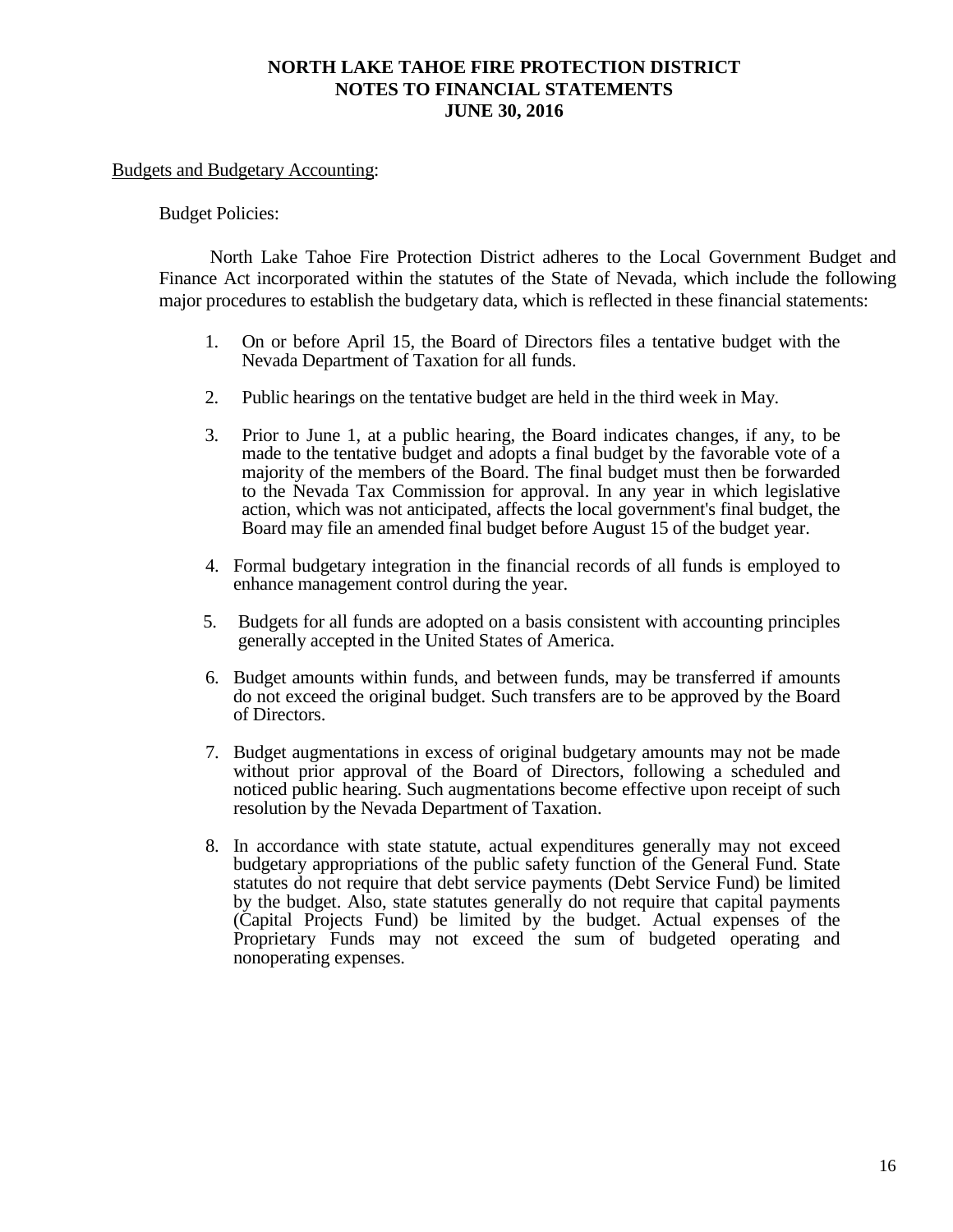## Assets, Liabilities, and Net Position or Equity:

## Cash Deposited and Invested:

Cash balances from all funds are combined and, to the extent practicable, invested as permitted by law. Investments are carried at fair value.

Pursuant to NRS 355.170, the District may only invest in the following types of securities:

- Certain "A" rated notes and bonds purchased by a registered broker-dealer that are issued by corporations organized and operating in the United States and that mature within five (5) years from the date of purchase; asset-backed securities and collateralized mortgage obligations rated "AAA" or higher by a nationally recognized rating service. These investments must not, in the aggregate, exceed 20 percent of the total portfolio at the time of purchase, nor include notes and bonds issued by any one corporation in excess of 25 percent of such investments.
- United States bonds and debentures maturing within ten (10) years from the date of purchase.
- Certain farm loan bonds.
- Bills and notes of the United States Treasury, maturing within ten (10) years from the date of purchase.
- Obligations of an agency of the United States or a corporation sponsored by the government, maturing within ten (10) years from the date of purchase.
- Obligations of state and local governments if, (1) the interest is exempt for federal income tax purposes, and (2) the obligation has been rated "A" or higher by a nationally recognized bond credit rating agency.
- Negotiable and nonnegotiable certificates of deposit from commercial banks and insured savings and loan associations.
- State of Nevada Local Government Investment Pool.
- Certain securities issued by local governments of the State of Nevada.
- Certain bankers' acceptances.
- Certain short-term paper issued by a corporation organized and operating in the United States.
- Other securities expressly provided by other statutes, including repurchase agreements.
- Certain "AAA" rated mutual funds that invest in (1) securities issued by the Federal Government or agencies of the Federal Government, (2) Master, bank notes or other short-term commercial paper rated as "A-1" or "P-1" issued by a corporation or depository institution organized, licensed and operating in the United States and/or (3) Repurchase agreements that are fully collateralized by (1) and (2) above.

For purposes of the Statement of Cash Flows, cash equivalents are defined as short-term, highly liquid investments, generally with original maturities of three months or less. All cash and investments are considered to be cash equivalents.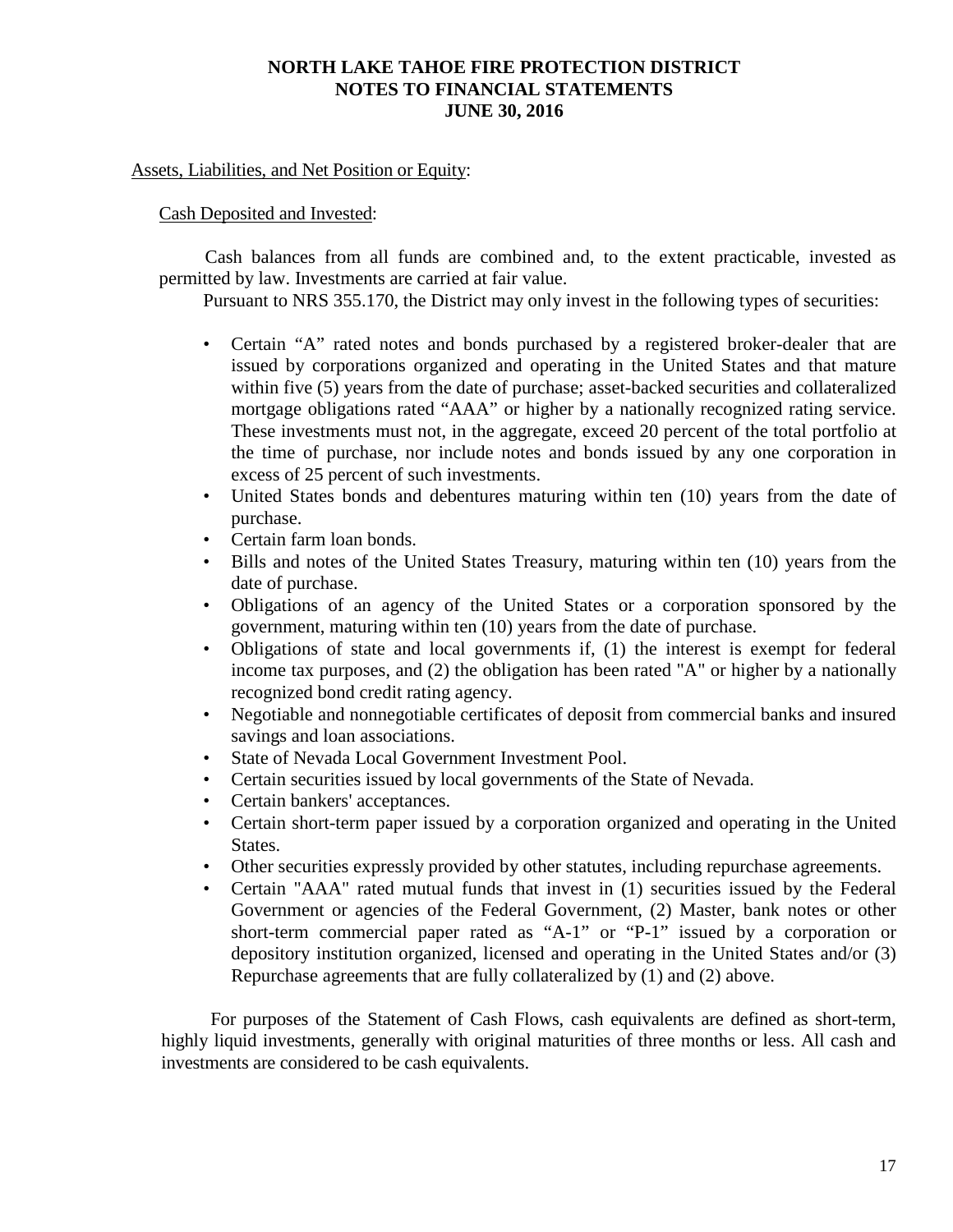#### Property Taxes Receivable:

Real property taxes receivable reflect only those taxes receivable from the delinquent roll years. Delinquent taxes from all roll years prior to 2014-15 have been written off. No provision for uncollectible accounts has been established since management does not anticipate any material collection loss in respect to the remaining balances.

Personal property taxes receivable reflect only those taxes management believes to be collectible. Delinquent taxes from all other prior years have been written off.

Amounts not collected within 60 days after year end have been recorded as unavailable revenue at the governmental fund level.

### Receivables:

The allowance method is used to provide for estimated uncollectible amounts in the Ambulance Fund. At June 30, 2016, the allowance for uncollectible accounts was \$201,093.

The District has not established an allowance for uncollectible receivables for Governmental Funds since prior experience has shown that uncollectible receivables are not significant.

### Inventory/Prepaid Expense:

For all funds, the District charges consumable supplies against appropriations at the time of purchase. Any inventories of such supplies at June 30 are not material to the individual funds and are not recognized in these financial statements.

When payments to vendors reflect costs applicable to future accounting periods, they are recorded as prepaid items in both government-wide and fund financial statements.

### Capital Assets:

Capital assets, which include land, land improvements, buildings and improvements, and vehicles and equipment, are reported in the government-wide financial statements and the enterprise fund financial statements. Capital assets are defined by the District as assets with an initial individual cost of more than \$1,000 for office equipment and tools, \$2,000 for equipment, \$3,000 for buildings and land improvements, \$5,000 for construction and remodel projects and a normal useful life of more than one year. Such assets are recorded at historical cost or estimated historical cost if purchased or constructed. Donated capital assets are recorded at estimated fair market value at the date of donation.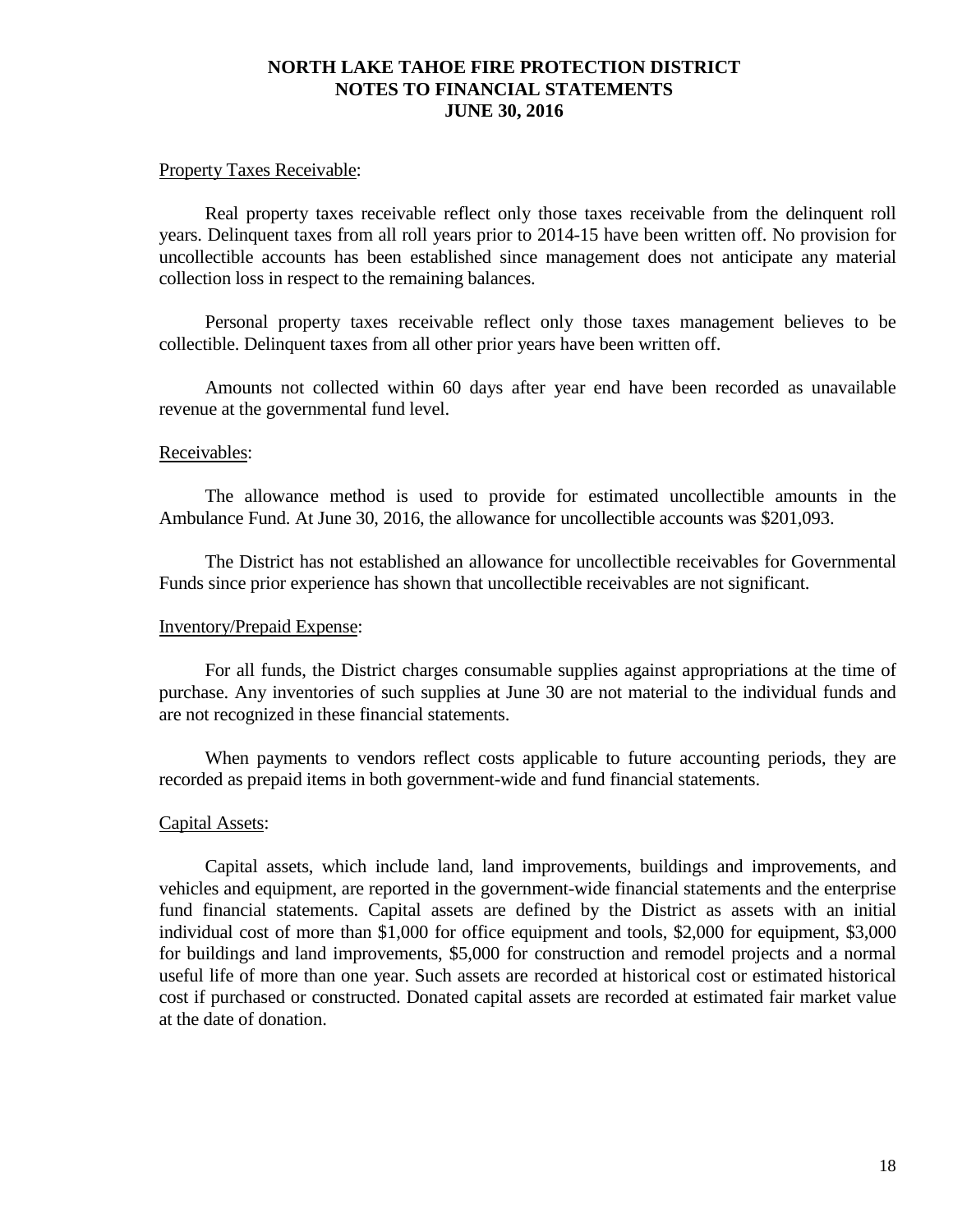Major outlays for capital assets and improvements are capitalized as projects are constructed. The costs of normal maintenance and repairs that do not add to the value of the asset or materially extend the asset's life are not capitalized. Property, plant, and equipment of the District are depreciated using the straight line method over the following estimated useful lives:

| Assets                     | Years     |
|----------------------------|-----------|
| Land improvements          | 25        |
| Buildings and improvements | $15 - 25$ |
| Vehicles and equipment     | $3-10$    |

#### Deferred Outflows/Inflows of Resources:

In addition to assets, the Statement of Net Position/Governmental Funds Balance Sheet may report a separate section for deferred outflows of resources. The separate financial statement element, deferred outflows of resources, represents a consumption of net position that applies to a future period(s) and so will not be recognized as an outflow of resources (expense/expenditure) until then. The District has the following items that fall under this category: The deferred charge on refunding reported in the government-wide statement of net position results from the difference in the carrying value of refunded debt and its reacquisition price. This amount is deferred and amortized over the shorter of the life of the refunded or refunding debt. The net pension–related amounts are deferred and amortized over their remaining life.

In addition to liabilities, the Statement of Net Position/Balance Sheet Governmental Funds may report a separate section for deferred inflows of resources. This separate financial statement element, deferred inflows of resources, represents an acquisition of net position that applies to a future period(s) and so will not be recognized as an inflow of resources (revenue) until that time. Accordingly, unavailable revenue, is reported in the Governmental Funds Balance Sheet. The governmental funds report unavailable revenues from property taxes and other revenue items. These items are deferred and recognized as an inflow of resources in the period that the amounts become available. The District also recognizes deferred inflow of resources as it relates to the net pension liability.

#### Pensions:

For purposes of measuring the net pension liability and pension expense, information about the fiduciary net position of the Public Employees' Retirement System of the State of Nevada (PERS) Base Plan (Base Plan) and additions to/deductions from Base Plan's fiduciary net position have been determined on the same basis as they are reported by the Base Plan. For this purpose, benefit payments (including refunds of employee contributions) are recognized when due and payable in accordance with the benefit terms. Investments are reported at fair value.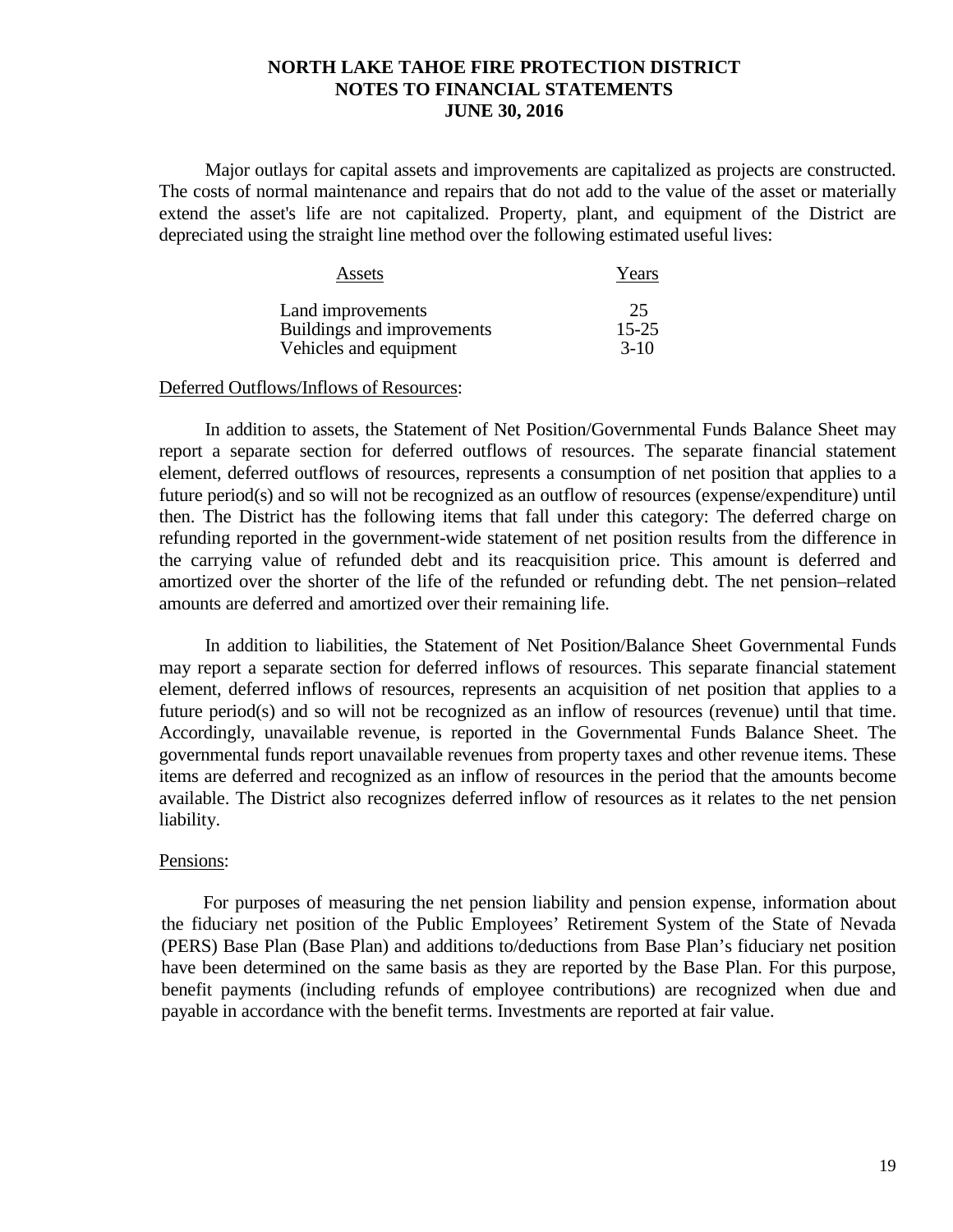### Long-Term Liabilities:

In the government-wide and proprietary fund financial statements, long-term debt and other long-term obligations are reported as liabilities in the applicable governmental activities, businesstype activities, or proprietary fund type Statement of Net Position. Bond premiums and discounts and prepaid bond insurance, if applicable, are amortized over the life of the bonds. Bonds payable are reported net of the applicable bond premium or discount. Bond issuance costs are expensed during the current period.

In fund financial statements, governmental fund types recognize bond premiums and discounts, as well as bond issuance costs, during the current period. The face amount of bonds issued is reported as other financing sources. Premiums received on debt issuances are reported as other financing sources while discounts on debt issuances are reported as other financing uses, when applicable. Issuance costs, whether or not withheld from the actual debt proceeds received, are reported as debt service expenditures.

### Compensated Absences:

The costs involved in vacation time and sick leave benefits are accrued when incurred in the government-wide and enterprise fund financial statements. A liability for these amounts is reported in the governmental funds only if they have matured as a result of employee resignations and retirements; costs are recorded as payroll costs only when the accumulated benefits are paid or accrued as a result of a termination of service.

Upon death, permanent disability, or termination of an employee after 2 years of full-time service, all personnel, whether union or non-union, shall be compensated for 50% (75% upon retirement) of accrued sick leave in accordance with the employment contract in effect and District policy.

## Equity Classifications:

In the governmental-wide financial statements, equity is classified as net position and displayed in three components:

- Net Investment in Capital Assets Consists of capital assets, net of accumulated depreciation and reduced by outstanding balances of any bonds, notes, or other borrowings that are attributable to the acquisition, construction or improvement of those assets.
- Restricted Net Position Consists of net position with constraints placed on its use either by (1) external groups such as creditors, grantors, contributors, or laws and regulations of other governments; (2) law through constitutional provisions or enabling legislation.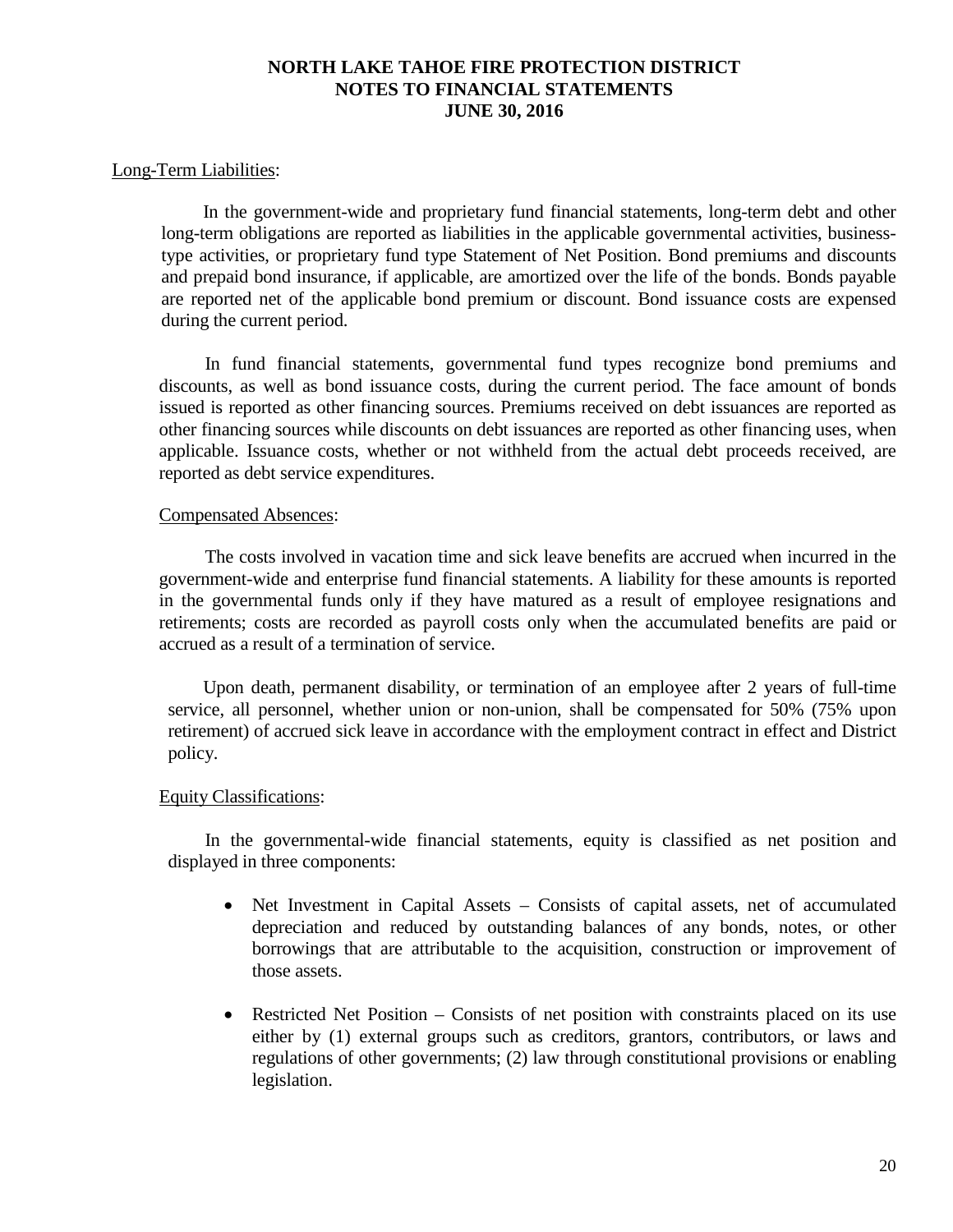• Unrestricted Net Position – All other net position that does not meet the definition of "restricted" or "net investment in capital assets."

In the governmental fund financial statements, fund equity is classified as fund balance. Fund balance is further classified in the following components:

- Nonspendable Amounts that cannot be spent because they are either not spendable in form or are legally or contractually required to be maintained intact.
- Restricted Amounts that can be spent only for specific purposes because of constitutional provisions, enabling legislation, or because of constraints that are externally imposed by creditors, grantors, contributors, or the law or regulations of other governments.
- Committed Amounts that can only be used for specific purposes. Committed fund balance is reported pursuant to actions passed by the Board of Directors, which is the District's highest level of decision making authority. A similar action is required to rescind or modify a commitment.
- Assigned Amounts that the District intends to use for a specific purpose, that do not meet the definition of restricted or committed fund balance. Under the District's policy, amounts may be assigned by the Business Manager under the authorization of the Board of Directors.
- Unassigned all other spendable amounts in the General Fund.

Proprietary fund equity is classified the same as in the government-wide statements.

When an expenditure is incurred for purposes for which both restricted and unrestricted amounts are available, the District considers restricted funds to have been spent first. When an expenditure is incurred for which committed, assigned, or unassigned amounts are available, the District considers amounts to have been spent first out of committed funds, then assigned funds, and finally unassigned funds, as needed, unless the Board of Director's has provided otherwise in its commitment or assignment actions.

### Property Taxes:

All real property in the District is assigned a parcel number in accordance with state law, with each parcel being subject to physical reappraisal every five years. A factoring system is used to adjust the appraised value during the years between physical appraisals. The valuation of the property and its improvements is being assessed at 35 percent of "taxable value" as defined by statute. The amount of tax levied is determined by multiplying the assessed value by the tax rate applicable to the area in which the property is located. The maximum tax rate was established in the State Constitution at \$5 per \$100 of assessed valuation; however, as a result of the legislative action the tax rate was further limited to \$3.64 per \$100 of assessed valuation, except in cases of severe financial emergency as defined in NRS 354.705.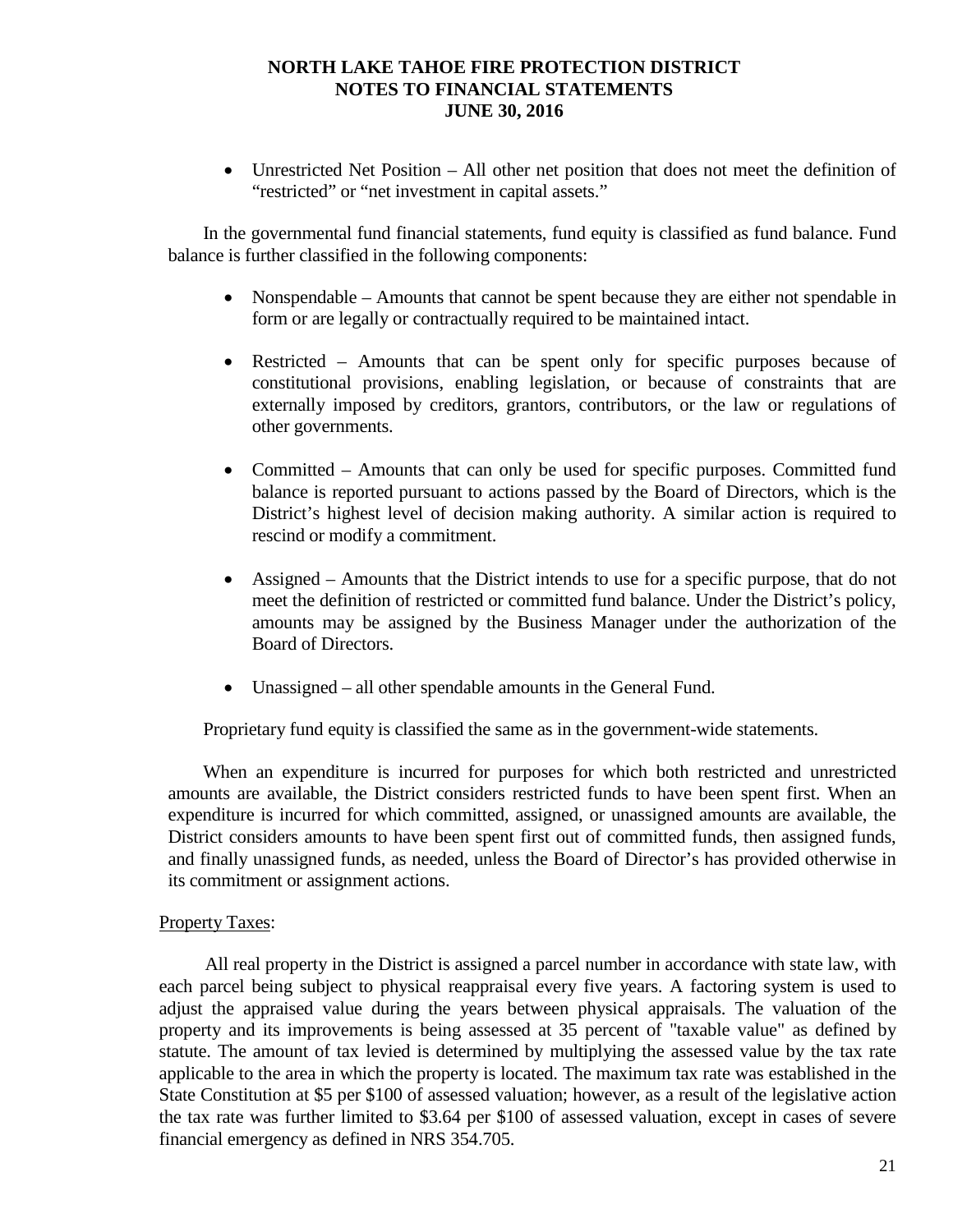Taxes on real property are a lien on the property and attach on July 1 of the year for which the taxes are levied. Taxes may be paid in four installments payable on the third Monday in August, and the first Mondays in October, January, and March, to the Treasurer of Washoe County. Penalties are assessed if a taxpayer fails to pay an installment within ten days of the installment due date. After a two-year waiting period, if taxes remain unpaid, a tax deed is issued conveying the property to the County with a lien for back taxes and accumulated charges. Redemption may be made by the owner and such persons as described by statute by paying all back taxes and accumulated penalties, interest, and costs before sale.

Taxes on personal property are collected currently. Personal property declarations are mailed out annually and the tax is computed using percentages of taxable values established by the Department of Taxation and tax rates described above.

The major classifications of personal property are commercial and mobile homes. In Washoe County, taxes on motor vehicles are collected by a State agency and remitted to the District as part of Consolidated Tax revenue.

NOTE 2 – Compliance with Nevada Revised Statutes (NRS) and the Nevada Administrative Code (NAC):

The District conformed to all significant statutory and Nevada Administrative Code constraints on its financial administration during the year.

NOTE 3 – Cash and Investments:

As of June 30, 2016, the North Lake Tahoe Fire Protection District had the following investments and maturities:

| Investments:                                                      | <b>June 30, 2016</b>      |  |  |
|-------------------------------------------------------------------|---------------------------|--|--|
| <b>State of Nevada Local Government</b><br>Investment Pool (LGIP) | $$7,281*(Level 2 inputs)$ |  |  |
| Total Cash                                                        | 7,592,330                 |  |  |
| <b>Total Cash and Investments</b>                                 | \$7,599,611               |  |  |

\* Represents average weighted maturity of 142 days

Investments categorized as Level 2 are valued at fair value based on the observable market prices of the underlying assets held by the pool less liabilities.

The District is a voluntary participant in the State of Nevada Local Government Investment Pool (LGIP), which has regulatory oversight from the Board of Finance of the State of Nevada. The District's investment in the LGIP is reported at fair value. The District's investment in the LGIP is equal to its original investment plus monthly allocations of interest income, and realized and unrealized gains and losses, which is the same as the value of the pool shares.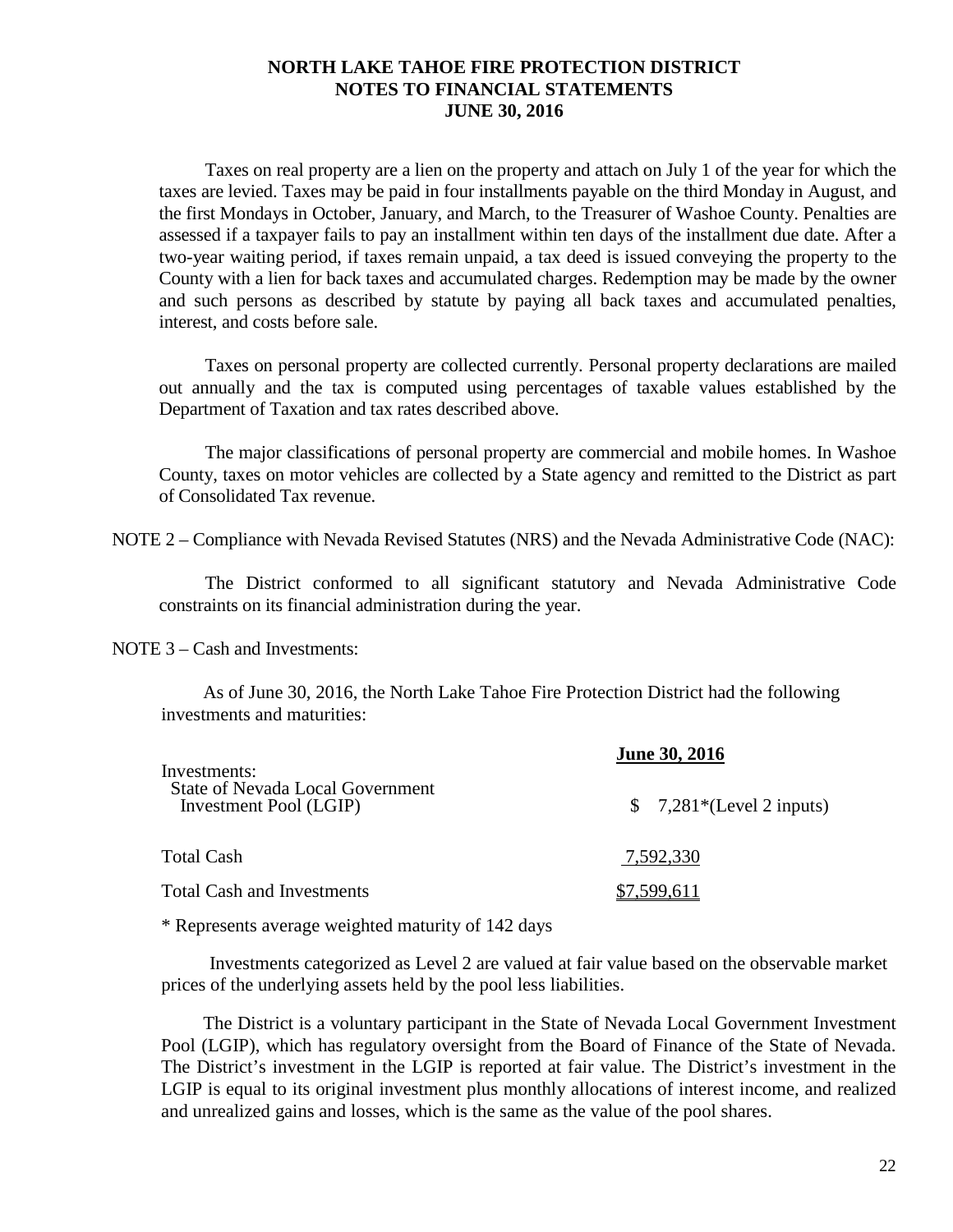As noted, Nevada Revised Statutes (NRS 355.170) set forth acceptable investments for Nevada local governments. The District has not adopted a formal investment policy that would further limit its investment choices nor further limit its exposure to certain risks as set forth below.

*Interest Rate Risk.* Interest rate risk is the risk of possible reduction in the value of a security, especially a bond, resulting from a rise in interest rates. As noted above, the District does not have a formal investment policy that limits investment maturities as a means of managing its exposure to fair value losses arising from increasing interest rates beyond those specified in the Statute.

*Credit Risk.* Credit risk is the risk that an issuer or other counterparty to an investment will not fulfill its obligation and is a function of the credit quality rating of investments. The LGIP is an unrated external investment pool and as noted above, the District does not have a formal investment policy that specifies minimum acceptable credit ratings.

*Custodial Credit Risk on Deposits*. Custodial credit risk is the risk that in the event of a bank failure, the District's deposits may not be returned to it. The District's bank deposits are covered by FDIC insurance and collateralized by the office of the State Treasurer/Nevada Collateral Pool.

Investment income has been allocated to funds pursuant to the provisions of NRS 355.170 – 175, which allow income from investments associated with one fund to be assigned to another fund.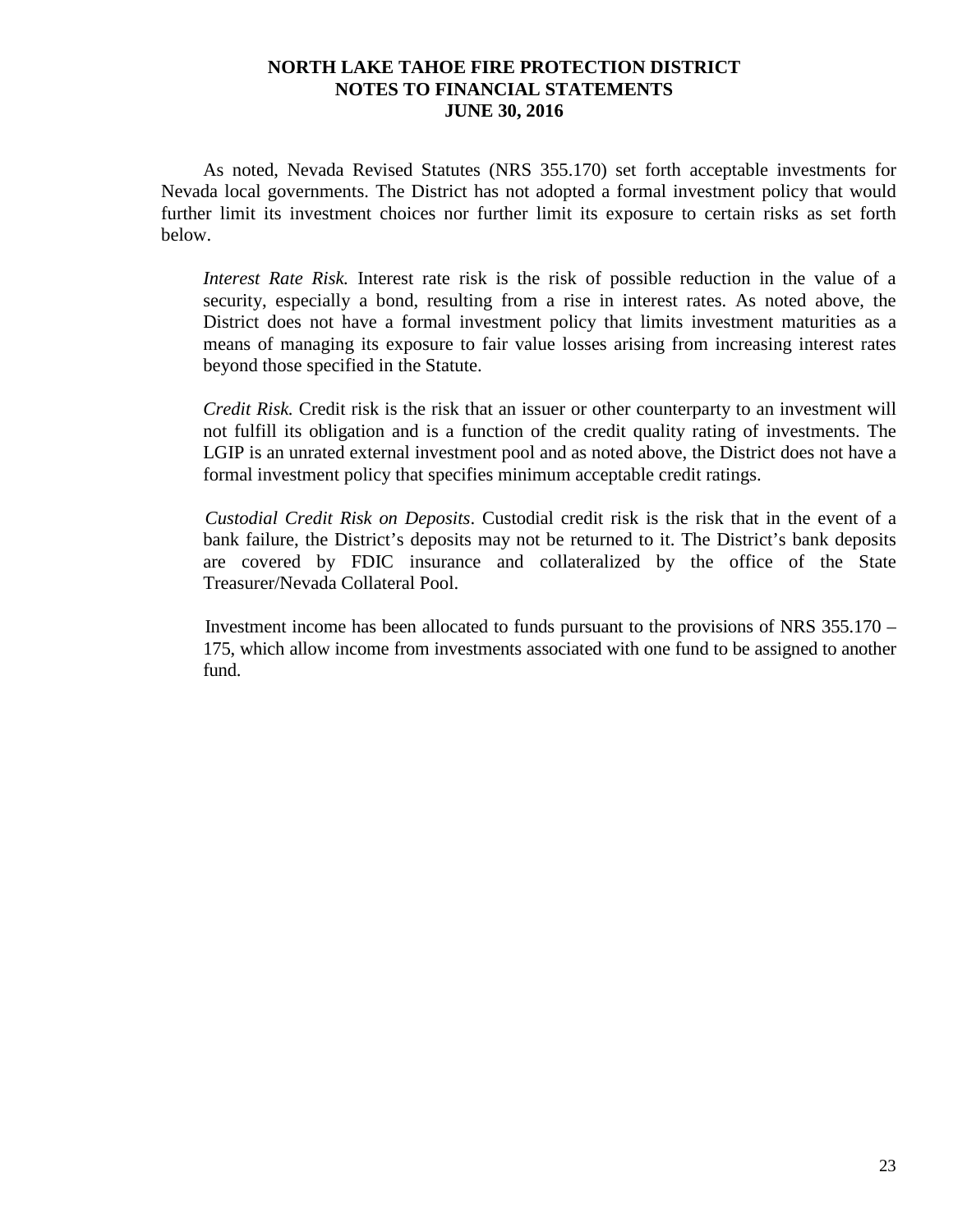# NOTE 4 – Capital Assets:

Capital asset activity for the year ended June 30, 2016 was as follows:

|                                                                                   | <b>Balance</b><br>July 1, 2015 | Increases     | Decreases | <b>Balance</b><br>June 30, 2016 |
|-----------------------------------------------------------------------------------|--------------------------------|---------------|-----------|---------------------------------|
| <b>Governmental Activities:</b><br>Capital assets, not being depreciated:<br>Land | \$1,019,283                    | \$            | \$        | 1,019,283<br>S.                 |
| Capital assets, being depreciated:<br>Land improvements<br>Buildings and building | 99,428                         |               |           | 99,428                          |
| Improvements                                                                      | 9,879,053                      |               |           | 9,879,053                       |
| Vehicles and equipment                                                            | 7,481,853                      | 243,332       | (395,794) | 7,329,391                       |
| Total capital assets being depreciated                                            | 17,460,334                     | 243,332       | (395,794) | 17,307,872                      |
| Less accumulated depreciation for:<br>Land improvements<br>Buildings and building | (99, 428)                      |               |           | (99, 428)                       |
| improvements                                                                      | (5,159,701)                    | (327, 821)    |           | (5,487,522)                     |
| Vehicles and equipment                                                            | (6,201,832)                    | (218, 428)    | 395,794   | (6,024,466)                     |
| Total accumulated depreciation                                                    | (11,460,961)                   | (546,249)     | 395,794   | (11,611,416)                    |
| Total capital assets, being depreciated,<br>net                                   | 5,999,373                      | (302, 917)    |           | 5,696,456                       |
| Governmental activities capital assets,<br>net                                    | 7,018,656                      | \$ (302, 917) |           | \$6,715,739                     |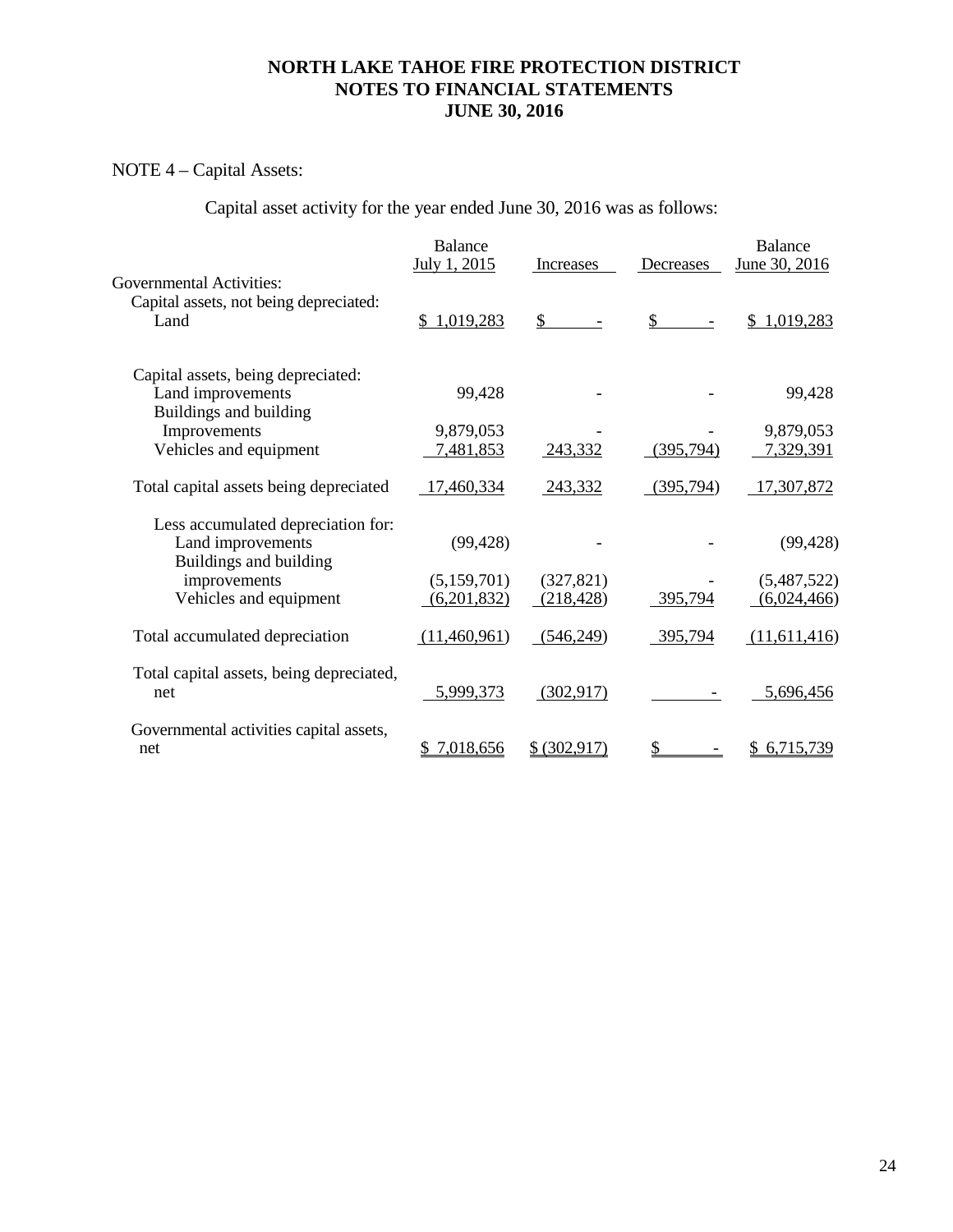|                                                 | <b>Balance</b><br>July 1, 2015 | Increases    | Decreases    | <b>Balance</b><br>June 30, 2016 |
|-------------------------------------------------|--------------------------------|--------------|--------------|---------------------------------|
| <b>Business-type Activities:</b>                |                                |              |              |                                 |
| Capital assets, not being depreciated:<br>Land  | \$30,588                       | $\mathbb{S}$ | $\mathbb{S}$ | 30,588<br>\$.                   |
| Capital assets, being depreciated:              |                                |              |              |                                 |
| <b>Buildings</b>                                | 338,550                        |              |              | 338,550                         |
| Vehicles and equipment                          | 755,725                        | 211,531      |              | 967,256                         |
| Total capital assets being depreciated          | 1,094,275                      | 211,531      |              | 1,305,806                       |
| Less accumulated depreciation for:              |                                |              |              |                                 |
| <b>Buildings</b>                                | (264,069)                      | (13,542)     |              | (277,611)                       |
| Vehicles and equipment                          | (507, 085)                     | (52, 838)    |              | (559, 923)                      |
| Total accumulated depreciation                  | (771, 154)                     | (66,380)     |              | (837,534)                       |
| Total capital assets, being depreciated,<br>net | 323,121                        | 145,151      |              | 468,272                         |
| Business-type activities capital assets,<br>net | 353,709                        | \$145,151    |              | 498,860                         |

Depreciation expense of \$546,249 was charged to the public safety function and \$66,380 was charged to Ambulance operations.

### NOTE 5 – Defined Benefit Pension Plan:

### *Plan Description*

The District contributes to the Public Employees' Retirement System of the State of Nevada (PERS). PERS administers a cost-sharing, multiple-employer, defined benefit public employees' retirement system which includes both Regular and Police/Fire members. PERS was established by the Nevada Legislature in 1947, effective July 1, 1948. PERS is administered to provide a reasonable base income to qualified employees who have been employed by a public employer and whose earnings capacities have been removed or substantially impaired by age or disability.

### *Benefits Provided*

Benefits, as required by the Nevada Revised Statutes (NRS or statute), are determined by the number of years of accredited service at time of retirement and the member's highest average compensation in any 36 consecutive months with special provisions for members entering PERS on or after January 1, 2010. Benefit payments to which participants or their beneficiaries may be entitled under the plan include pension benefits, disability benefits, and survivor benefits.

Monthly benefit allowances for members are computed as 2.5% of average compensation for each accredited year of service prior to July 1, 2001. For service earned on and after July 1, 2001, this multiplier is 2.67% of average compensation. For members entering PERS on or after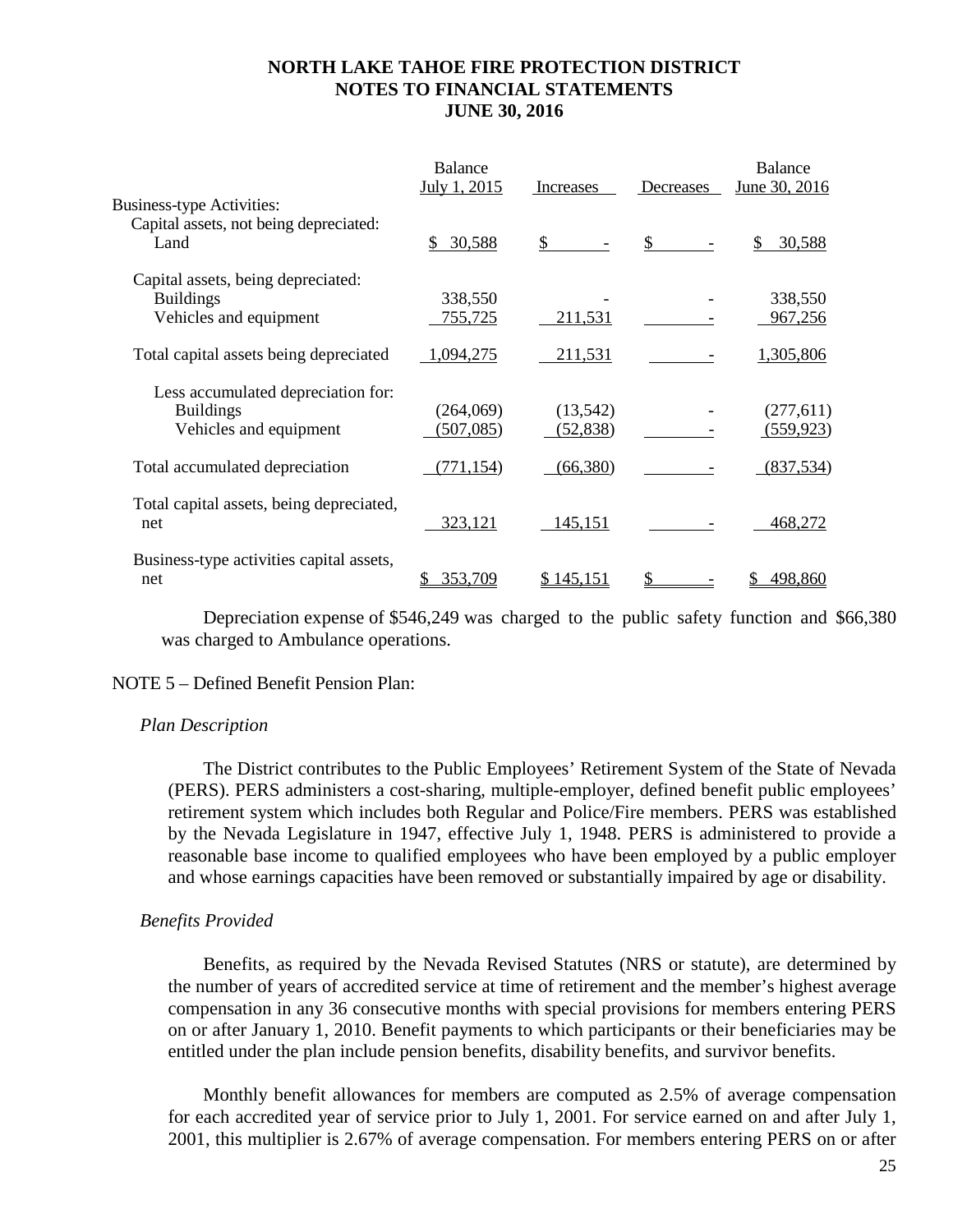January 1, 2010, there is a 2.5% multiplier. PERS offers several alternatives to the unmodified service retirement allowance which, in general, allow the retired employee to accept a reduced service retirement allowance payable monthly during his or her lifetime and various optional monthly payments to a named beneficiary after his or her death.

Post-retirement increases are provided by authority of NRS 286.575 - .579.

### *Vesting*

Regular members are eligible for retirement at age 65 with five years of service, at age 60 with 10 years of service, or at any age with thirty years of service. Regular members entering PERS on or after January 1, 2010, are eligible for retirement at age 65 with five years of service, or age 62 with 10 years of service, or any age with thirty years of service.

Police/Fire members are eligible for retirement at age 65 with five years of service, at age 55 with ten years of service, at age 50 with twenty years of service, or at any age with twenty-five years of service. Police/Fire members entering PERS on or after January 1, 2010, are eligible for retirement at 65 with five years of service, or age 60 with ten years of service, or age 50 with twenty years of service, or at any age with thirty years of service. Only service performed in a position as a police officer or firefighter may be counted towards to eligibility for retirement as Police/Fire accredited service.

The normal ceiling limitation on monthly benefits allowances is 75% of average compensation. However, a member who has an effective date of membership before July 1, 1985, is entitled to a benefit of up to 90% of average compensation. Both Regular and Police/Fire members become fully vested as to benefits upon completion of five years of service.

### *Contributions*

The authority for establishing and amending the obligation to make contributions and member contribution rates, is set by statute. New hires, in agencies which did not elect the Employer-Pay Contribution (EPC) plan prior to July 1, 1983, have the option of selecting one of two contribution plans. Contributions are shared equally by employer and employee. Employees can take a reduced salary and have contributions made by the employer (EPC) or can make contributions by a payroll deduction matched by the employer.

PERS' basic funding policy provides for periodic contributions at a level pattern of cost as a percentage of salary throughout an employee's working lifetime in order to accumulate sufficient assets to pay benefits when due.

PERS receives an actuarial valuation on an annual basis indicating the contribution rates required to fund PERS on an actuarial reserve basis. Contributions actually made are in accordance with the required rates established by the Nevada Legislature. These statutory rates are increased/decreased pursuant to NRS 286.421 and 286.450.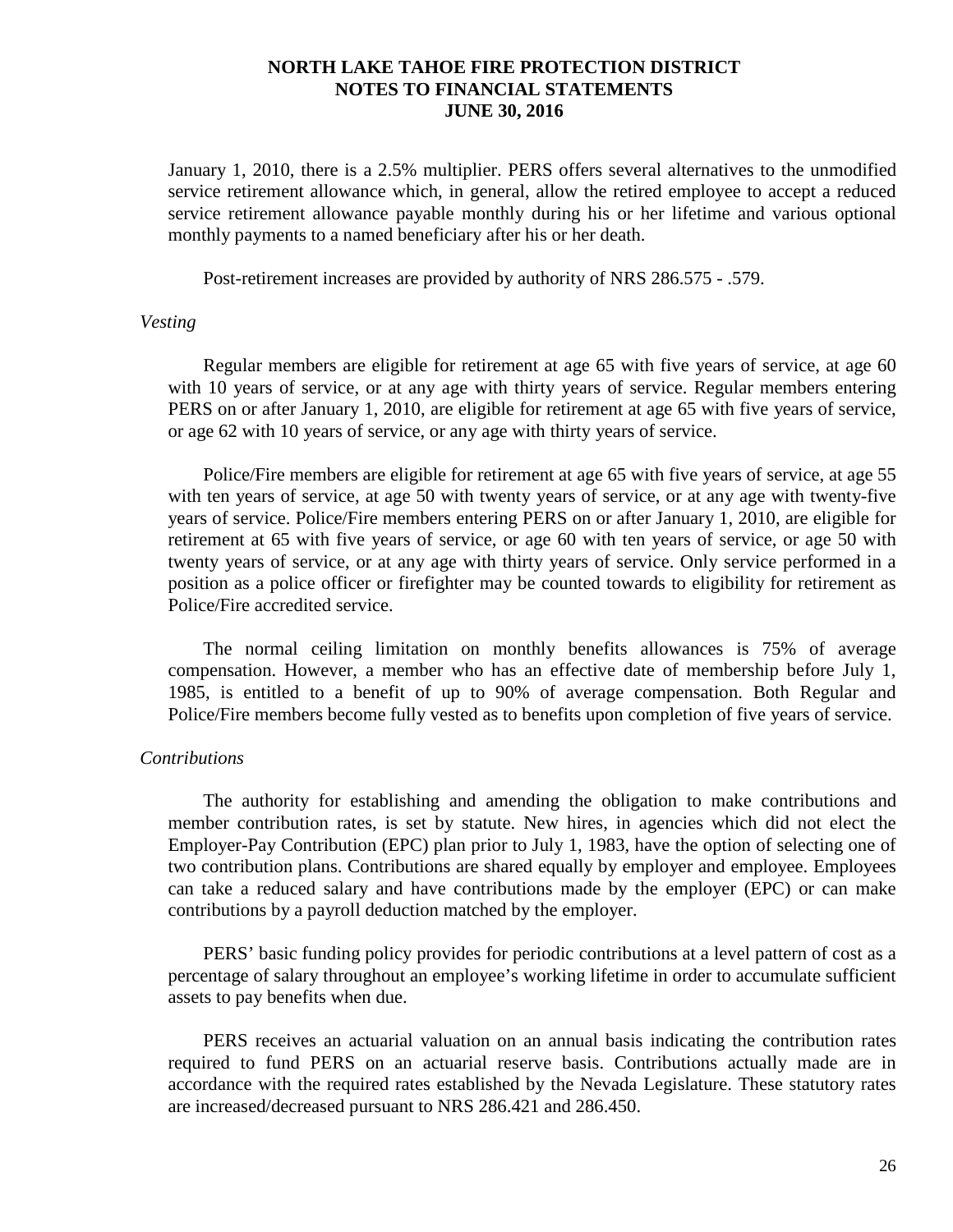The actuary funding method used is the Entry Age Normal Cost Method. It is intended to meet the funding objective and result in a relatively level long-term contributions requirement as a percentage of salary.

For the fiscal year ended June 30, 2015 the statutory employer/employee matching rates were 13.25% for Regular and 20.75% for Police/Fire. The employer-pay contribution (EPC) rates were 25.75% for Regular and 40.50% for Police/Fire.

For the fiscal year ended June 30, 2016, the statutory employer/employee matching rates were 14.50% for Regular and 20.75% for Police/Fire. The employer-pay contribution (EPC) rates were 28% for Regular and 40.5% for Police/Fire.

The District's contributions were \$1,856,346 for the year ended June 30, 2016.

### *PERS Investment Policy*

PERS' policies which determine the investment portfolio target asset allocation are established by the PERS Board. The asset allocation is reviewed annually and is designed to meet the future risk and return needs of the System.

The following was the PERS Board adopted policy target asset allocation as of June 30, 2015:

|                             | Target     | Long-Term Geometric Expected |  |  |
|-----------------------------|------------|------------------------------|--|--|
| <b>Asset Class</b>          | Allocation | <b>Real Rate of Return</b>   |  |  |
| Domestic Equity             | 42%        | 5.50%                        |  |  |
| <b>International Equity</b> | 18%        | 5.75%                        |  |  |
| Domestic Fixed Income       | 30%        | 0.25%                        |  |  |
| <b>Private Markets</b>      | 10%        | 6.80%                        |  |  |

As of June 30, 2015, PERS' long-term inflation assumption was 3.5%.

## *Net Pension Liability*

At June 30, 2016, the District reported a liability for its proportionate share of the net pension liability. The net pension liability was measured as of June 30, 2015, and the total pension liability used to calculate the net pension liability was determined by an actuarial valuation as of that date. The District's allocation of the percentage of the net pension liability was based on the District's total contributions due on wages paid during the measurement period. The District's proportion of the net pension liability was based on the District's share of contributions in PERS pension plan relative to the total contributions for all employers for the period ended June 30, 2015. At June 30, 2015, the District's proportion was 0.1123 percent, which was an increase of .0043 from its proportion measured at June 30, 2014.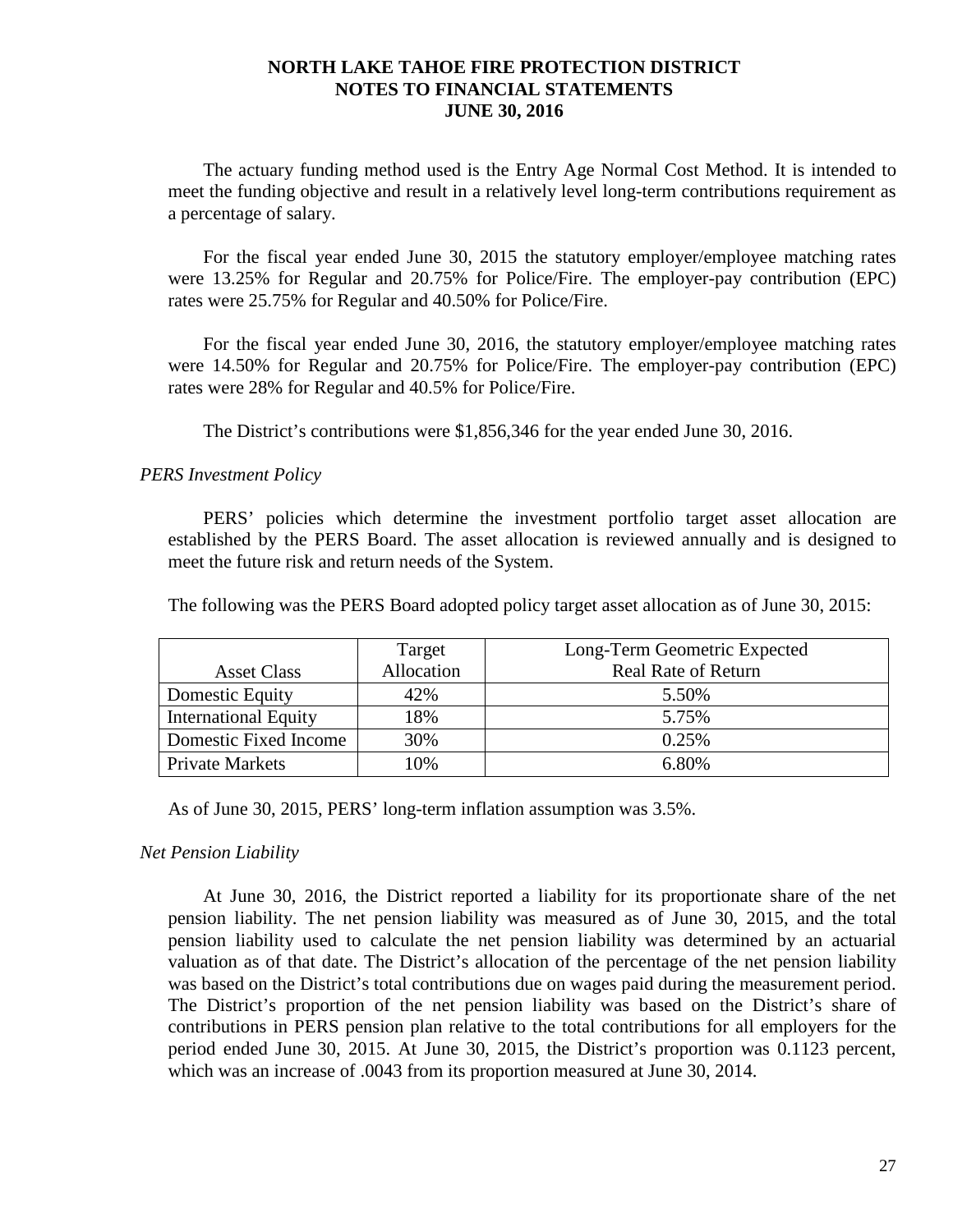# *Pension Liability Discount Rate Sensitivity*

The following presents the net pension liability of the District as of June 30, 2015, calculated using the discount rate of 8.00%, as well as what the District's net pension liability would be if it were calculated using a discount rate that is 1-percentage-point lower (7.00%) or 1-percentage-point higher (9.00%) than the current discount rate:

|                       | 1% Decrease in |               | 1% Increase in |
|-----------------------|----------------|---------------|----------------|
|                       | Discount Rate  | Discount Rate | Discount Rate  |
|                       | $(7.00\%)$     | $(8.00\%)$    | $(9.00\%)$     |
| Net Pension Liability | \$19,609,699   | \$12,868,725  | \$7,263,542    |

## *Pension Plan Fiduciary Net Position*

Detailed information about the pension plan's fiduciary net position is available in the PERS Comprehensive Annual Financial Report, available on the PERS website.

## *Actuarial Assumptions*

The District's net pension liability was measured as of June 30, 2015, and the total pension liability used to calculate the net pension liability was determined by an actuarial valuation as of that date. The total pension liability was determined using the following actuarial assumptions, applied to all periods included in the measurement:

| <b>Inflation Rate</b>             | 3.50%                                              |
|-----------------------------------|----------------------------------------------------|
| Payroll Growth                    | 5.00% including inflation                          |
| <b>Investment Rate of Return</b>  | 8.00%                                              |
| Productivity Pay Increase         | 0.75%                                              |
| <b>Projected Salary Increases</b> | Regular: 4.60% to 9.75%, depending on service      |
|                                   | Police/Fire: 5.25% to 14.5%, depending on service  |
|                                   | Rates include inflation and productivity increases |
| <b>Consumer Price Index</b>       | 3.50%                                              |
| <b>Other Assumptions</b>          | Same as those used in the June 30, 2015 funding    |
|                                   | actuarial valuation                                |

Mortality rates for non-disabled male regular members were based on the RP-2000 Combined Healthy Mortality Table projected to 2013 with Scale AA. Mortality rates for nondisabled female regular members were based on the RP-2000 Combined Healthy Mortality Table, projected to 2013 with Scale AA, set back one year. Mortality rates for all non-disabled police/fire members were based on the RP-2000 Combined Healthy Mortality Table projected to 2013 with Scale AA, set forward one year. The mortality table used in the actuarial valuation to project mortality rates for all disabled regular members and all disabled police/fire members is the RP-2000 Disabled Retiree Mortality Table projected to 2013 with Scale AA, set forward three years.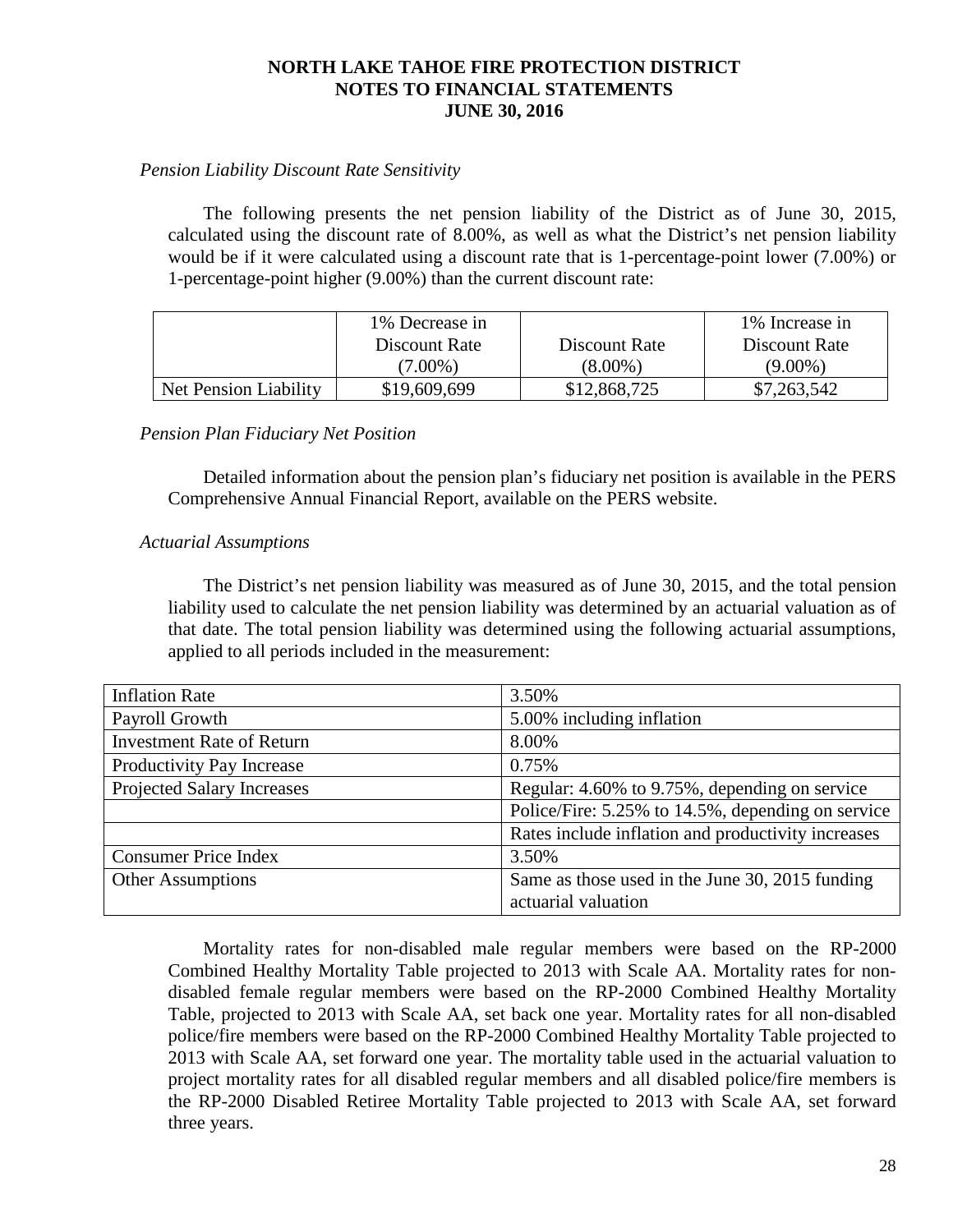Actuarial assumptions used in the June 30, 2015 valuation were based on the results of the experience review completed in 2013.

The discount rate used to measure the total pension liability was 8.00% as of June 30, 2015. The projection of cash flows used to determine the discount rate assumed that employee and employer contributions will be made at the rate specified in statute. Based on that assumption, the pension plan's fiduciary net position at June 30, 2015, was projected to be available to make all projected future benefit payments of current active and inactive employees. Therefore, the long-term expected rate of return on pension plan investments was applied to all periods of projected benefit payments to determine the total pension liability as of June 30, 2015.

# *Pension Expense, Deferred Outflows of Resources and Deferred Inflows of Resources Related to Pensions*

For the year ended June 30, 2016, the District recognized pension expense of \$1,547,227. At June 30, 2016, the District reported deferred outflows of resources and deferred inflows of resources related to pensions from the following sources:

|                                                                                                      | <b>Deferred Outflows</b><br>of Resources |  | Deferred Inflows<br>of Resources |           |
|------------------------------------------------------------------------------------------------------|------------------------------------------|--|----------------------------------|-----------|
| Differences between expected and actual experience                                                   | \$                                       |  | \$                               | 967,951   |
| Changes in assumptions or other inputs                                                               |                                          |  |                                  |           |
| Net difference between projected and actual earnings<br>on pension plan investments                  |                                          |  |                                  | 697,055   |
| Changes in the employer's proportion and differences<br>between the employer's contributions and the |                                          |  |                                  |           |
| employer's proportionate contributions                                                               | 662,999                                  |  |                                  |           |
| District contributions subsequent to the measurement<br>date                                         | 1,856,346                                |  |                                  |           |
| Total                                                                                                | \$2,519,345                              |  |                                  | 1,665,006 |

Of the amount reported as deferred outflows of resources, \$1,856,346 related to pensions resulting from Employer contributions subsequent to the measurement date will be recognized as a reduction of the net pension liability in the year ending June 30, 2017.

The average of the expected remaining service lives of all employees that are provided with pensions through PERS (active and inactive employees) determined at July 1, 2014 (the beginning of the measurement period ended June 30, 2015) is 6.7 years.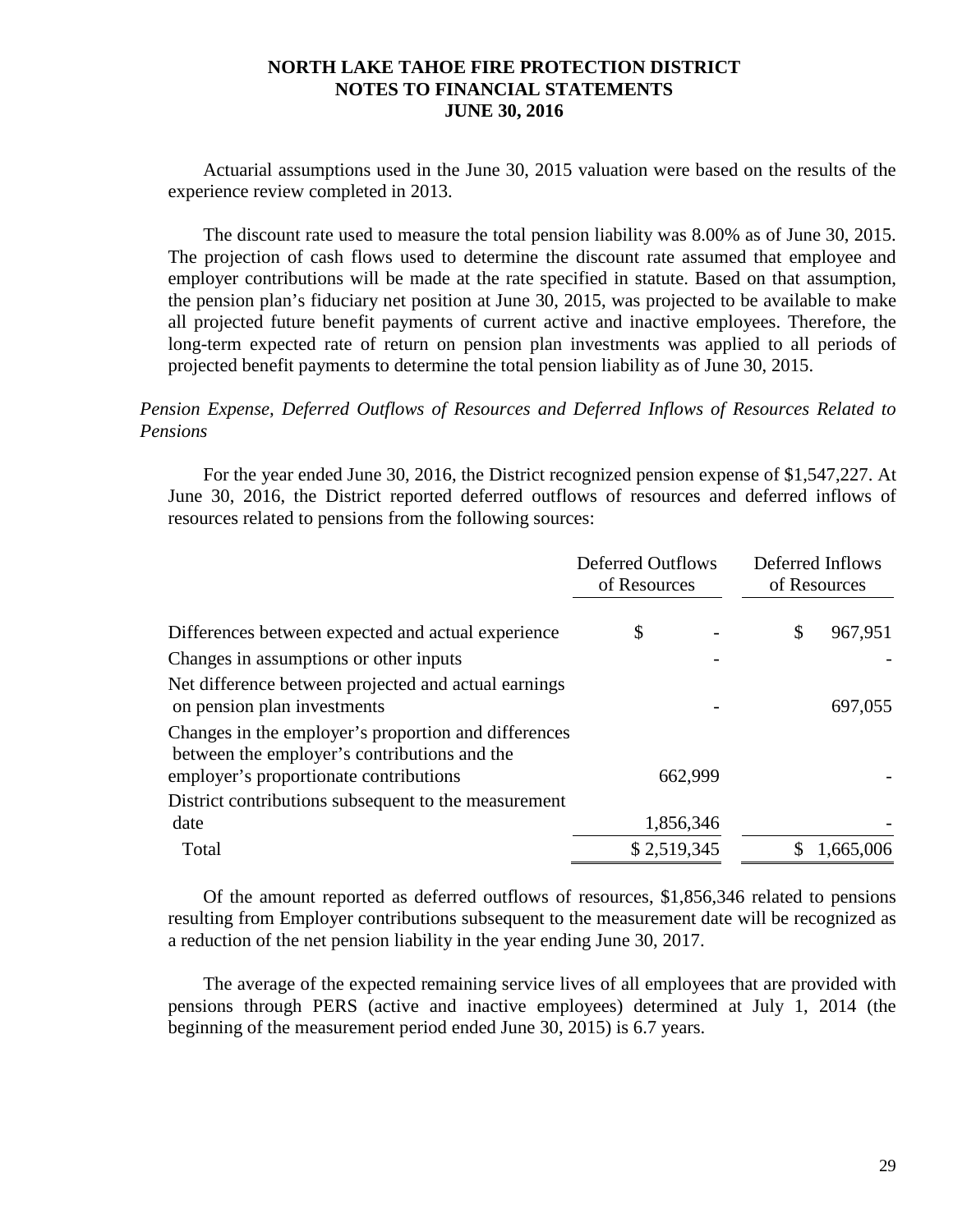Other estimated amounts reported as deferred outflows of resources and deferred inflows of resources related to pensions will be recognized in pension expense as follows:

| Year ending June 30: |              |
|----------------------|--------------|
| 2017                 | \$ (395,179) |
| 2018                 | (395, 179)   |
| 2019                 | (395, 179)   |
| 2020                 | 219,384      |
| 2021                 | (43, 172)    |
| Thereafter           | 7,318        |

### *Additional Information*

Additional information supporting the Schedule of Employer Allocations and the Schedule of Pension Amounts by Employer is located in the PERS Comprehensive Annual Financial Report (CAFR) available on the PERS website at www.nvpers.org under Quick Links – Publications.

### NOTE 6 – Fund Balances – Governmental Funds:

Under GASB Statement No. 54, *Fund Balance Reporting and Governmental Fund Type Definitions,* fund balances are composed of the following as of June 30, 2016:

|                         |              | Debt<br>Service    | Capital<br>Projects            | Total<br>Governmental |
|-------------------------|--------------|--------------------|--------------------------------|-----------------------|
|                         | General Fund | Fund               | Fund                           | Funds                 |
| Restricted:             |              |                    |                                |                       |
| <b>General Fund</b>     | \$<br>1,000  | \$                 | \$<br>$\overline{\phantom{a}}$ | \$<br>1,000           |
| Debt Service            | 1,000        | 510,892<br>510,892 |                                | 510,892<br>511,892    |
| Committed:              |              |                    |                                |                       |
| <b>Capital Projects</b> |              |                    | 582,254                        | 582,254               |
| Unassigned              | 6,967,798    |                    |                                | 6,967,798             |
| Total fund balances     | \$6,968,798  | \$510,892          | \$582,254                      | \$8,061,944           |

Total restricted fund balance of the General Fund consists of a donation received to be used for public education.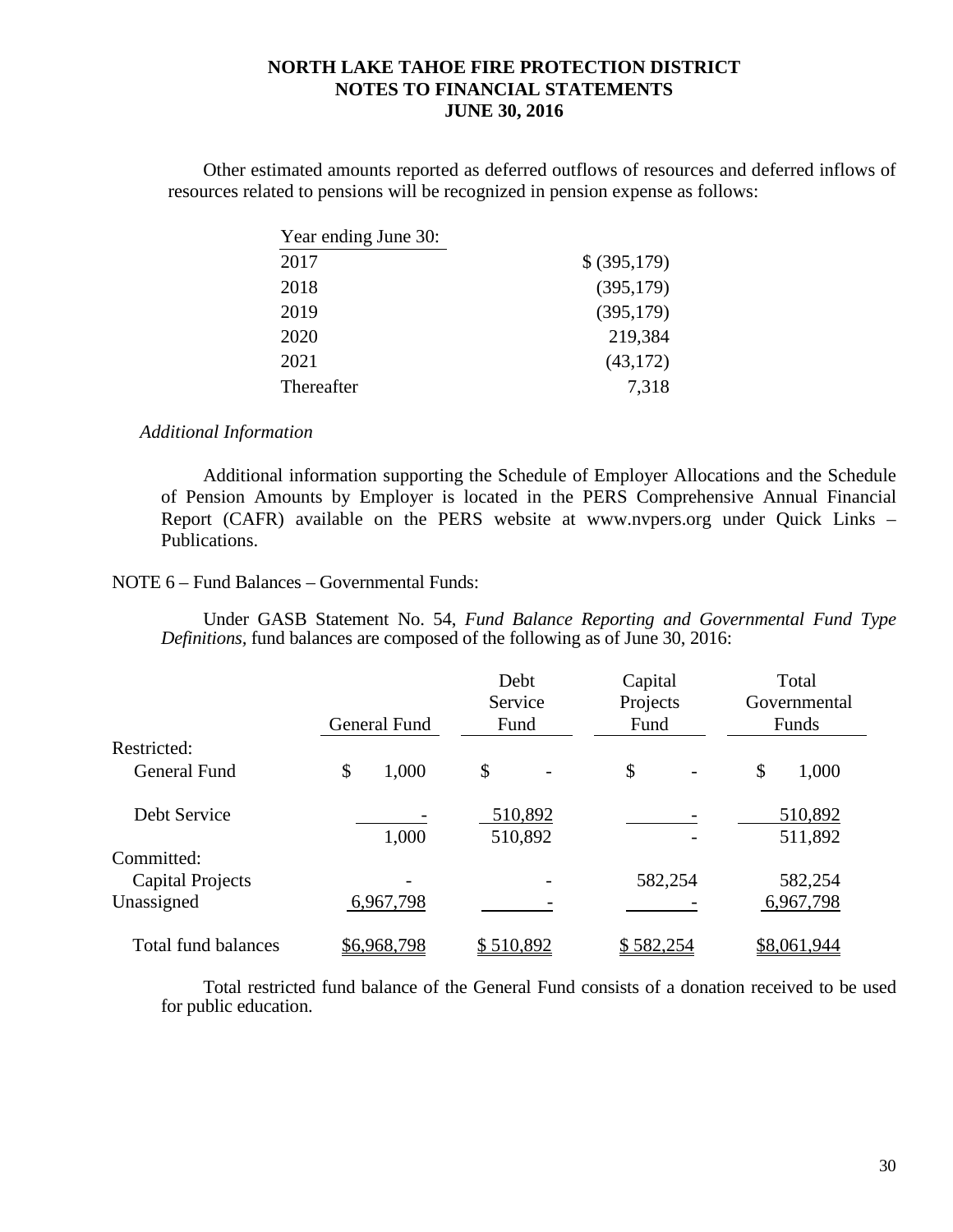### NOTE 7 – Long-Term Debt:

Long-term liability activity for the year ended June 30, 2016 was as follows:

|                                                                                                                                     | Date of<br>Issue            | Original<br><b>Issue</b>      | <b>Interest Rate</b>  |
|-------------------------------------------------------------------------------------------------------------------------------------|-----------------------------|-------------------------------|-----------------------|
| <b>Governmental Activities:</b>                                                                                                     |                             |                               |                       |
| 2012 General Obligation (Limited Tax)<br>Refunding Bonds, Series 2012<br>Medium Term Financing, Series 2013<br>Compensated absences | 12/04/12<br>12/11/13<br>N/A | 3,429,000<br>1,000,000<br>N/A | 2.35%<br>2.70%<br>N/A |
| <b>Total Governmental Activities</b>                                                                                                |                             |                               |                       |
| <b>Business-Type Activities:</b><br>Compensated absences                                                                            | N/A                         | N/A                           | N/A                   |
| $\sim$                                                                                                                              |                             |                               |                       |

Total Long-Term Debt

The annual requirements to amortize outstanding general long-term liabilities, excluding compensated absences and other post-employment benefits, at June 30, 2016 are as follows:

| Year Ending | <b>Total Debt</b>        |          |  |  |  |
|-------------|--------------------------|----------|--|--|--|
| June $30$ , | Principal                | Interest |  |  |  |
| 2017        | 415,000<br>$\mathbb S^-$ | \$87,081 |  |  |  |
| 2018        | 426,000                  | 76,996   |  |  |  |
| 2019        | 436,000                  | 66,585   |  |  |  |
| 2020        | 445,000                  | 55,989   |  |  |  |
| 2021        | 460,000                  | 45,114   |  |  |  |
| 2022-2024   | 1,456,000                | 66,925   |  |  |  |
|             | 638,000                  |          |  |  |  |

Interest expense of \$96,840 was incurred during the 2015-2016 year for long term liabilities. Compensated absences will be liquidated from the General Fund for Governmental Activities and from the Ambulance Fund for Business-Type Activities. The General Obligation Revenue Bonds and the Medium Term Financing will be liquidated from the Debt Service Fund.

The District has pledged 15% of the Consolidated Tax revenue receipts for the repayment of the General Obligation (Limited Tax) Refunding Bonds, Series 2012. The Bonds are general obligation (limited tax) bonds additionally secured by the pledged revenue. The total principal and interest remaining to be paid on the 2012 General Obligation Refunding bonds is \$3,125,429 through fiscal year 2024. The current year principal and interest on the 2012 Refunding Bonds was \$382,485 and the pledged revenue was \$517,726.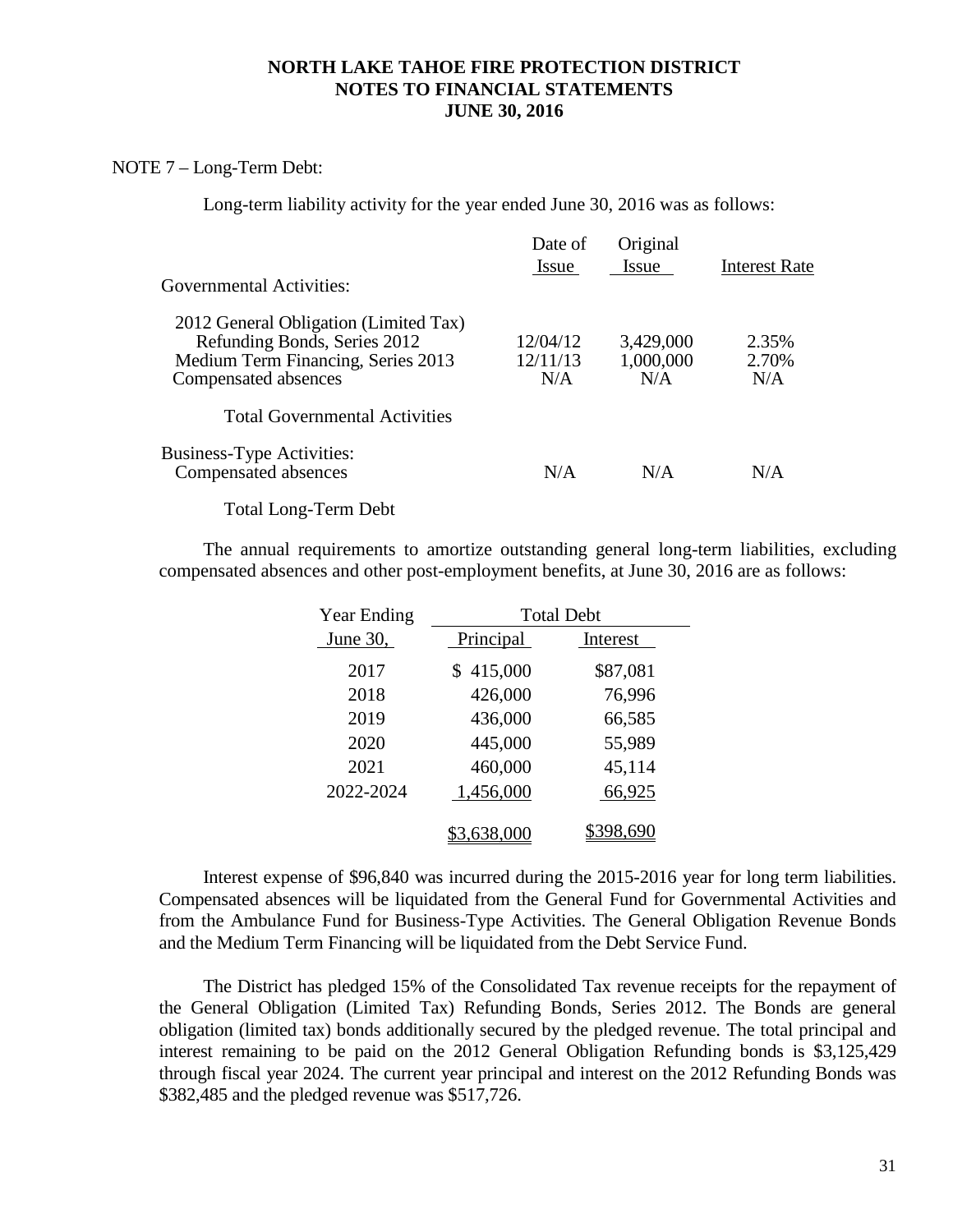| Principal<br>Outstanding<br>July 1, 2015 | Additions     | Reductions                     | Principal<br>Outstanding<br>June 30, 2016 | Due Within<br>One Year         |
|------------------------------------------|---------------|--------------------------------|-------------------------------------------|--------------------------------|
| 3,127,000<br>S.<br>910,000<br>822,176    | \$<br>414,021 | \$309,000<br>90,000<br>421,976 | \$2,818,000<br>820,000<br>814,221         | \$320,000<br>95,000<br>270,905 |
| 4,859,176                                | 414,021       | 820,976                        | 4,452,221                                 | 685,905                        |
|                                          |               |                                |                                           |                                |
| 63,501                                   | 69,473        | 63,319                         | 69,655                                    | 44,893                         |
| 4,922,<br>6                              | 483,494       | \$884,295                      | \$4,521,876                               | 30.                            |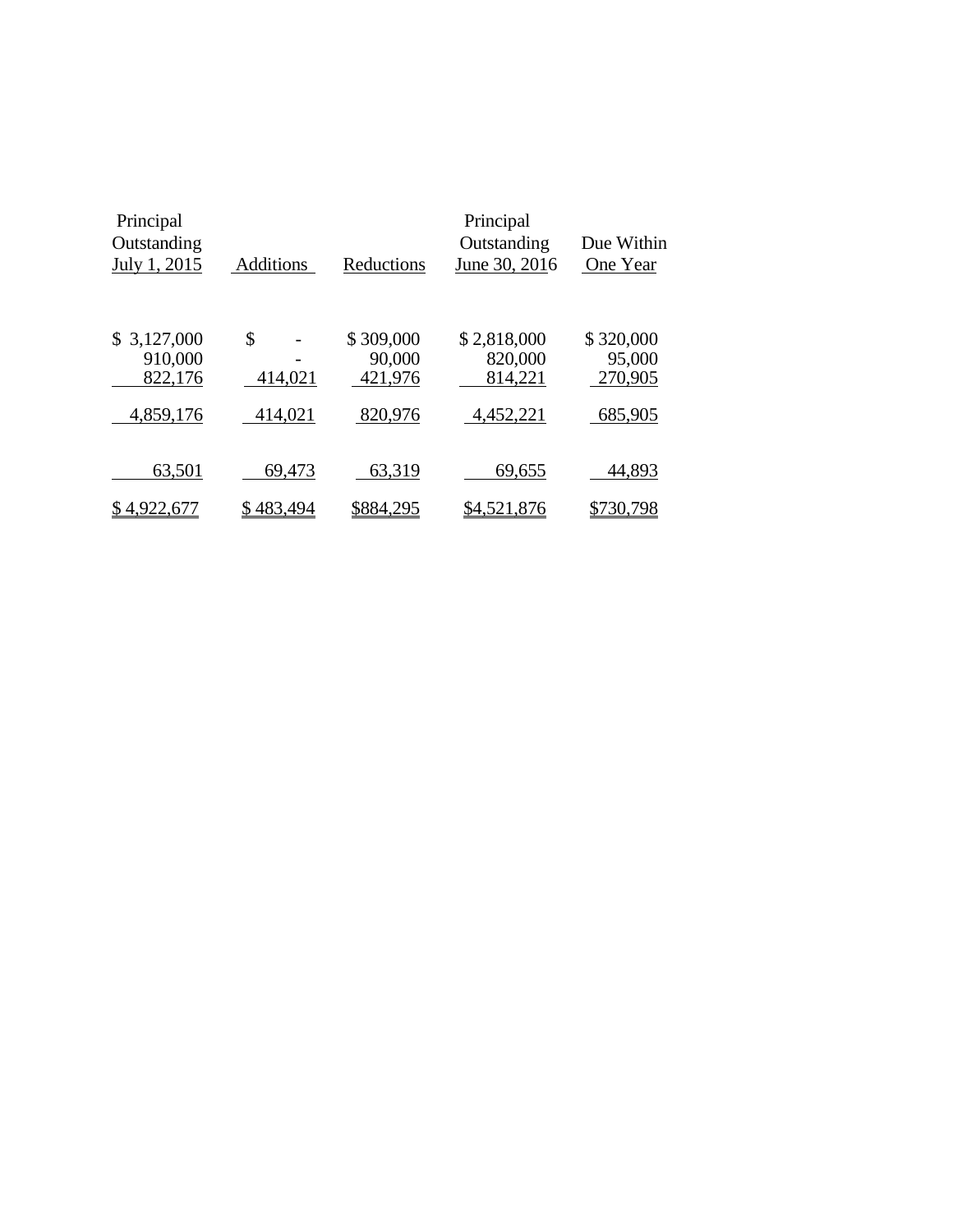### NOTE 8 – Interfund Transfers:

Interfund transfers for the year ended June 30, 2016 consisted of the following:

| Transfers from: | Transfers to:                 |             |
|-----------------|-------------------------------|-------------|
| General Fund    | <b>Ambulance Service Fund</b> | \$1,300,000 |
|                 | Debt Service Fund             | 363,484     |
|                 | Capital Projects Fund         | 76,530      |
|                 | <b>Total Transfers In/Out</b> | \$1,740,014 |

Transfers are used to move revenues from the General Fund to the funds that will expend them in accordance with the budget and to use unrestricted revenues collected or resources in the General Fund and Capital Projects Fund to finance various programs accounted for in other funds in accordance with budgetary authorizations.

### NOTE 9 – Risk Management:

The District is exposed, as are all entities, to various risks of loss related to torts; theft of, damage to, and destruction of assets; errors and omissions; illness and injuries to employees; and natural disasters.

The District carries commercial insurance for risks of loss related to property and casualty liabilities. The District also carries health insurance for all eligible employees.

Settled claims resulting from these risks have not exceeded commercial insurance coverage in any of the past three fiscal years.

The District has joined together with similar public agencies, under the Nevada Interlocal Cooperation Act to create an intergovernmental self-insured association for Workers' Compensation insurance, the PACT. The District pays premiums based on payroll costs to the PACT. The PACT is considered a self-sustaining pool that will provide coverage based on established statutory limits.

## NOTE 11 – Other Post-Employment Benefits Plan (OPEB):

From an accrual accounting perspective, the cost of post-employment healthcare benefits, like the cost of pension benefits, generally should be associated with the period in which the cost occurs, rather than in a future year when it will be paid. In accordance with the Governmental Accounting Standards Board Statement No. 45, *Accounting and Financial Reporting by Employers for Post-Employment Benefits Other Than Pensions,* the District recognizes the cost of post-employment healthcare in the year when the employee services are provided, reports the accumulated liability from prior years, and provides information useful in assessing potential demands on the District's future cash flows. The annual funding, if paid on an ongoing basis, is projected to cover normal costs each year and to amortize any unfunded actuarial liabilities (or funding excess) over a period not to exceed 30 years.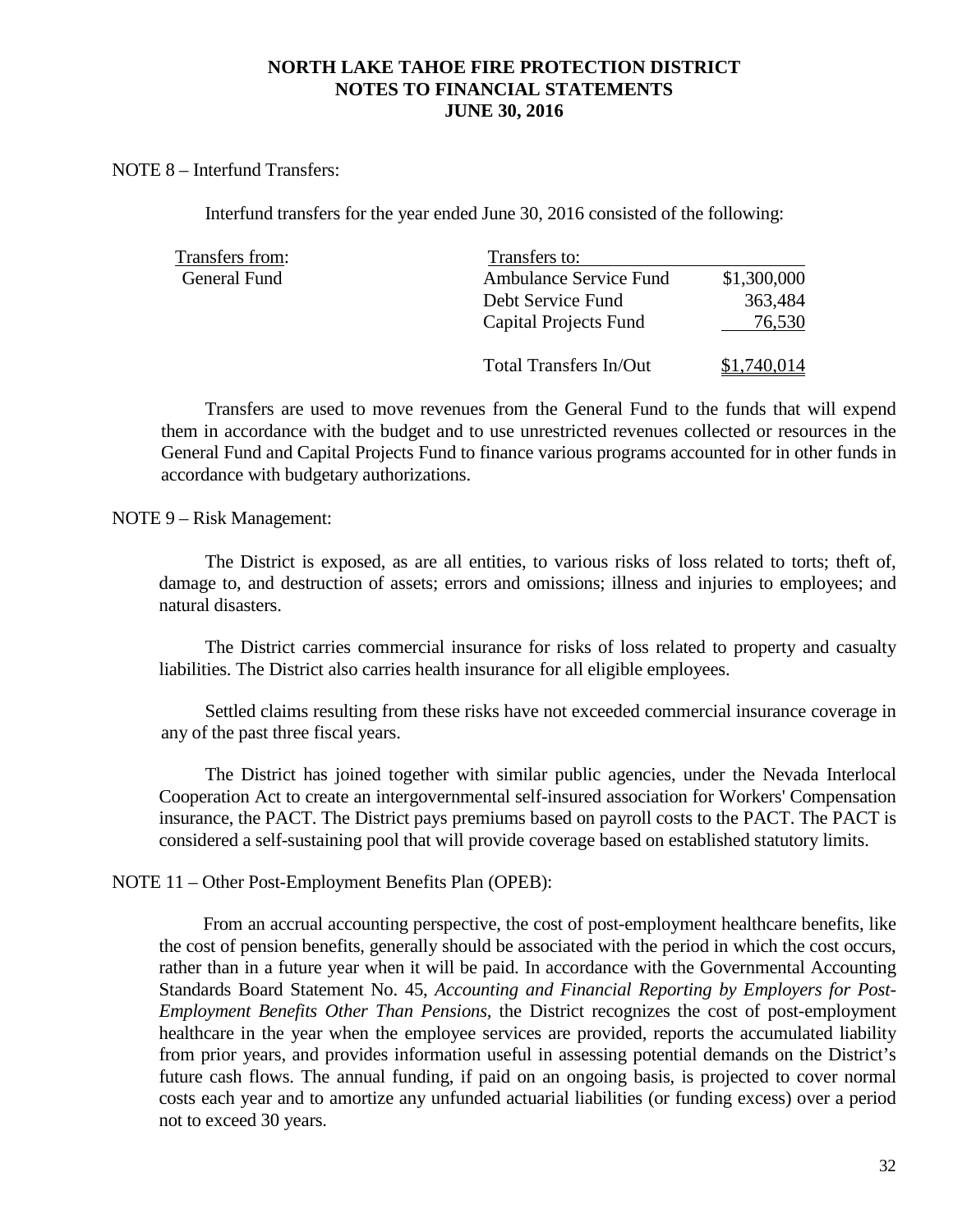Plan Descriptions. The District contributes to a single employer defined benefit healthcare plan, the North Lake Tahoe Fire Protection District Health Insurance Benefit Plan (the District's Plan) and an agent multiple employer defined benefit healthcare plan, the Public Employees' Benefits Program (PEBP). Each plan provides medical, dental, vision, and life insurance benefits to eligible retired District employees and beneficiaries.

Benefit provisions for the District's plan are established pursuant to NRS 287.023 and can be amended by the District's Board of Directors. Benefit provisions for PEBP are established pursuant to NRS 287.023 and subject to amendment through legislation by the State of Nevada, each biennium.

Pursuant to NRS 287.023 (as amended during the 2007 session of the Nevada Legislature), through September 1, 2008, retirees had the option to participate in the District's Plan for postemployment health care benefits or to join PEBP offered by the State of Nevada. However, subsequent to September 1, 2008, new participation limitations were created so that only active members of PEBP as of that date can elect coverage after retirement. Local governments are required to pay the same portion of cost of coverage for those persons joining PEBP that the State of Nevada pays for those persons retired from State service who have continued to participate in the plan. PEBP's Master Plan Document can be obtained by writing to the Public Employees' Benefits Program, 901 South Stewart Street, Suite 1001, Carson City, NV 89701.

Eligibility. Employees must have at least fifteen years of full-time service to be eligible for benefits and must be at least 50 years of age. Employees who separate from the District with at least fifteen years of service may activate this benefit upon attainment of age 50. The District pays the entire cost of retiree health benefits for retirees, their spouses and their dependent children for employees hired prior to March 1, 2012. The coverage is provided until the employee and/or their spouse attain Medicare eligibility and/or the children are no longer dependents as defined by the health insurance plan. For employees hired on or after March 1, 2012, the District will pay 65% of the premiums for the retiree until they attain Medicare eligibility. In addition, retiree loss experience is pooled with active loss experience for the purpose of setting rates. The difference between the true claims cost and the blended premium is an implicit rate subsidy that creates an OPEB cost for the District.

For the two employees in PEBP, the District pays monthly premiums to PEBP. The premium payments to PEBP will continue for the retirees' lifetime.

The number of active participants and retirees as of July 1, 2015, the effective date of the OPEB valuation, was 52 and 22, respectively. Included in the retiree number is one retiree enrolled in PEBP for whom the District is paying a portion of their health premiums. Subsequent to July 1, 2015, the District is paying for another retiree enrolled in PEBP as of August 1, 2016.

Funding Policy and Annual OPEB Cost: Retirees in the District's Plan receive no direct subsidy from the District. Under state law, retiree loss experience is pooled with active loss experience for the purpose of setting rates. The difference between the true claims cost and the blended premium is an implicit rate subsidy that creates an OPEB cost for the District. The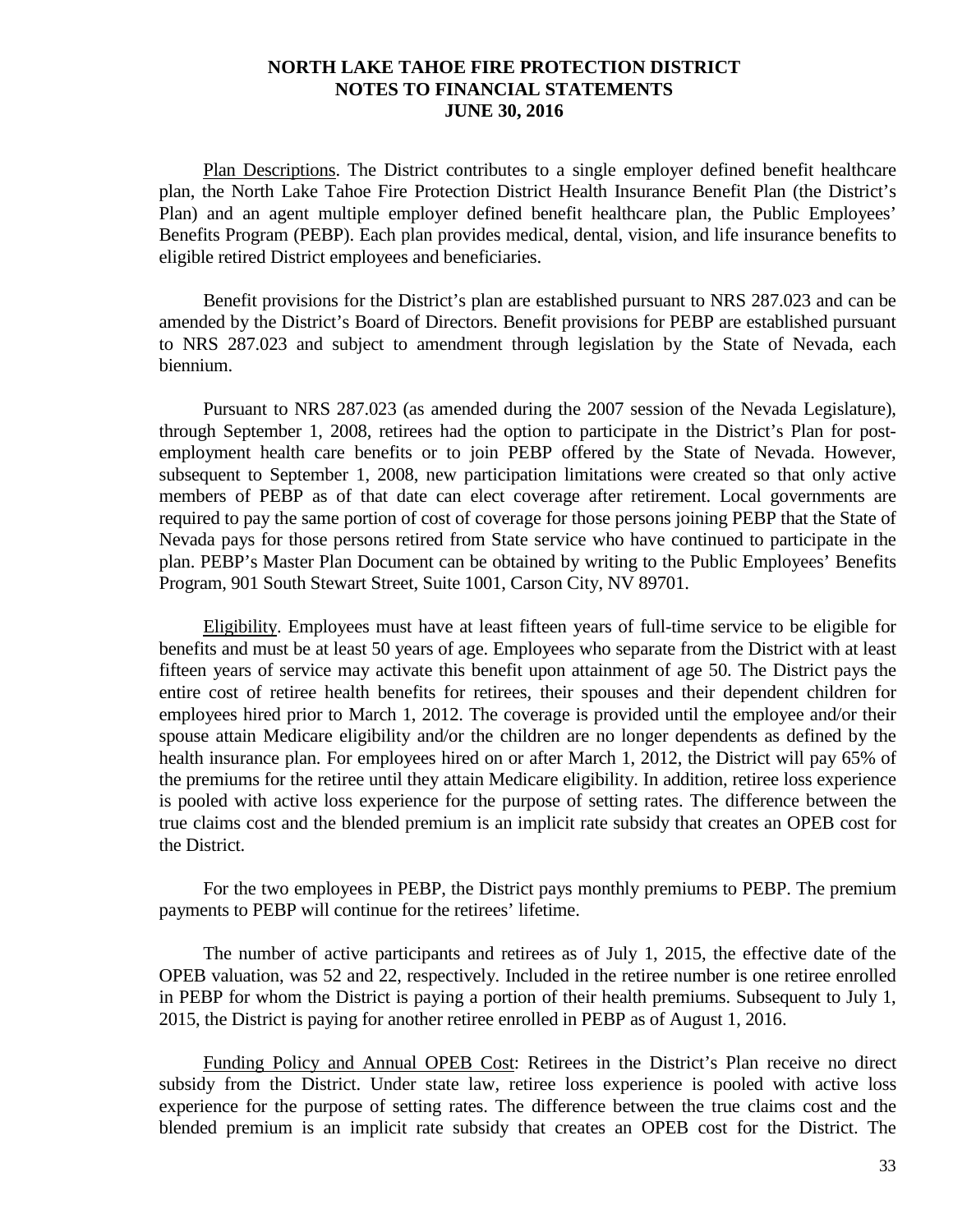District's contribution requirements for retirees relate to the implicit subsidy that results from using the blended rates and is determined in actuarial studies contracted by the District. For the year ended June 30, 2016, the District's net employer contribution was \$1,080,124. Of this amount, \$579,437 was paid on behalf of 22 retirees adjusted for the value of implicit rate subsidy. The balance of \$500,687 was paid into the North Lake Tahoe Fire Protection District's Post-Retirement Plan and Trust. The Trust was established February 18, 2015, for the purpose of underwriting some of the costs of the District's post-employment retiree health benefits liability of \$8,459,047.

The District is also required to provide a subsidy for retirees who have elected to join PEBP. The required contribution is based on projected pay-as-you-go financing requirements. For fiscal year 2015-2016, the District contributed \$4,776 on behalf of two retirees. The amount paid per retiree ranged from \$151 to \$245 per month.

The District's annual OPEB cost, the percentage of annual OPEB cost contributed to the plans, and the net OPEB obligations, by plan, are as follows:

| Fiscal Year<br>Ended | Annual<br>Cost | Employer<br>Contribution | <b>Net OPEB</b><br>Obligation | Percentage of<br><b>Annual OPEB Cost</b><br>Contributed |
|----------------------|----------------|--------------------------|-------------------------------|---------------------------------------------------------|
| District's Plan:     |                |                          |                               |                                                         |
| 6/30/2014            | \$1,209,489    | 648,149<br>S.            | \$2,767,160                   | 53.6%                                                   |
| 6/30/2015            | 1,199,647      | 645,379                  | 3,321,428                     | 53.8%                                                   |
| 6/30/2016            | 943,788        | 1,070,603                | 3,194,613                     | 113.4%                                                  |
| <b>PEBP</b>          |                |                          |                               |                                                         |
| 6/30/2014            | 2,798          | 1,499                    | 5,629                         | 53.6%                                                   |
| 6/30/2015            | 2,775          | 1,493                    | 6,911                         | 53.8%                                                   |
| 6/30/2016            | 8,393          | 9,521                    | 5,783                         | 113.4%                                                  |

The net OPEB obligation as of June 30, 2016 was calculated as follows:

|                                                                                              | District's<br>Plan | <b>PEBP</b> | Totals    |
|----------------------------------------------------------------------------------------------|--------------------|-------------|-----------|
| <b>Annual Required Contribution (ARC):</b><br>Normal Cost<br><b>Amortization of Unfunded</b> | \$327,388          |             | \$327,388 |
| Actuarial Accrued Liability (UAAL)                                                           | 639,175            | 8.596       | 647,771   |
|                                                                                              | 966,563            | 8,596       |           |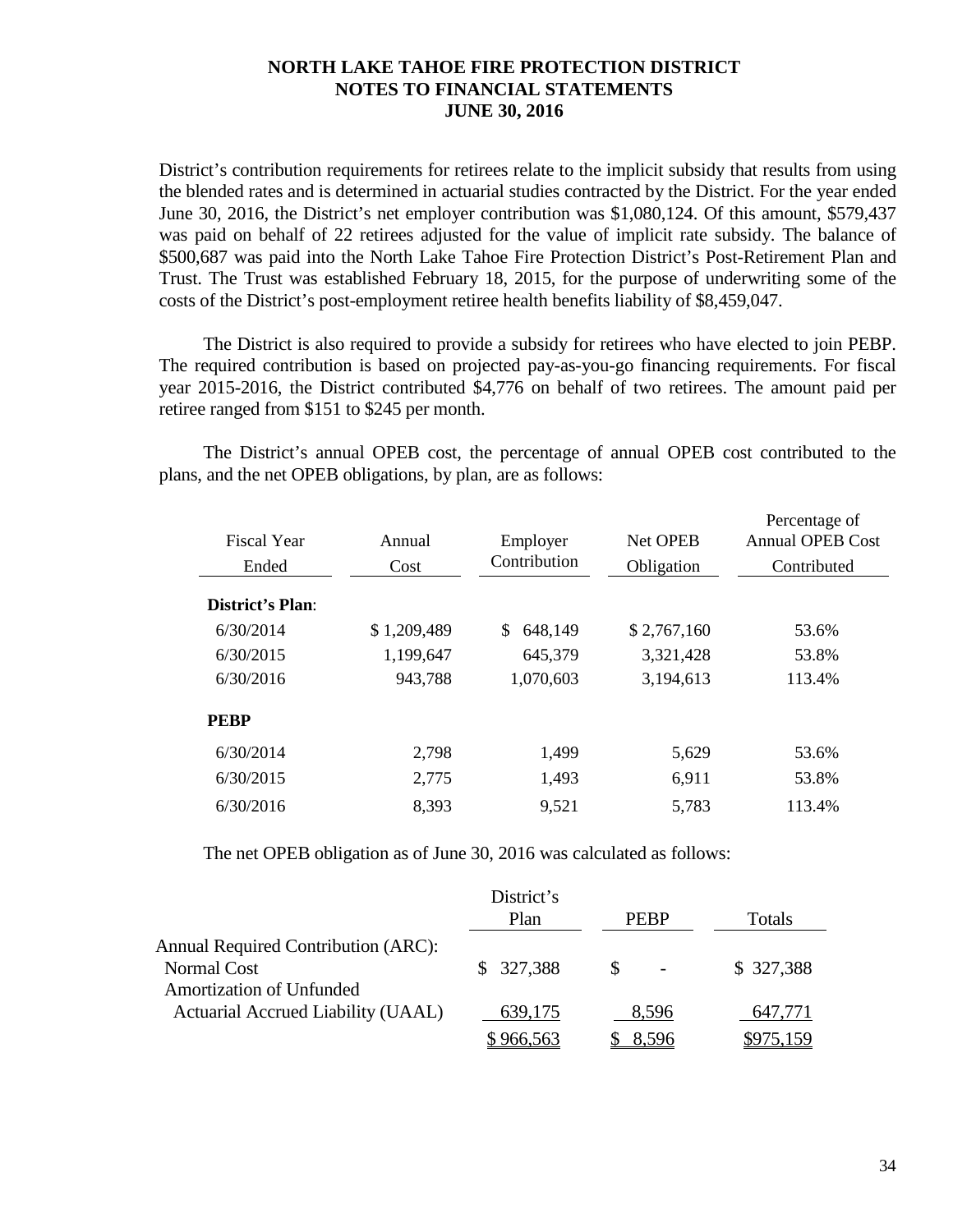|                                       | District's  |             |               |
|---------------------------------------|-------------|-------------|---------------|
|                                       | Plan        | <b>PEBP</b> | <b>Totals</b> |
| Determination of Net OPEB Obligation: |             |             |               |
| Annual Required Contribution (ARC)    | \$966,563   | \$8,596     | \$975,159     |
| Interest on Net OPEB Obligation       | 214,435     | 1,907       | 216,342       |
| Adjustment to ARC                     | (237,210)   | (2,110)     | (239, 320)    |
| <b>Annual OPEB Cost</b>               | 943,788     | 8,393       | 952,181       |
| <b>Contributions Made</b>             | (1,070,603) | (9,521)     | (1,080,124)   |
| Decrease in Net OPEB Obligation       | (126, 815)  | (1,128)     | (127, 943)    |
| Net OPEB Obligation, 7/1/2015         | 3,321,428   | 6,911       | 3,328,339     |
| Net OPEB Obligation, 6/30/2016        | \$3,194,613 | 5,783       | \$3,200,396   |

Funded Status and Funding Progress: The funded status of the plans as of the latest valuation date (July 1, 2015) was as follows:

|                                                                             | District's<br>Plan | <b>PEBP</b> | Totals      |
|-----------------------------------------------------------------------------|--------------------|-------------|-------------|
| Actuarial Accrued Liability (AAL) (a)<br>Actuarial Value of Plan Assets (b) | \$8,346,799        | \$112,248   | \$8,459,047 |
| Unfunded Actuarial Accrued Liability<br>$(UAAL)(a) - (b)$                   | \$8,346,799        | 112,248     | \$8,459,047 |
| Funded Ratio (Actuarial Value of Plan<br>Assets/AAL) (b) / (a)              | $0.00\%$           | $0.00\%$    |             |
| Covered payroll (c)                                                         | N/A                | N/A         |             |
| UAAL as a percentage of covered<br>payroll $([(a) - (b)] / (c))$            | $0.00\%$           | N/A         |             |

Actuarial valuations involve estimates of the value of reported amounts and assumptions about the probablity of occurrence of events far into the future. Examples include assumptions about future employment, mortality, and healthcare cost trends. Amounts determined regarding the funded status of the plan and the annual required contributions of the employer are subject to continual revision as actual results are compared with past expectations and new estimates are made about the future. The schedule of funding progress, presented as required supplementary information following the notes to the financial statements, provides current year information. Multi-year trend information is provided to show whether the actuarial value of plan assets is increasing or decreasing over time relative to the actuarial accrued liability for benefits.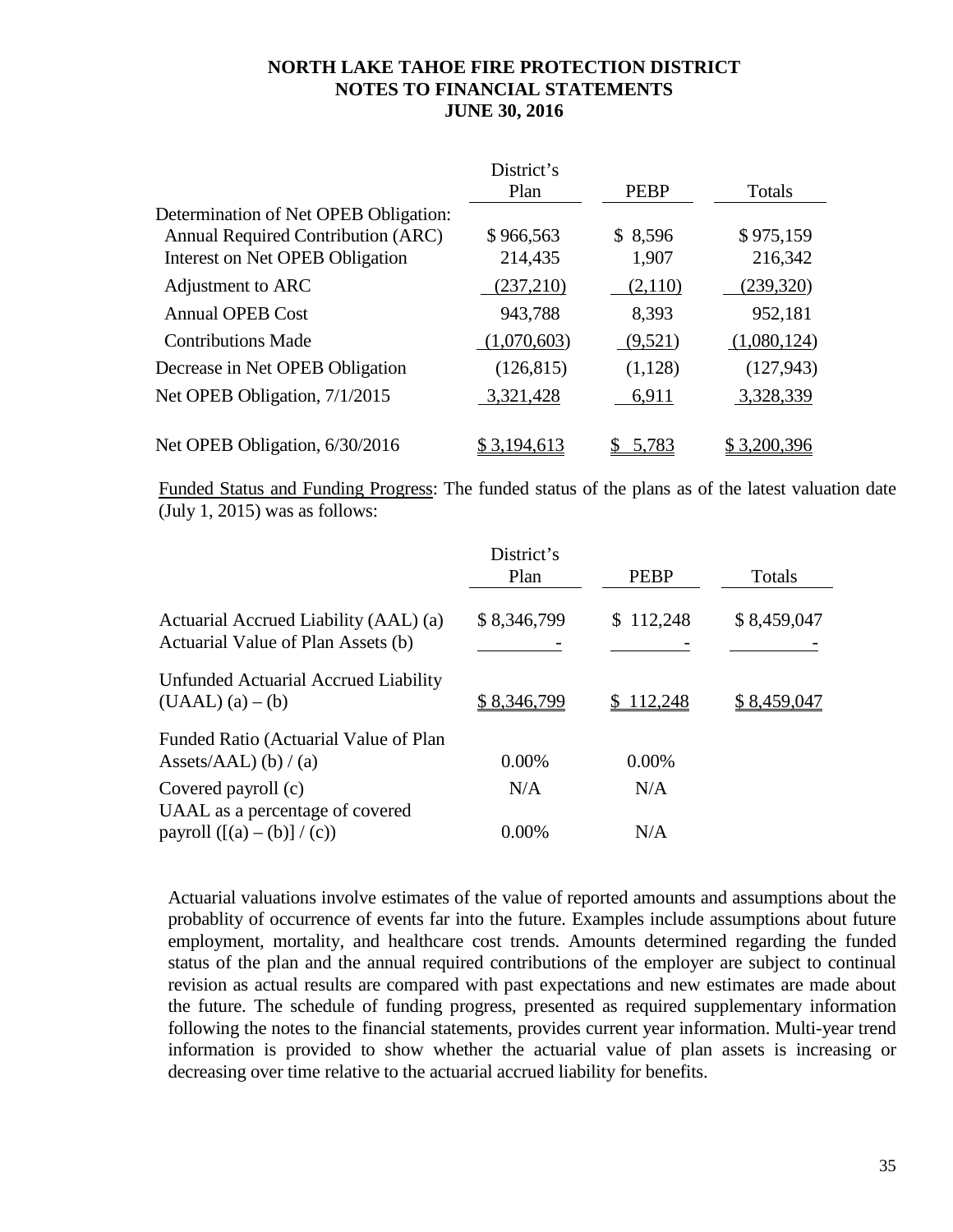Actuarial Methods and Assumptions. Projections of benefits for financial reporting purposes are based on the substantive plan (the plan as understood by the employer and the plan members) and include the types of benefits provided at the time of each valuation and the historical pattern of sharing of benefit costs between the employer and the plan members to that point in time. The actuarial methods and assumptions used include techniques that are designed to reduce the shortterm volatility in actuarial liabilities and the actuarial value of assets, consistent with long-term perspective of the calculations. Significant methods and assumptions were as follows:

| Actuarial valuation date              | July 1, 2015                                    |
|---------------------------------------|-------------------------------------------------|
| Actuarial cost method                 | Entry Age Normal (PEBP)                         |
|                                       | Projected Unit Benefit (District Plan)          |
| Amortization method                   | Level dollar (PEBP and District Plan)           |
| Remaining amortization period         | 24 years closed (PEBP)                          |
|                                       | 30 years open (District Plan)                   |
| Investment rate of return             | 6.5% (PEBP and District Plan)                   |
| Healthcare inflation (deflation) rate | Ranges from 7.25% and declines over a period of |
|                                       | years to 4.25% (PEBP)                           |
|                                       | Based on the "Getzen Model" with a general      |
|                                       | inflation assumption of 2.75% (District Plan)   |

NOTE 12 - Commitments and Contingencies.

As of June 30, 2016, the District has settled four of the five prior employee claims relating to the accounting for and contributions to the Public Employees Retirement System of Nevada in the amount of \$33,479. The final case is expected to be settled during fiscal year ending June 30, 2017.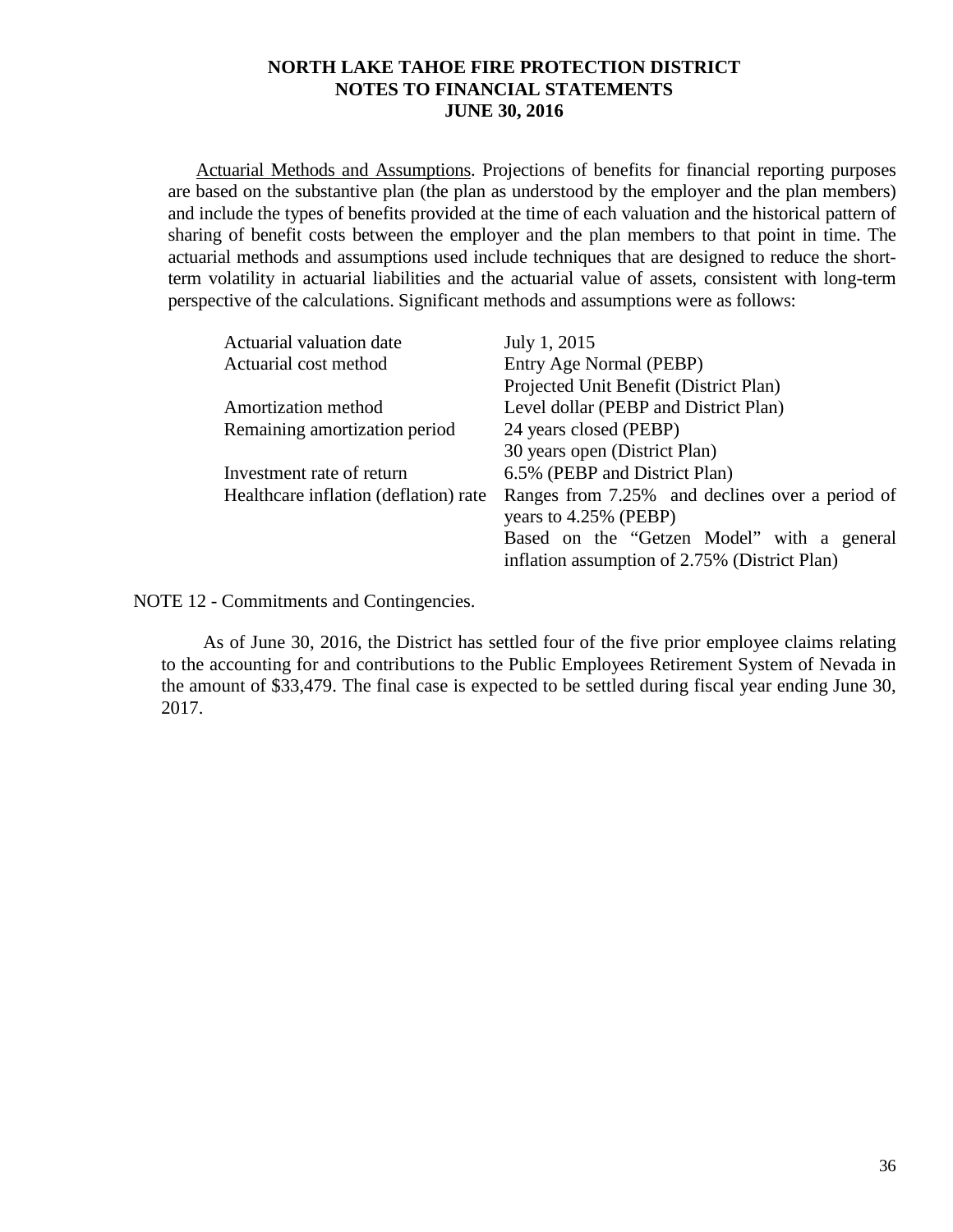# **NORTH LAKE TAHOE FIRE PROTECTION DISTRICT GENERAL FUND STATEMENT OF REVENUES, EXPENDITURES AND CHANGES IN FUND BALANCES - BUDGET AND ACTUAL FOR THE YEAR ENDED JUNE 30, 2016 REQUIRED SUPPLEMENTARY INFORMATION (WITH COMPARATIVE ACTUAL AMOUNTS FOR THE YEAR ENDED JUNE 30, 2015)**

**(1 of 2)**

|                                          |                  | <b>Budget Amounts</b> |                 | 2016                 |                 |
|------------------------------------------|------------------|-----------------------|-----------------|----------------------|-----------------|
|                                          |                  |                       | <b>Actual</b>   | <b>Variance with</b> | <b>Actual</b>   |
|                                          | Original         | <b>Final</b>          | <b>Amounts</b>  | <b>Final Budget</b>  | <b>Amounts</b>  |
| <b>REVENUES</b>                          |                  |                       |                 |                      |                 |
| Taxes:                                   |                  |                       |                 |                      |                 |
| Ad valorem                               |                  |                       |                 |                      |                 |
| Real and personal property               | 8,297,231<br>\$. | 8,297,231<br>\$       | \$<br>8,383,070 | 85,839<br>\$         | 8,076,325<br>S. |
| Intergovernmental:                       |                  |                       |                 |                      |                 |
| State shared revenues                    |                  |                       |                 |                      |                 |
| Consolidated tax revenue                 | 2,930,352        | 2,930,352             | 3,451,509       | 521,157              | 3,168,380       |
| AB 104, fair share                       | 549,228          | 549,228               | 593,835         | 44,607               | 577,429         |
| Federal and state grants                 |                  |                       | 340,200         | 340,200              | 98,074          |
|                                          | 3,479,580        | 3,479,580             | 4,385,544       | 905,964              | 3,843,883       |
| Miscellaneous:                           |                  |                       |                 |                      |                 |
| Interest                                 | 7,500            | 7,500                 | 5,484           | (2,016)              | 4,458           |
| Fire suppression reimbursement and other | 2,569,559        | 2,569,559             | 2,127,555       | (442,004)            | 1,856,555       |
|                                          | 2,577,059        | 2,577,059             | 2,133,039       | (444, 020)           | 1,861,013       |
| <b>Total Revenues</b>                    | 14,353,870       | 14,353,870            | 14,901,653      | 547,783              | 13,781,221      |
| <b>EXPENDITURES</b>                      |                  |                       |                 |                      |                 |
| Public safety:                           |                  |                       |                 |                      |                 |
| Fire:                                    |                  |                       |                 |                      |                 |
| Salaries and wages                       | 6,583,707        | 6,583,707             | 5,750,067       | 833,640              | 5,362,853       |
| Employee benefits:                       |                  |                       |                 |                      |                 |
| Retirement                               | 1,820,218        | 1,820,218             | 1,593,325       | 226,893              | 1,493,470       |
| Group medical insurance                  | 1,274,443        | 1,274,443             | 969,686         | 304,757              | 1,000,780       |
| Retiree medical                          | 856,574          | 856,574               | 712,745         | 143,829              | 760,466         |
| Industrial insurance                     | 651,737          | 651,737               | 458,422         | 193,315              | 509,586         |
| Clothing allowance                       | 28,800           | 28,800                | 25,533          | 3,267                | 23,894          |
| Medicare portion of Social Security      | 92,821           | 92,821                | 81,578          | 11,243               | 74,715          |
| Unemployment insurance                   | 125,000          | 125,000               | 109,502         | 15,498               | 121,168         |
| Social Security                          | 47,276           | 47,276                | 43,894          | 3,382                | 39,176          |
|                                          | 4,896,869        | 4,896,869             | 3,994,685       | 902,184              | 4,023,255       |
| Services and supplies:                   |                  |                       |                 |                      |                 |
| <b>Utilities</b>                         | 116,272          | 116,272               | 100,211         | 16,061               | 93,076          |
| Telephone                                | 55,981           | 55,981                | 47,844          | 8,137                | 53,955          |
| Professional services                    | 274,747          | 274,747               | 238,303         | 36,444               | 294,054         |
| Membership and meetings                  | 4,448            | 4,448                 | 3,409           | 1,039                | 3,138           |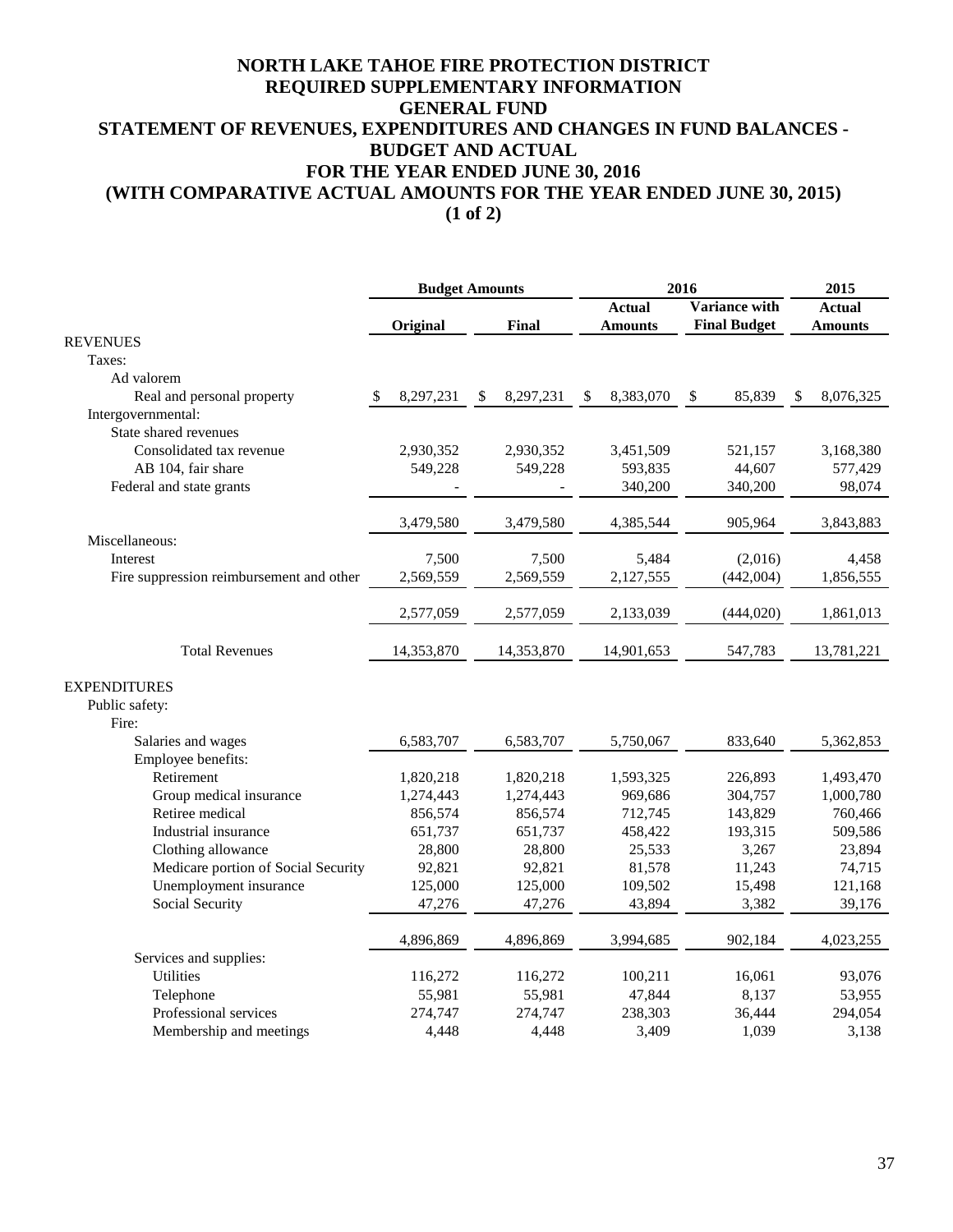# **NORTH LAKE TAHOE FIRE PROTECTION DISTRICT GENERAL FUND STATEMENT OF REVENUES, EXPENDITURES AND CHANGES IN FUND BALANCES - BUDGET AND ACTUAL FOR THE YEAR ENDED JUNE 30, 2016 (WITH COMPARATIVE ACTUAL AMOUNTS FOR THE YEAR ENDED JUNE 30, 2015) REQUIRED SUPPLEMENTARY INFORMATION**

**(2 of 2)**

|                                    |                 | <b>Budget Amounts</b> |                 | 2016                   |                 |
|------------------------------------|-----------------|-----------------------|-----------------|------------------------|-----------------|
|                                    |                 |                       | <b>Actual</b>   | <b>Variance with</b>   | <b>Actual</b>   |
|                                    | Original        | Final                 | <b>Amounts</b>  | <b>Final Budget</b>    | <b>Amounts</b>  |
| Services and supplies (continued): |                 |                       |                 |                        |                 |
| Training                           | \$<br>90,332    | \$<br>90,332          | \$<br>58,885    | $\mathbb{S}$<br>31,447 | \$<br>43,941    |
| Public education supplies          | 10,500          | 10,500                | 11,733          | (1,233)                | 10,670          |
| Dispatch                           | 258,720         | 258,720               | 231,000         | 27,720                 | 231,000         |
| District insurance                 | 138,938         | 138,938               | 111,766         | 27,172                 | 113,335         |
| Vehicle repairs and maintenance    | 165,340         | 165,340               | 143,344         | 21,996                 | 178,202         |
| Equipment supplies                 | 69,605          | 69,605                | 44,488          | 25,117                 | 41,056          |
| Radio and alarm                    | 41,700          | 41,700                | 16,991          | 24,709                 | 22,958          |
| Operational expense                | 20,674          | 20,674                | 9,475           | 11,199                 | 11,533          |
| <b>Station supplies</b>            | 10,175          | 10,175                | 5,990           | 4,185                  | 8,988           |
| Publications and subscriptions     | 2,816           | 2,816                 | 2,074           | 742                    | 1,830           |
| Physical fitness                   | 44,250          | 44,250                | 14,013          | 30,237                 | 38,458          |
| Postage                            | 5,200           | 5,200                 | 5,950           | (750)                  | 5,582           |
| Reimbursable expenditures          | 76,111          | 76,111                | 189,592         | (113, 481)             | 104,046         |
| <b>CPR/FACTS</b>                   | 24,000          | 24,000                | 31,836          | (7, 836)               | 77,573          |
| Employee recognition               | 12,269          | 12,269                | 9,297           | 2,972                  | 5,256           |
| Office supplies                    | 10,960          | 10,960                | 10,820          | 140                    | 11,475          |
| Special clothing and gear          | 59,875          | 59,875                | 54,884          | 4,991                  | 28,251          |
| Building repairs and maintenance   | 191,248         | 191,248               | 198,674         | (7, 426)               | 283,631         |
|                                    | 1,684,161       | 1,684,161             | 1,540,579       | 143,582                | 1,662,008       |
|                                    |                 |                       |                 |                        |                 |
| <b>Total Expenditures</b>          | 13,164,737      | 13,164,737            | 11,285,331      | 1,879,406              | 11,048,116      |
| Excess (Deficiency) of Revenues    |                 |                       |                 |                        |                 |
| over Expenditures                  | 1,189,133       | 1,189,133             | 3,616,322       | 2,427,189              | 2,733,105       |
| OTHER FINANCING SOURCES (USES)     |                 |                       |                 |                        |                 |
| Contingency                        | (100,000)       | (100,000)             |                 | 100,000                |                 |
| Transfers out                      | (1,740,014)     | (1,740,014)           | (1,740,014)     |                        | (2,726,628)     |
| <b>Total Other Financing</b>       |                 |                       |                 |                        |                 |
| Sources (Uses)                     | (1,840,014)     | (1,840,014)           | (1,740,014)     | 100,000                | (2,726,628)     |
| Net Change in Fund Balances        | (650, 881)      | (650, 881)            | 1,876,308       | 2,527,189              | 6,477           |
| FUND BALANCES, BEGINNING OF YEAR   | 4,451,674       | 4,451,674             | 5,092,490       | 640,816                | 5,086,013       |
| FUND BALANCES, END OF YEAR         | \$<br>3,800,793 | 3,800,793<br>\$       | \$<br>6,968,798 | 3,168,005<br>\$        | \$<br>5,092,490 |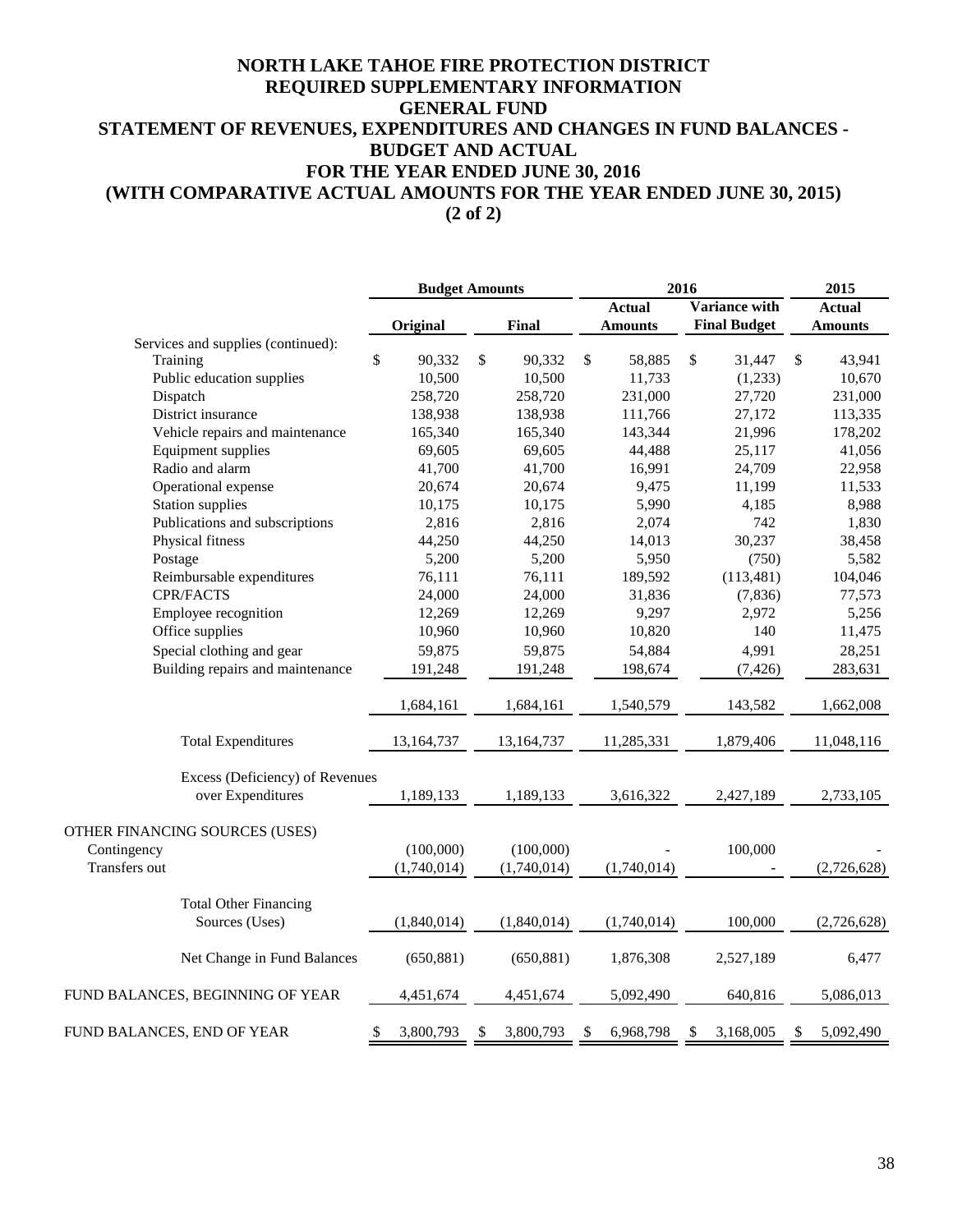# **NORTH LAKE TAHOE FIRE PROTECTION DISTRICT REQUIRED SUPPLEMENTARY INFORMATION SCHEDULE OF FUNDING PROGRESS - OTHER POSTEMPLOYMENT BENEFITS June 30, 2016**

|                 |           |                           | (a)         | (b)                        | $(b-a)$         | (a/b)  | (c)     | $[(b-a)/c]$             |
|-----------------|-----------|---------------------------|-------------|----------------------------|-----------------|--------|---------|-------------------------|
|                 | Actuarial |                           | Actuarial   | Actuarial<br>Accrued       |                 |        |         | UAAL as a<br>Percentage |
|                 | Valuation |                           | Value of    | Liability                  | Unfunded        | Funded | Covered | of Covered              |
| Plan            | Date      |                           | Plan Assets | (AAL)                      | AAL (UAAL)      | Ratio  | Payroll | Payroll                 |
| District's Plan | 7/1/2009  | \$                        |             | 8,818,219<br>$\mathbb{S}$  | \$8,818,219     | 0.0%   | N/A     | N/A                     |
| <b>PEBP</b>     | 7/1/2009  |                           |             | 133,062                    | 133,062         | 0.0%   | N/A     | N/A                     |
|                 |           | \$                        |             | 8,951,281<br>$\mathcal{S}$ | \$8,951,281     | 0.0%   |         |                         |
| District's Plan | 7/1/2012  | \$                        |             | \$11,885,387               | \$11,885,387    | 0.0%   | N/A     | N/A                     |
| <b>PEBP</b>     | 7/1/2012  |                           |             | 53,084                     | 53,084          | 0.0%   | N/A     | N/A                     |
|                 |           | $\boldsymbol{\mathsf{S}}$ |             | \$11,938,471               | \$11,938,471    | 0.0%   |         |                         |
| District's Plan | 7/1/2015  | \$                        |             | \$<br>8,346,799            | \$ 8,346,799    | 0.0%   | N/A     | N/A                     |
| <b>PEBP</b>     | 7/1/2015  |                           |             | 112,248                    | 112,248         | 0.0%   | N/A     | N/A                     |
|                 |           | \$                        |             | 8,459,047<br>\$            | 8,459,047<br>\$ | 0.0%   |         |                         |

The principal reasons for the changes in AAAL and UAAL from the 7/1/2012 valuation to the 7/1/2015 valuation are:

For PEBP retirees, a net increase in the required District subsidy for PEBP retirees.

For the District's Plan, (1) updates to employee and premium data since the prior valuation was prepared; (2) a three year decrease in discount period when future benefit payments are due; (3) decrease due to retiree benefits paid (4) healthcare costs did not increase as expected and (5) decrease due to discount rate change from 3.5% to 6.%

The principal reasons for the changes in AAAL and UAAL from the 7/1/2009 valuation to the 7/1/2012 valuation are:

For PEBP retirees, (1) a net decrease in the required District subsidy for PEBP retirees and (2) a net decrease of 1 member receiving a subsidy.

For the District's Plan, (1) updates to employee and premium data since the prior valuation was prepared; (2) a three year decrease in discount period when future benefit payments are due; (3) updates to the assumed rates of mortality (i.e., longer life expectancies) and (4) an update in the trend assumption for future increases in medical premiums.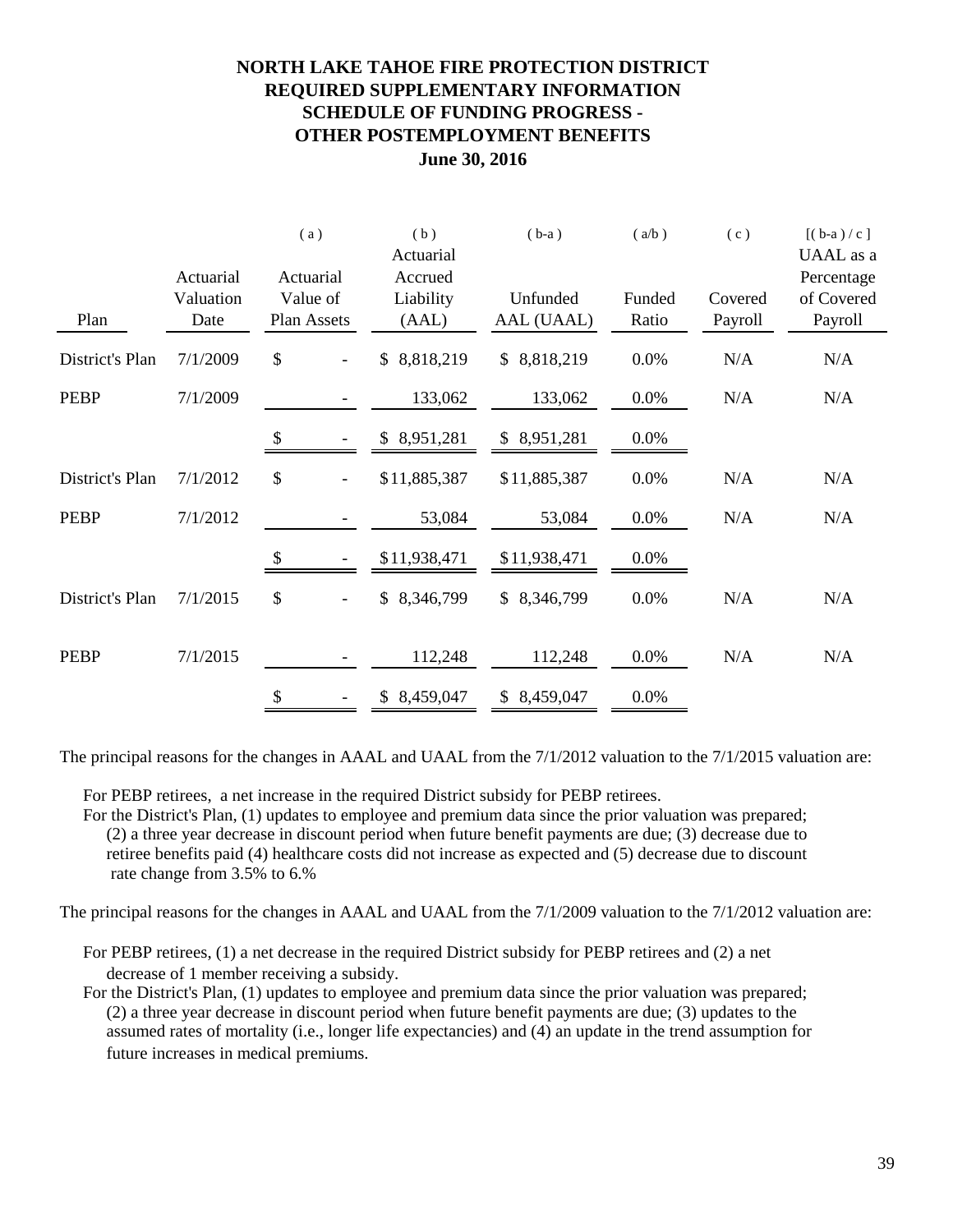# **NORTH LAKE TAHOE FIRE PROTECTION DISTRICT REQUIRED SUPPLEMENTARY INFORMATION**

## **Schedule of the District's Share of Net Pension Liability Public Employees' Retirement System of Nevada (PERS) Last 10 Fiscal Years\***

|                                                                            | 2015       | 2014         |
|----------------------------------------------------------------------------|------------|--------------|
| District's portion of net the pension liability                            | 0.11230\%  | 0.10800\%    |
| District's proportionate share of the net pension liability                | 12,868,725 | \$11,255,393 |
| District's covered-employee payroll                                        | 6,146,703  | 5,838,212    |
| Districts' proportional share of the net pension liability as a            |            |              |
| percentage of its covered-employee payroll                                 | 209.36%    | 192.79%      |
| Plan fiduciary net position as a percentage of the total pension liability | 75.10%     | 76.30%       |

\* GASB Statement No. 68 requires ten years of information to be presented in this table. However, until ten years of data is available, the District will present information for only those years for which information is available.

# **Public Employees' Retirement System of Nevada (PERS) Last 10 Fiscal Years\* Schedule of the District Contributions**

|                                                                    | 2016      | 2015                  |
|--------------------------------------------------------------------|-----------|-----------------------|
| Statutorily required contribution                                  | 1.856.346 | $\frac{1,733,372}{2}$ |
| Contributions in relation to the statutorily required contribution | 1,856,346 | 1,733,372             |
| Contribution (deficiency) excess                                   |           |                       |
| Employer's covered-employee payroll                                | 6,531,328 | 6,146,703             |
| Contributions as a percentage of covered-employee payroll          | 28.42%    | 28.20%                |

\* GASB Statement No. 68 requires ten years of information to be presented in this table. However, until ten years of data is available, the District will present information for only those years for which information is available.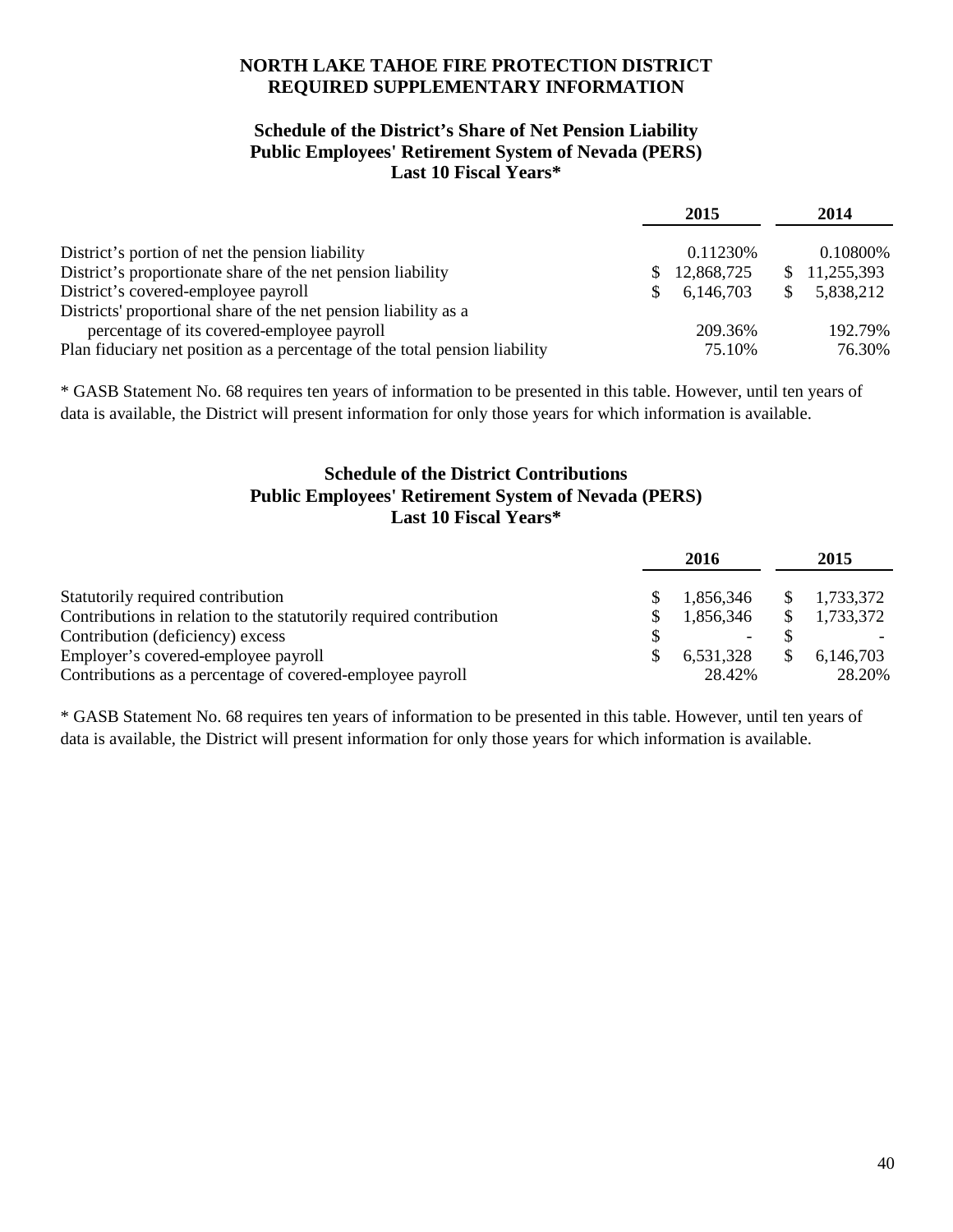# **NORTH LAKE TAHOE FIRE PROTECTION DISTRICT DEBT SERVICE FUND SCHEDULE OF REVENUES, EXPENDITURES AND CHANGES IN FUND BALANCES - BUDGET AND ACTUAL FOR THE YEAR ENDED JUNE 30, 2016 (WITH COMPARATIVE ACTUAL AMOUNTS FOR THE YEAR ENDED JUNE 30, 2015)**

|                                                       | 2016       |                      |               |                 | 2015          |
|-------------------------------------------------------|------------|----------------------|---------------|-----------------|---------------|
|                                                       |            | <b>Budget Amount</b> |               |                 |               |
|                                                       | Original   | <b>Final</b>         | <b>Actual</b> | <b>Variance</b> | <b>Actual</b> |
| <b>REVENUES</b><br>Fire suppression - vehicles<br>-SS |            | \$                   | \$            | \$              | \$            |
| <b>EXPENDITURES</b>                                   |            |                      |               |                 |               |
| Debt service:                                         |            |                      |               |                 |               |
| Principal                                             | 399,000    | 399,000              | 399,000       |                 | 737,000       |
| Interest                                              | 96,840     | 96,840               | 96,840        |                 | 110,520       |
| <b>Total Expenditures</b>                             | 495,840    | 495,840              | 495,840       |                 | 847,520       |
| Excess (Deficiency) of Revenues<br>over Expenditures  | (495, 840) | (495, 840)           | (495, 840)    |                 | (847,520)     |
| OTHER FINANCING SOURCES (USES)<br>Transfers in        | 363,484    | 363,484              | 363,484       |                 | 1,290,868     |
| Net Change in Fund Balances                           | (132, 356) | (132, 356)           | (132, 356)    |                 | 443,348       |
| FUND BALANCES, BEGINNING OF YEAR                      | 634,437    | 634,437              | 643,248       | 8,811           | 199,900       |
| FUND BALANCES, END OF YEAR                            | 502,081    | 502,081              | 510,892       | 8,811           | 643,248       |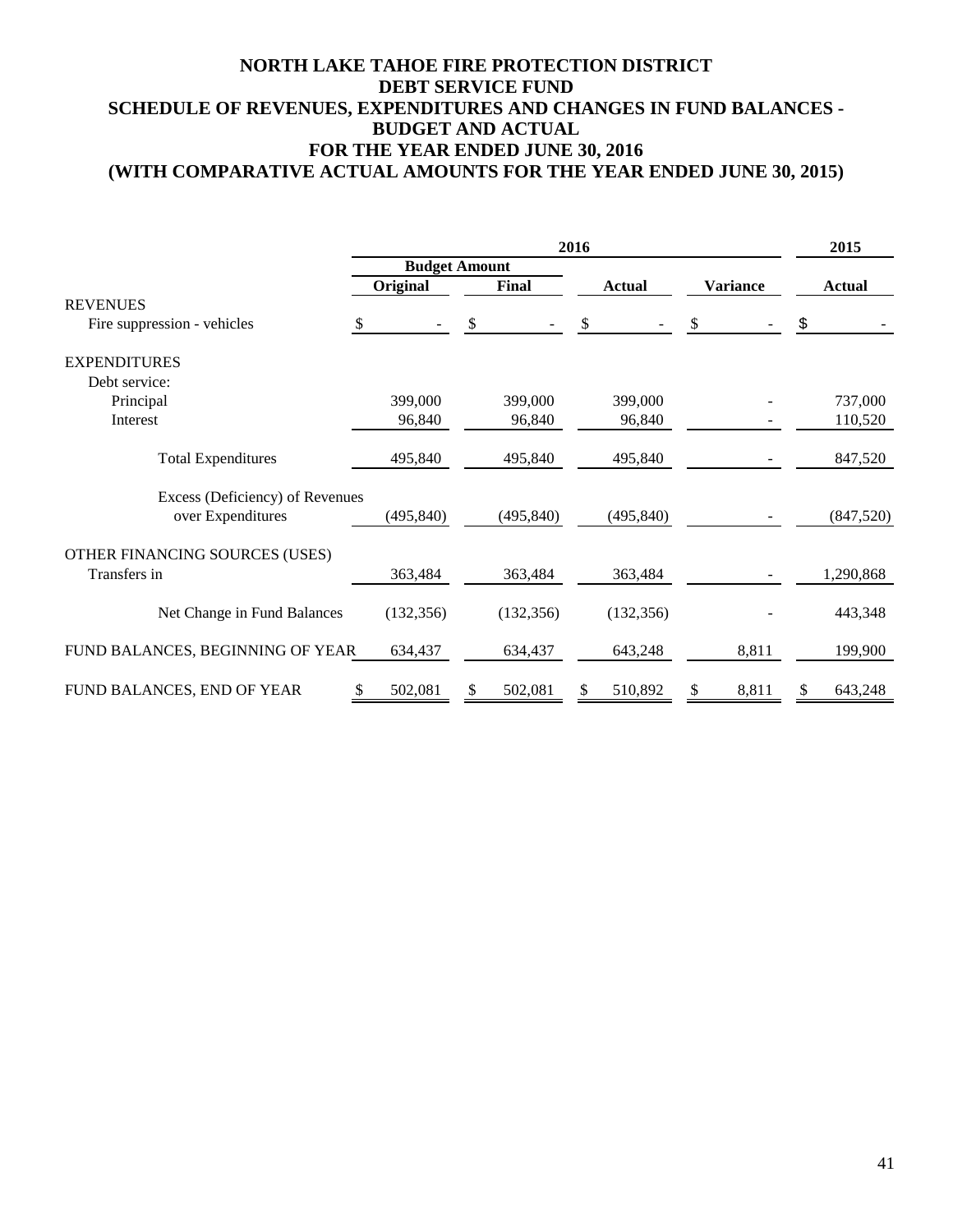# **NORTH LAKE TAHOE FIRE PROTECTION DISTRICT CAPITAL PROJECTS FUND SCHEDULE OF REVENUES, EXPENDITURES AND CHANGES IN FUND BALANCES - BUDGET AND ACTUAL FOR THE YEAR ENDED JUNE 30, 2016 (WITH COMPARATIVE ACTUAL AMOUNTS FOR THE YEAR ENDED JUNE 30, 2015)**

| 2016                             |                      |          |    |            | 2015 |               |                 |         |               |
|----------------------------------|----------------------|----------|----|------------|------|---------------|-----------------|---------|---------------|
|                                  | <b>Budget Amount</b> |          |    |            |      |               |                 |         |               |
|                                  |                      | Original |    | Final      |      | <b>Actual</b> | <b>Variance</b> |         | <b>Actual</b> |
| <b>REVENUES</b>                  |                      |          |    |            |      |               |                 |         |               |
| Intergovernmental:               |                      |          |    |            |      |               |                 |         |               |
| Federal grants                   | \$                   |          | \$ |            | \$   | 34,846        | \$              | 34,846  | \$            |
| Miscellaneous:                   |                      |          |    |            |      |               |                 |         |               |
| Other                            |                      | 40,000   |    | 40,000     |      | 40,000        |                 |         | 22,870        |
| <b>Total Revenues</b>            |                      | 40,000   |    | 40,000     |      | 74,846        |                 | 34,846  | 22,870        |
| <b>EXPENDITURES</b>              |                      |          |    |            |      |               |                 |         |               |
| Capital outlay                   |                      | 125,995  |    | 320,386    |      | 243,332       |                 | 77,054  | 166,683       |
| <b>Total Expenditures</b>        |                      | 125,995  |    | 320,386    |      | 243,332       |                 | 77,054  | 166,683       |
| Excess (Deficiency) of Revenues  |                      |          |    |            |      |               |                 |         |               |
| over Expenditures                |                      | (85,995) |    | (280, 386) |      | (168, 486)    |                 | 111,900 | (143, 813)    |
| OTHER FINANCING SOURCES (USES)   |                      |          |    |            |      |               |                 |         |               |
| Transfers in                     |                      | 76,530   |    | 76,530     |      | 76,530        |                 |         | 285,760       |
| Transfers out                    |                      |          |    |            |      |               |                 |         | (29,627)      |
| Sale of assets                   |                      |          |    | 65,000     |      | 66,000        |                 | 1,000   |               |
| <b>Total Other Financing</b>     |                      |          |    |            |      |               |                 |         |               |
| Sources (Uses)                   |                      | 76,530   |    | 141,530    |      | 142,530       |                 | 1,000   | 256,133       |
| Net Change in Fund Balances      |                      | (9, 465) |    | (138, 856) |      | (25,956)      |                 | 112,900 | 112,320       |
| FUND BALANCES, BEGINNING OF YEAR |                      | 478,819  |    | 608,210    |      | 608,210       |                 |         | 495,890       |
| FUND BALANCES, END OF YEAR       | \$                   | 469,354  | \$ | 469,354    | \$   | 582,254       | S.              | 112,900 | \$<br>608,210 |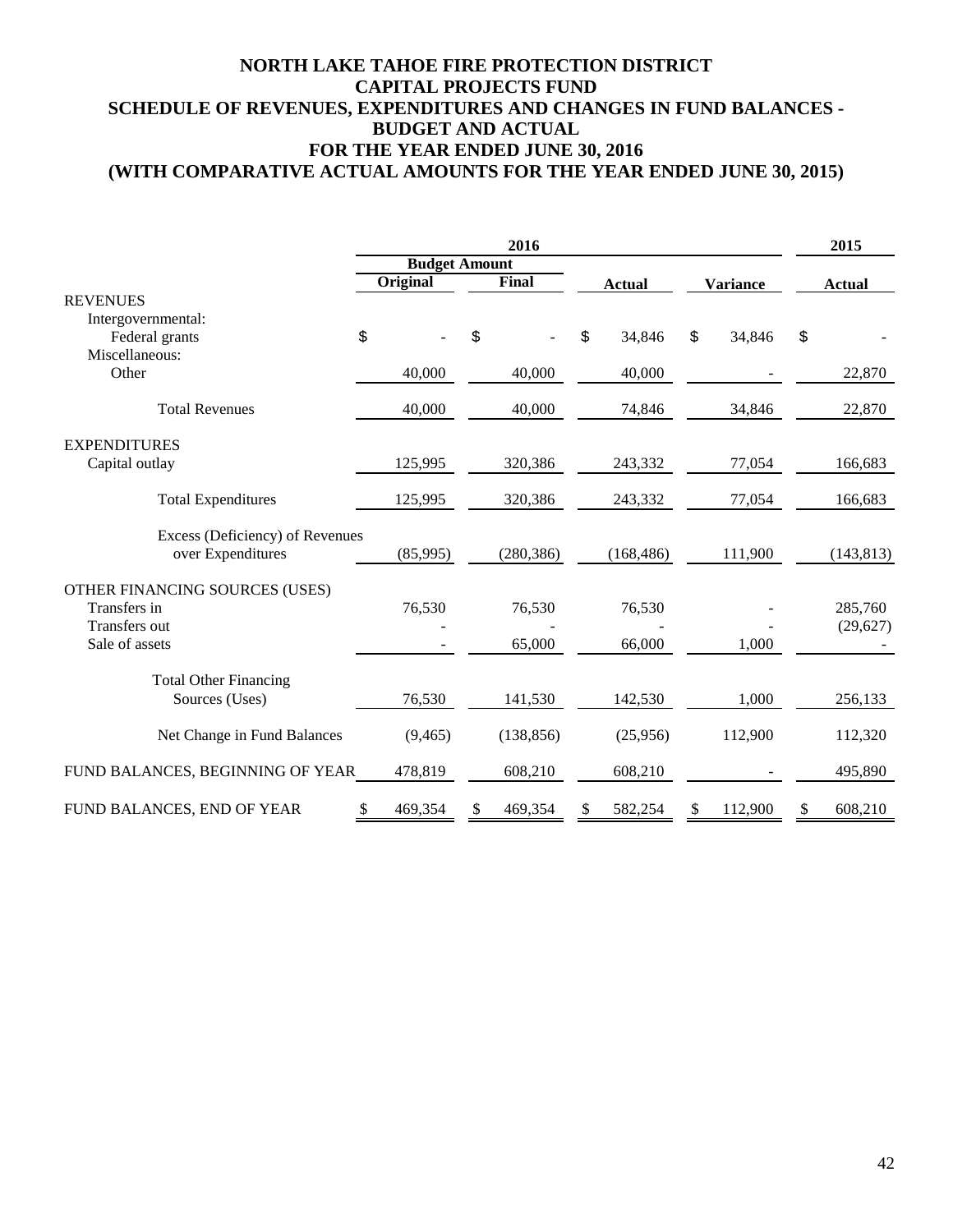# **(WITH COMPARATIVE ACTUAL AMOUNTS FOR THE YEAR ENDED JUNE 30, 2015) NORTH LAKE TAHOE FIRE PROTECTION DISTRICT ENTERPRISE FUND - AMBULANCE FUND SCHEDULE OF REVENUES, EXPENSES AND CHANGES IN NET POSITION - BUDGET AND ACTUAL FOR THE YEAR ENDED JUNE 30, 2016**

|                                                         |               | 2015                 |                   |                 |                   |
|---------------------------------------------------------|---------------|----------------------|-------------------|-----------------|-------------------|
|                                                         |               | <b>Budget Amount</b> |                   |                 |                   |
|                                                         | Original      | Final                | <b>Actual</b>     | <b>Variance</b> | <b>Actual</b>     |
| <b>OPERATING REVENUES</b>                               |               |                      |                   |                 |                   |
| Charges for services:                                   |               |                      |                   |                 |                   |
| Public safety:                                          |               |                      |                   |                 |                   |
| Ambulance                                               | \$<br>415,568 | \$<br>415,568        | \$<br>606,633     | \$<br>191,065   | 478,245<br>\$     |
| Other                                                   | 55,000        | 55,000               | 70,725            | 15,725          | 49,411            |
| <b>Total Operating Revenues</b>                         | 470,568       | 470,568              | 677,358           | 206,790         | 527,656           |
| <b>OPERATING EXPENSES</b>                               |               |                      |                   |                 |                   |
| Public safety:                                          |               |                      |                   |                 |                   |
| Ambulance:                                              |               |                      |                   |                 |                   |
| Salaries and wages                                      | 793,603       | 793,603              | 781,261           | 12,342          | 783,847           |
| Employee benefits                                       | 607,422       | 607,422              | 545,334           | 62,088          | 538,427           |
| Services and supplies                                   | 564,644       | 564,644              | 493,769           | 70,875          | 448,348           |
| Depreciation                                            | 82,567        | 82,567               | 66,380            | 16,187          | 53,779            |
| <b>Total Operating Expenses</b>                         | 2,048,236     | 2,048,236            | 1,886,744         | 161,492         | 1,824,401         |
| Operating Income (Loss)                                 | (1,577,668)   | (1,577,668)          | (1,209,386)       | 368,282         | (1,296,745)       |
| NONOPERATING REVENUES                                   |               |                      |                   |                 |                   |
| Interest revenue                                        | 500           | 500                  | 644               | 144             | 425               |
|                                                         |               |                      |                   |                 |                   |
| <b>Total Nonoperating Revenues</b>                      | 500           | 500                  | 644               | 144             | 425               |
| Income (Loss) before Transfers                          | (1,577,168)   | (1,577,168)          | (1,208,742)       | 368,426         | (1,296,320)       |
| <b>TRANSFERS</b>                                        |               |                      |                   |                 |                   |
| Transfers in                                            | 1,300,000     | 1,300,000            | 1,300,000         |                 | 1,179,627         |
| Changes in Net Position                                 | (277, 168)    | (277, 168)           | 91,258            | 368,426         | (116, 693)        |
| NET POSITION, BEGINNING OF YEAR, AS PREVIOUSLY REPORTED |               |                      |                   |                 | 709,966           |
| <b>ADJUSTMENT</b>                                       |               |                      |                   |                 | (2, 136, 055)     |
| NET POSITION, BEGINNING OF YEAR, AS RESTATED            |               |                      | (1,542,782)       |                 | (1,426,089)       |
| NET POSITION, END OF YEAR                               |               |                      | (1,451,524)<br>\$ |                 | (1,542,782)<br>\$ |
|                                                         |               |                      |                   |                 |                   |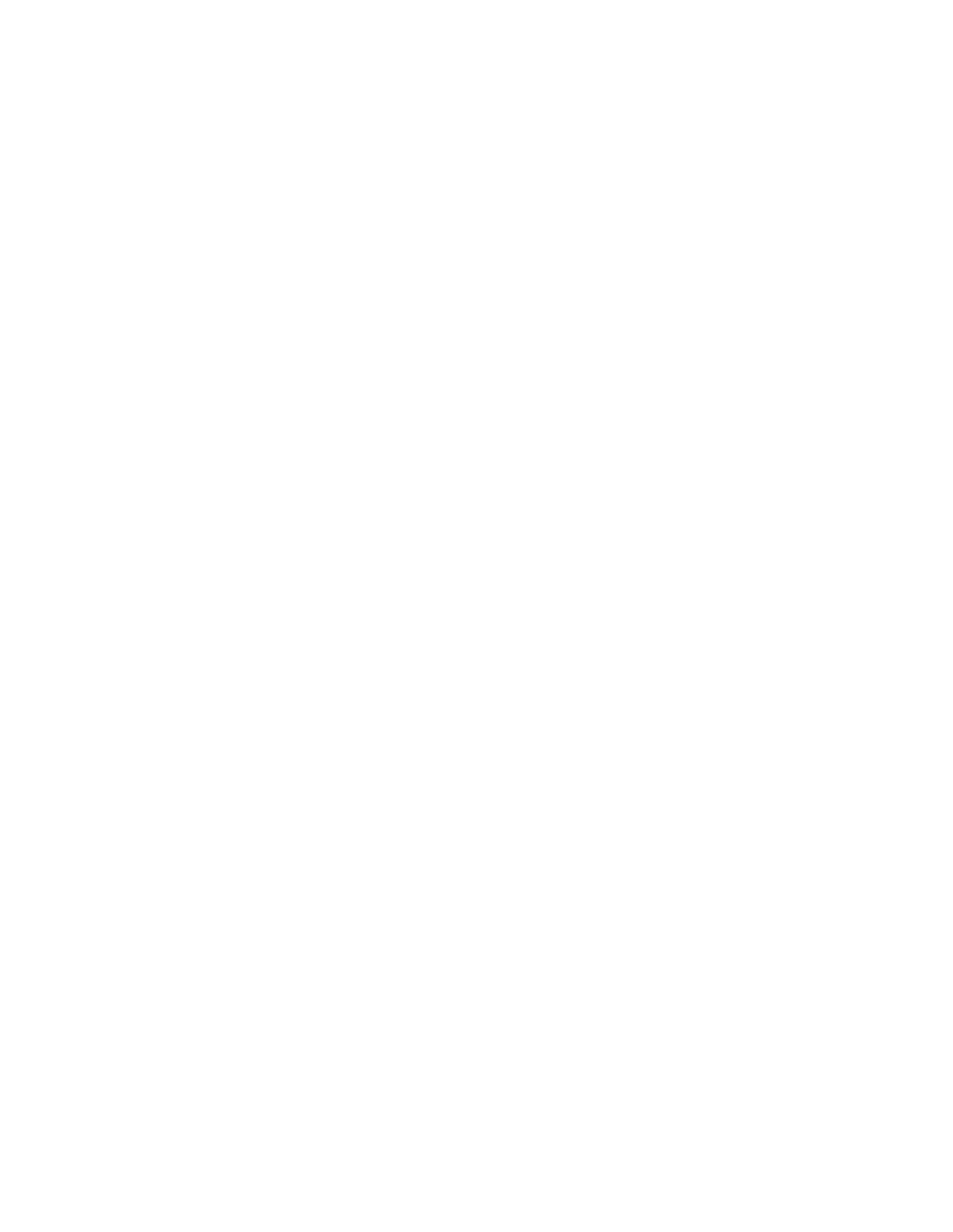

### **Independent Auditor's Report on Internal Control over Financial Reporting and on Compliance and Other Matters Based on an Audit of Financial Statements Performed in Accordance with** *Government Auditing Standards*

To the Board of Directors North Lake Tahoe Fire Protection District Incline Village, Nevada

We have audited, in accordance with auditing standards generally accepted in the United States of America and the standards applicable to financial audits contained in *Government Auditing Standards*, issued by the Comptroller General of the United States, the financial statements of the governmental activities, the business-type activities, and each major fund of North Lake Tahoe Fire Protection District (the District) as of and for the year ended June 30, 2016, and the related notes to the financial statements, which collectively comprise the District's basic financial statements, and have issued our report thereon dated November 8, 2016.

## **Internal Control over Financial Reporting**

In planning and performing our audit of the financial statements, we considered the District's internal control over financial reporting (internal control) to determine the audit procedures that are appropriate in the circumstances for the purpose of expressing our opinions on the financial statements, but not for the purpose of expressing an opinion on the effectiveness of the District's internal control. Accordingly, we do not express an opinion on the effectiveness of the District's internal control.

A *deficiency in internal control* exists when the design or operation of a control does not allow management or employees, in the normal course of performing their assigned functions, to prevent, or detect and correct, misstatements on a timely basis. A *material weakness* is a deficiency, or a combination of deficiencies, in internal control, such that there is a reasonable possibility that a material misstatement of the entity's financial statements will not be prevented, or detected and corrected on a timely basis. A *significant deficiency* is a deficiency, or a combination of deficiencies, in internal control that is less severe than a material weakness, yet important enough to merit attention by those charged with governance.

Our consideration of internal control over financial reporting was for the limited purpose described in the first paragraph of this section and was not designed to identify all deficiencies in internal control over financial reporting that might be material weaknesses or significant deficiencies. Given these limitations, during our audit we did not identify any deficiencies in internal control that we consider to be material weaknesses. However, material weaknesses may exist that have not been identified.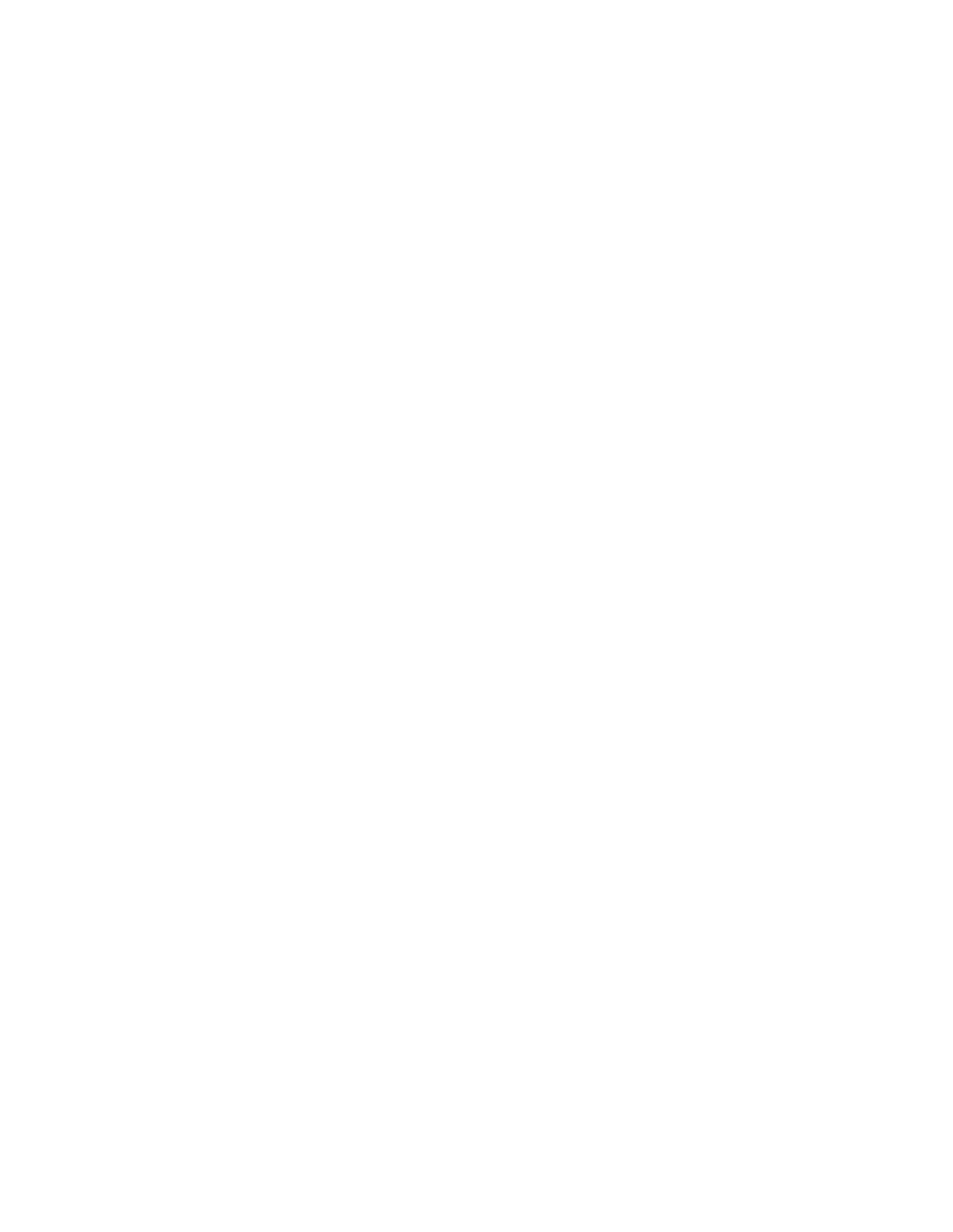### **Compliance and Other Matters**

As part of obtaining reasonable assurance about whether the District's financial statements are free from material misstatement, we performed tests of its compliance with certain provisions of laws, regulations, contracts, and grant agreements, noncompliance with which could have a direct and material effect on the determination of financial statement amounts. However, providing an opinion on compliance with those provisions was not an objective of our audit, and accordingly, we do not express such an opinion. The results of our tests disclosed no instances of noncompliance or other matters that are required to be reported under *Government Auditing Standards*.

#### **Purpose of this Report**

The purpose of this report is solely to describe the scope of our testing of internal control and compliance and the results of that testing, and not to provide an opinion on the effectiveness of the entity's internal control or on compliance. This report is an integral part of an audit performed in accordance with *Government Auditing Standards* in considering the entity's internal control and compliance. Accordingly, this communication is not suitable for any other purpose.

Ede Sailly LLP

Reno, Nevada November 8, 2016